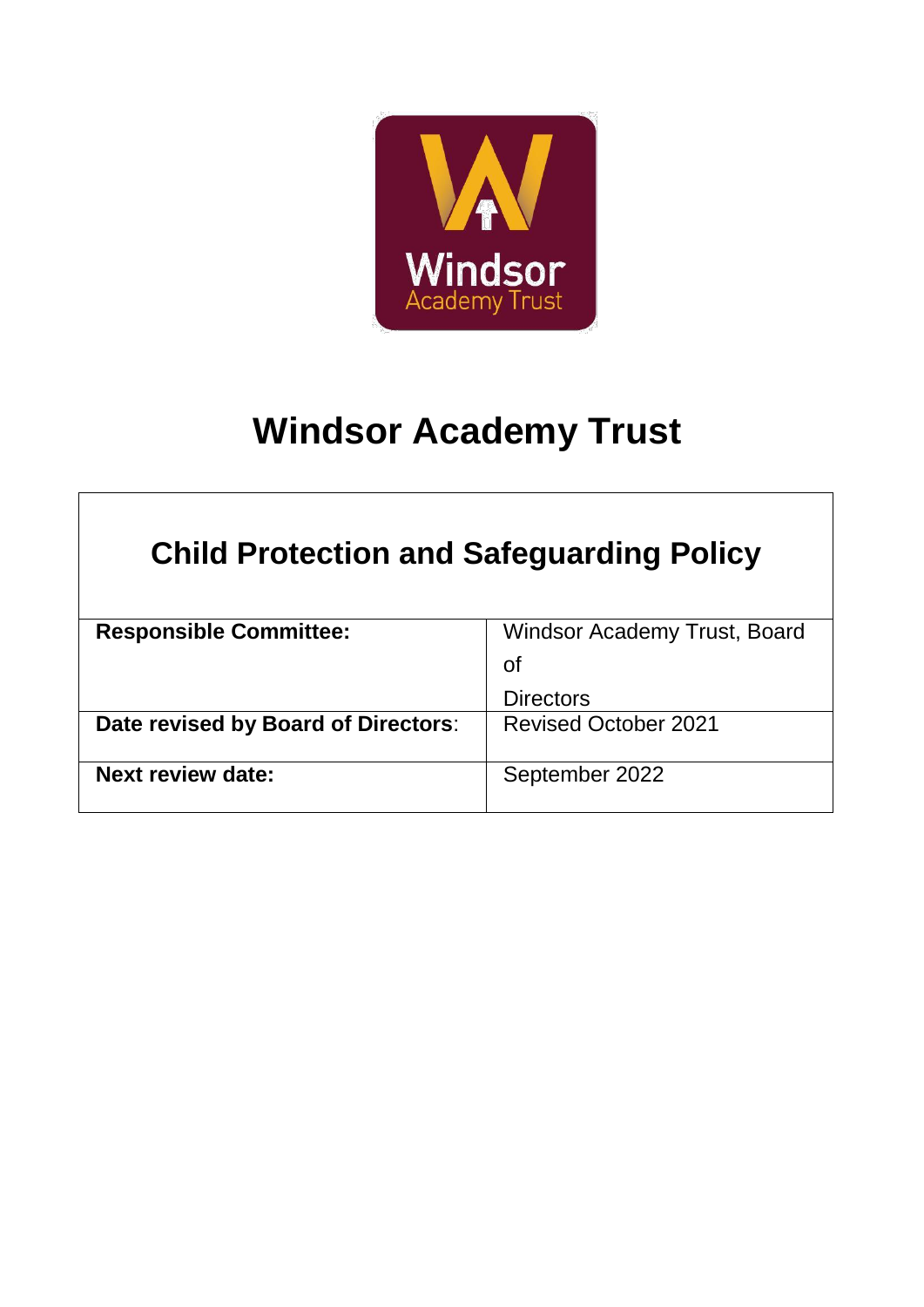# **Safeguarding and Child Protection Policy Statement**

- 1.1 Windsor Academy Trust (WAT) is committed to safeguarding and promoting the welfare of all pupils by protecting children from maltreatment, preventing the impairment of health or development and by ensuring that children grow up in circumstances consistent with the provision of safe and effective care.
- 1.2 WAT is committed to meeting its moral and statutory responsibility, ensuring that robust procedures are in place, outlining the actions that it will take to prevent harm, to promote wellbeing, to create safe environments and to respond to specific issues and vulnerabilities. Safeguarding determines the actions taken to keep children safe and protect them from harm in all aspects of their school life to ensure that they have the best outcomes. This is underpinned by a culture of openness where both children and adults feel secure, able to talk, and believe that they are being listened to.
- 1.3 WAT maintains an attitude of 'it could happen here' and expects that all staff and volunteers share and demonstrate their commitment to protecting children. All Academies are required to maintain a single central record to provide reassurance that all staff and volunteers are recruited safely.
- 1.4 WAT is committed to the following safeguarding key principles:-
	- Responsibility to safeguard and promote the welfare of children is of paramount importance.
	- All children, regardless of age, gender, ability, culture, race, language, religion or sexual identity, have equal rights to protection.
	- All staff, volunteers, Local Advisory Body (LAB) Members and Directors must share this commitment.
	- All staff, volunteers, LAB Members and Directors have an equal responsibility to act on any suspicion or disclosure that may suggest a child is at risk of harm at home, in the community or in an Academy.
	- When concerned about the welfare of a child, staff members are to always act in the interests of the child.
	- Where there is a safeguarding concern, schools will ensure that the child's wishes and feelings are taken into account. Children will be clear about the ways they can report abuse and that their concerns will always be taken seriously
	- We commit to a whole school approach to safeguarding.
	- Students and staff involved in child protection issues will receive appropriate training and support.
- 1.5 WAT expects that each Academy will follow the guidance and child protection procedures provided by their Local Safeguarding Children Board and Local Authority Children's Services departments. Crucially, there may be safeguarding issues that are specific to their local area and communities.
- 1.6 This policy outlining the local procedures for each of the Academies across the Trust will be made available on the Academy websites. They have been developed to ensure compliance with legislation including Section 175 the Education Act 2002, Section 11 of the Children's Act 2004, Working Together to Safeguard Children July 2018 (updated in December 2020), Keeping Children Safe in Education September 2021 [\(here\)](about:blank) and What to do if you are worried about a child being abused – advice for practitioners. All Academies are expected to follow the

Child Protection and Safeguarding Policy WAT July 2021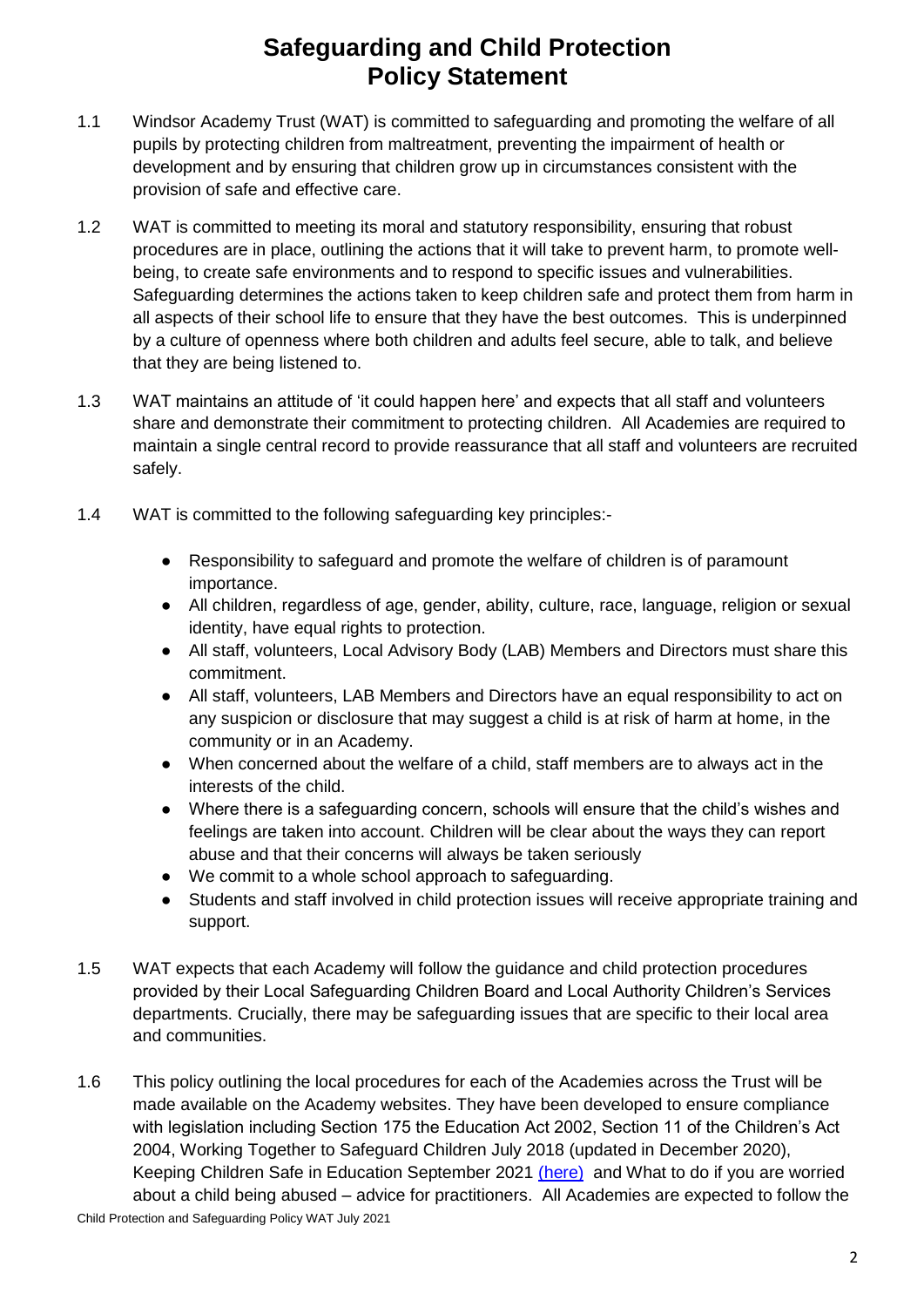escalation policy if they have concerns about the management of a case by Children and Social Care.

- 1.7 Child Protection and Safeguarding policy works in conjunction with other relevant policies in place at both Trust and at a local level, safeguarding the interests and welfare of children e.g. recruitment and selection, anti-bullying, confidential reporting (whistle blowing), health and safety, special education needs and disabilities, equality policy and staff code of conduct.
- 1.8 WAT has the following roles and responsibilities in place to ensure that all Academies are compliant and have a strong safeguarding culture:

| Roles                                                   | Responsibilities                                                                                                                                                                                                               |
|---------------------------------------------------------|--------------------------------------------------------------------------------------------------------------------------------------------------------------------------------------------------------------------------------|
| <b>Designated Director</b><br>for Safeguarding<br>(DDS) | A Trust Board member who has an oversight of Trust-wide<br>safeguarding and reports directly to the Board.                                                                                                                     |
| Strategic Lead for<br>Safeguarding (SLS)                | A member of the executive team who has an oversight of Trust-wide<br>safeguarding and leads on the development of the WAT safeguarding<br>policy.                                                                              |
| <b>WAT Designated</b><br>Safeguarding Lead              | A lead DSL who takes responsibility for peer audits, the DSL peer<br>network and who liaises closely with the DDS and SLS.                                                                                                     |
| Designated<br>Safeguarding<br>Governor (DSG)            | A member of the Local Advisory Body who has an oversight of<br>safeguarding in their individual Academy and reports back to the LAB.<br>They also have the DDS as point of contact to the Board.                               |
| Designated<br>Safeguarding Lead/s<br>(DSL)              | Member/s of staff responsible for safeguarding and child protection<br>within their individual Academy. They liaise closely with key<br>stakeholders, such as their staff, Headteacher, DSG and relevant<br>external agencies. |

## **2. Governance**

- 2.1 WAT's Designated Director (DDS) oversees the governance arrangements for Safeguarding and is a point of contact for the Local Advisory Board's Designated Safeguarding Governors (DSG).
- 2.2 The WAT Designated Director meets with the WAT DSL and the WAT Strategic Lead for Safeguarding at the end of each term to evaluate the outcomes of scheduled audits and checks. The WAT Director reports a summary of findings at the full Board meeting.
- 2.3 All Academies are required to follow the Local Safeguarding Children Board's interagency policies and procedures and the Local Advisory Body (LAB) are responsible for the implementation of the Safeguarding and Child Protection Policy at Academy level. Safeguarding will be included on the agenda and monitored at every full Local Advisory Body meeting.
- 2.4 Each Local Advisory Body is required to have a DSG to provide feedback at LAB meetings. The DSG meets regularly with the Academy's Designated Safeguarding Lead (DSL) to discuss:
	- Safeguarding peer audits or external reviews
	- Risks/vulnerabilities
	- Compliance issues
	- The effectiveness in the application of practices
	- Any lessons that can be shared and

Child Protection and Safeguarding Policy WAT July 2021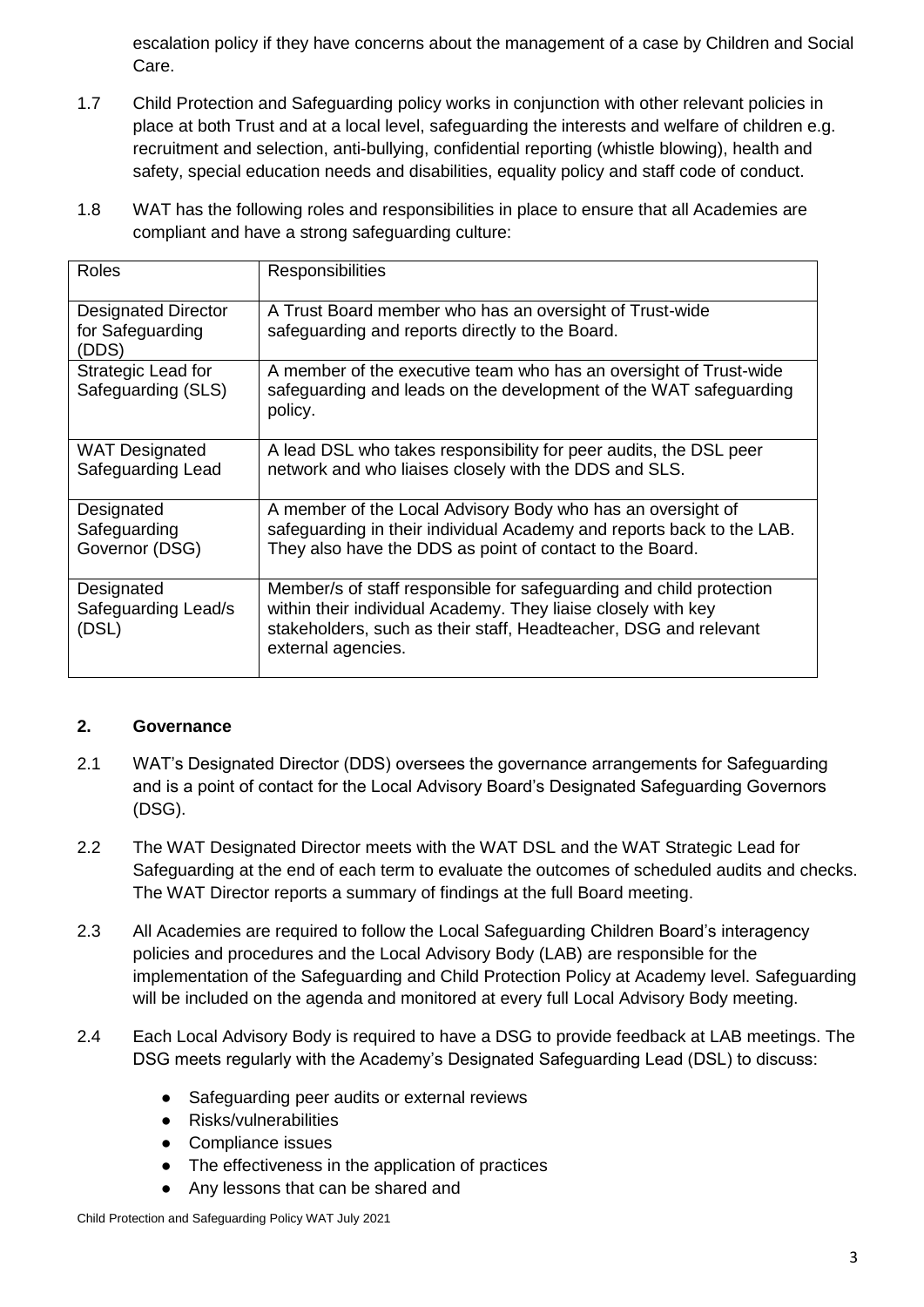Best practice.

## **3. The Supporting Structural and Quality Assurance Arrangements**

| <b>Focus</b>                                                         | <b>Process</b>                                                                                                                                                                                                                                                                                                                                                                                  |
|----------------------------------------------------------------------|-------------------------------------------------------------------------------------------------------------------------------------------------------------------------------------------------------------------------------------------------------------------------------------------------------------------------------------------------------------------------------------------------|
| <b>Quality Assurance</b>                                             | Each Academy has two peer audit visits per year carried out by the<br>WAT DSL or other WAT DSLs. These reviews will be quality assured by<br>the WAT SLS.                                                                                                                                                                                                                                       |
|                                                                      | Each Academy has a safeguarding check by an external expert.<br>(The frequency of the check will depend on each school's<br>circumstances. For example, a good school with no safeguarding<br>concerns will have an external check every four years. If concerns are<br>raised about safeguarding, or a school is not judged to be good, then<br>more regular external checks will take place). |
|                                                                      | If serious concerns are raised in peer audits or external checks, they<br>will be shared immediately with the SLS, who will inform the DDS and<br>the executive team.                                                                                                                                                                                                                           |
| <b>Strategic oversight</b><br>and connection with<br>the Trust Board | The Designated Director meets with the SLS and the WAT DSL on a<br>termly basis to evaluate findings from audits and checks and to monitor<br>LAB meeting minutes. Findings will be reported back to the full Board.                                                                                                                                                                            |
| <b>LABs</b>                                                          | LAB DSG meets with DSL in school on a termly basis and/or is part of<br>the audits/checks. DSG can contact the Designated Director if they<br>have concerns in relation to safeguarding in their individual Academy.                                                                                                                                                                            |
|                                                                      | Safeguarding a standing agenda item to be discussed at each LAB<br>meeting.                                                                                                                                                                                                                                                                                                                     |
| Peer support and<br>collaboration                                    | Half-termly meetings led by the WAT DSL for Academy DSLs (see 3.1).                                                                                                                                                                                                                                                                                                                             |
| <b>Other duties</b><br>(including statutory)                         | The WAT safeguarding policy is reviewed and updated annually or as<br>and when required.                                                                                                                                                                                                                                                                                                        |
|                                                                      | HR carry out SCR checks at regular intervals.                                                                                                                                                                                                                                                                                                                                                   |

3.1 The DSLs across WAT meet and network on a half-term basis, to pool expertise, knowledge and experience in the development and application of policies and procedures, to share good practice and to develop and embed best practice. This ensures that the core competences on child protection and safeguarding matters are being fully utilised, the DSLs network supports the development and growth of a centre of excellence on safeguarding matters across the Trust.

## **4. Training**

- 4.1 The DSL must complete regular safeguarding training to ensure that all staff are trained and up to date with policies and procedures. The DSL and any deputy DSLs will undergo training that provides them with the knowledge and skills needed to perform the role. This training should be updated as a minimum, every two years, with regular updates.
- 4.2 WAT will be assured that Academies comply with training requirements as defined in KCSIE 2021. All staff will undergo safeguarding and child protection training at induction. This training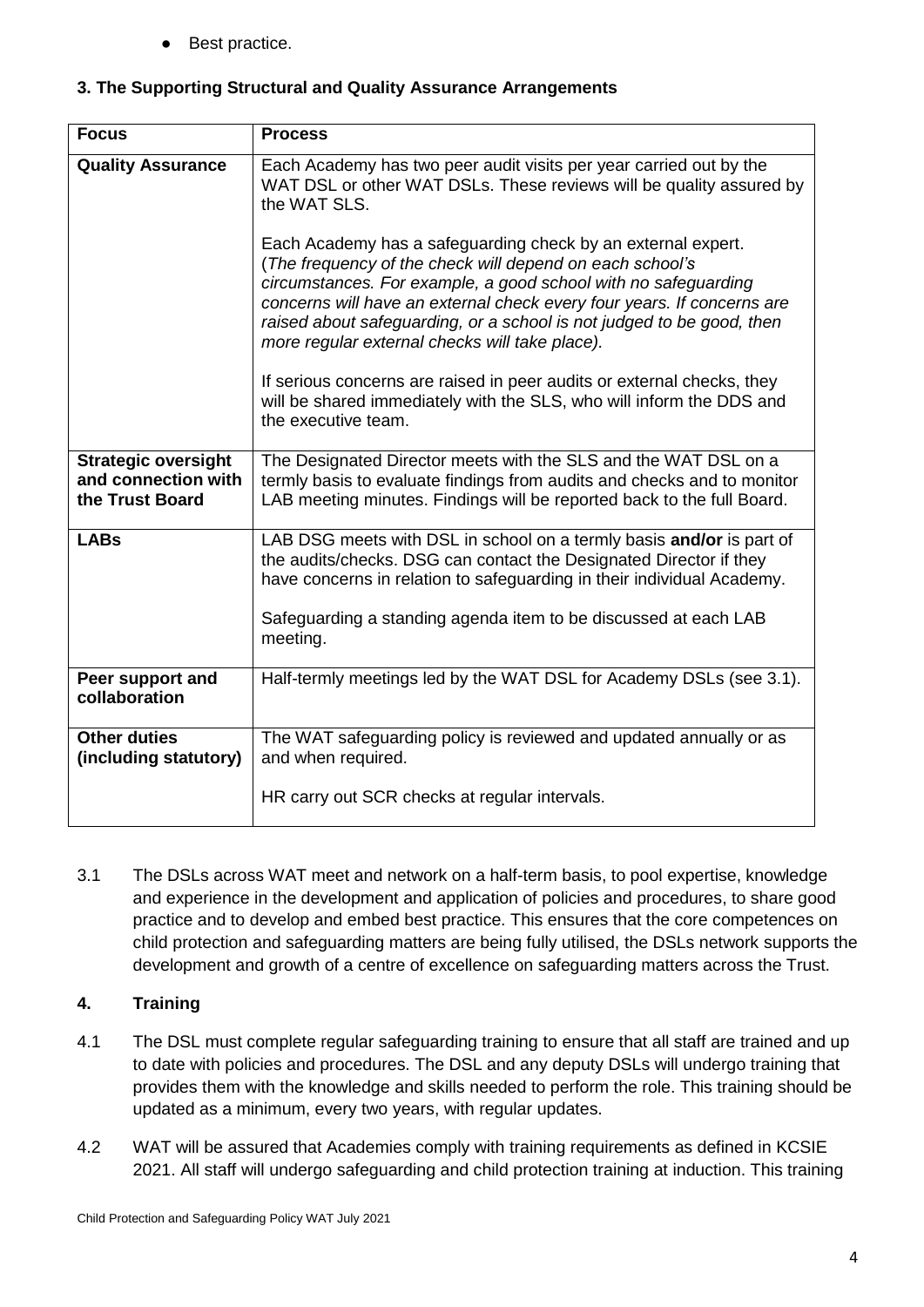should be updated on a regular basis and aligned to the advice from the Local Safeguarding Children Board (LSCB), e-bulletins, DSL meetings, etc.

- 4.3 All staff will be given KCSIE Part 1, and annex A of KCSIE, on induction. They will be asked to sign that it has been read and understood.
- 4.4. All staff members undertake safeguarding and child protection training at induction, including whistle-blowing procedures to ensure they understand the Academy's safeguarding system and their responsibilities, and can identify signs of possible abuse or neglect. This training will be updated annually with additional updates in line with advice from our Local Children's Safeguarding Board and our Trust.
- 4.5. All supply staff will be given access to the Academies code of conduct, the safeguarding and child protection policy and the allegations of abuse against staff policy. They must also be given clear guidance on how to report concerns. It must be made clear to them that they are operating within the school's safeguarding arrangements at all times.

All staff will have training on the Government's anti-radicalisation strategy, Prevent, to enable them to identify children at risk of being drawn into terrorism and to challenge extremist ideas. Staff will also receive regular safeguarding and child protection updates (e.g. through emails, ebulletins and staff meetings) as required but at least annually. Volunteers will receive appropriate training, if applicable

## **5. Supporting Systems and Practices**

- 5.1 WAT will standardise systems and practices across the Trust for reporting to assist with the identification of Trust-wide concerns and patterns. Such systems should maximise the support for managing casework and facilitate more effective working arrangements with other agencies.
- 5.2 Identified Trust Executive and central team members will have appropriate clearances in place that will provide them with direct access to all of the Academies' systems within the Trust.

## **6. Policy Review**

6.1 The Child Protection and Safeguarding Policy will be reviewed and agreed as a minimum on an annual basis. This may be more frequent if national guidance requires ensuring that key statutory requirements are incorporated.

## **7. Local Arrangements**

7.1 The following section contains each of the Academy's local arrangements and procedures for Safeguarding and Child Protection

https://go.walsall.gov.uk/walsall-safeguarding-partnership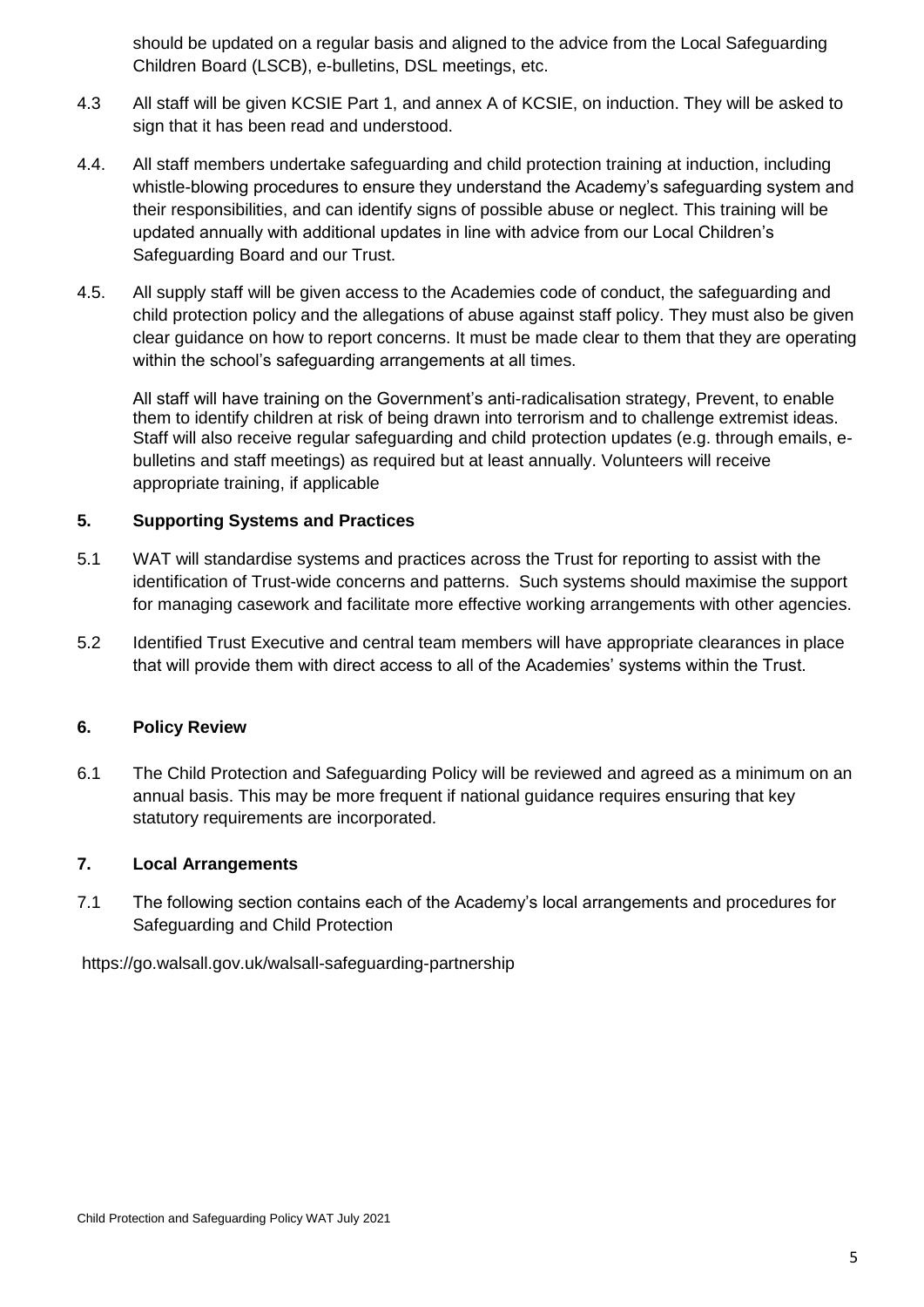|             | Policy Tracker - Responsibility for monitoring this policy: Sharon Middleton<br>(Reviewed Annually or in response to changes in legislation or LSCB operating procedures) |                                 |                                                    |
|-------------|---------------------------------------------------------------------------------------------------------------------------------------------------------------------------|---------------------------------|----------------------------------------------------|
| <b>Date</b> | <b>Reviewed By:</b>                                                                                                                                                       | <b>Role</b>                     | Date Approved by the<br><b>Local Advisory Body</b> |
| Aug<br>2021 | <b>Sharon Middleton</b>                                                                                                                                                   | Designated<br>Safeguarding Lead | <b>July 2021</b>                                   |

| <b>WAT Designated Director for Safeguarding</b><br>(Trust Board) | Julie Houlder           |
|------------------------------------------------------------------|-------------------------|
| <b>WAT Strategic Lead for Safeguarding</b><br>(Executive Team)   | <b>Matthew Meckin</b>   |
| <b>WAT Designated Safeguarding Lead</b>                          | <b>Barry Morley</b>     |
| <b>Designated Safeguarding Leads</b>                             | <b>Sharon Middleton</b> |
| (DSLs)                                                           |                         |
| <b>Headteacher</b>                                               | Leanne Bridgwood        |
| <b>Chair of the Local Advisory Body</b>                          | <b>Helen Kinsey</b>     |
| <b>Designated Safeguarding Governor (DSG)</b>                    | <b>Helen Kinsey</b>     |
| <b>Deputy DSL</b>                                                | Sally-Taylor-Janes      |
| <b>Single Point of Contact (SPOC)</b>                            | <b>Sharon Middleton</b> |
| <b>Looked After Children Designated</b>                          | Sarah Ayres             |
| <b>Teacher</b>                                                   |                         |
| <b>Designated Lead for E Safety</b>                              | <b>Sharon Middleton</b> |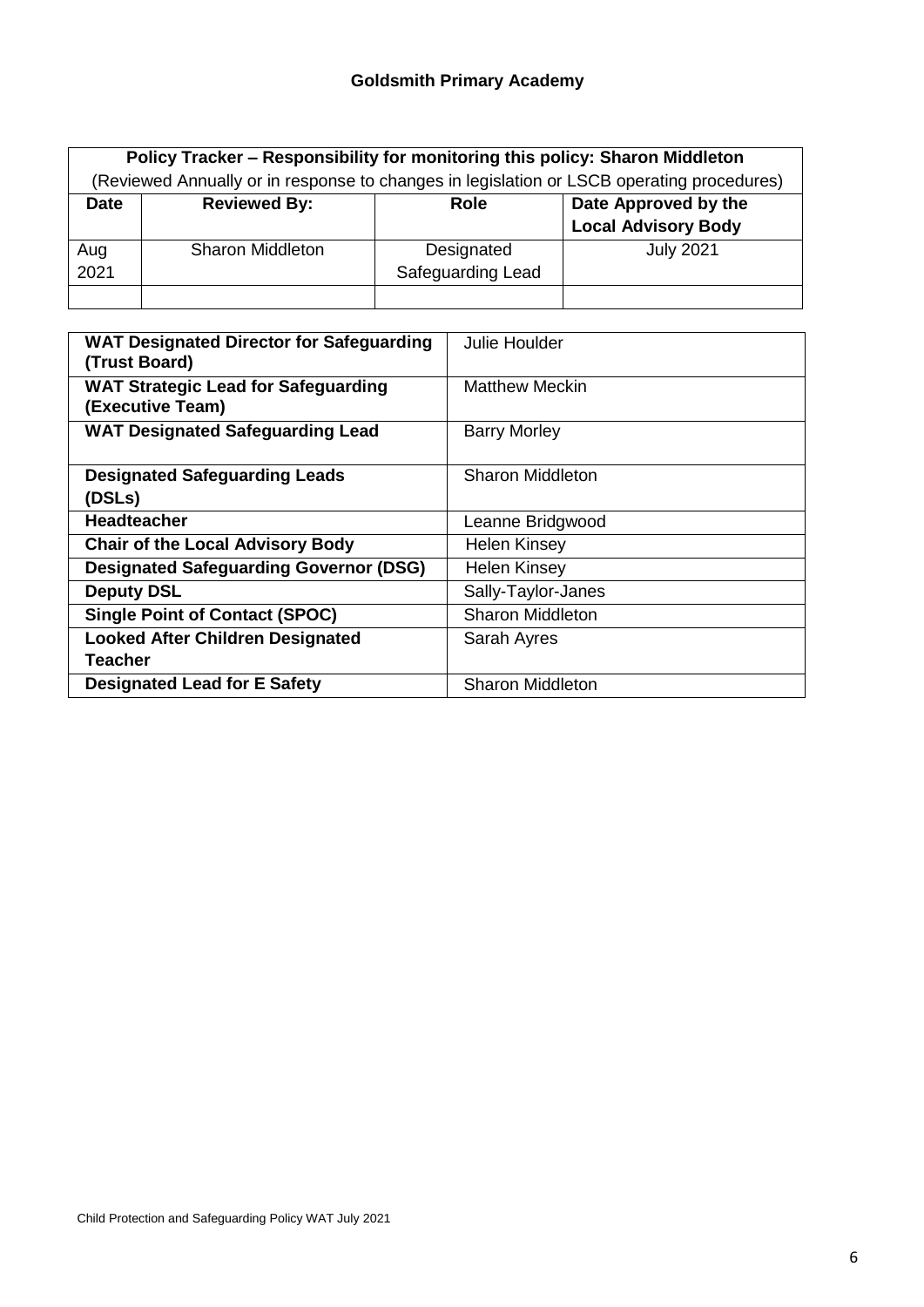## **CONTENTS**

|                                                                                                         | Pg <sub>8</sub> |
|---------------------------------------------------------------------------------------------------------|-----------------|
|                                                                                                         |                 |
| 1.5 Definitions and Indicators of Abuse                                                                 |                 |
| 2. Prevention                                                                                           | Pg 9            |
| 3. Procedures<br>4. Role of the Designated Safeguarding Lead                                            | Pg 9            |
| 5. The Responsibility of the Local Advisory Body (LAB)                                                  | Pg 11           |
| 6. The Role of the Designated Teacher for Looked After Children                                         | Pg 13<br>Pg 14  |
| 7. Recruitment of Staff and Volunteers                                                                  | Pg 14           |
| 8. Whistleblowing                                                                                       | Pg 15           |
| 9. Training and Development                                                                             | Pg 16           |
| 10. Curriculum                                                                                          | Pg 16           |
| 11. Dealing with Concerns and Disclosures - Roles and responsibilities                                  | Pg 16           |
| 12. Procedures for when someone is concerned about a child or young person                              | Pg 17           |
| 13. What information you will need when making a referral                                               | Pg 17           |
| 14. Responses from parents                                                                              | Pg 17           |
| 15. Staff Support                                                                                       | Pg 18           |
| 16. Definitions and Additional Guidance                                                                 | Pg 18 to        |
| 16.1 Physical Abuse                                                                                     | Pg 38           |
| 16.2 Emotional Abuse                                                                                    |                 |
| 16.3 Sexual Abuse                                                                                       |                 |
| 16.4 Neglect                                                                                            |                 |
| 16.5 Serious Violence                                                                                   |                 |
| 16.6 Domestic Abuse                                                                                     |                 |
| 16.7 Specific Safeguarding Issues<br>16.7.1 Peer on Peer Abuse                                          |                 |
| 16.7.2 Child on Child Sexual Violence and Sexual Harassment                                             |                 |
| 16.7.3 Child Sexual Exploitation and Child Criminal Exploitation                                        |                 |
| 16.7.4 Honour Based Abuse                                                                               |                 |
| 16.7.5 Female Genital Mutilation                                                                        |                 |
| 16.7.6 Breast Ironing                                                                                   |                 |
| 16.7.7 Forced marriage                                                                                  |                 |
| 16.7.8 Modern Slavery                                                                                   |                 |
| 16.8 Extended school and Offsite Arrangements                                                           |                 |
| 16.9 Children Missing Education                                                                         |                 |
| 16.10 Elective Home Education (EHE)                                                                     |                 |
| 16.11 Children with Special Educational Needs and Disabilities                                          |                 |
| 16.12 Contextual Safeguarding                                                                           |                 |
| 16.13 Children and the Court System<br>16.14 Prevent Strategy (Radicalisation and Extremism)            |                 |
| 16.15 Private Fostering Arrangements                                                                    |                 |
| 16.16 Looked after and Previous Looked after Children                                                   |                 |
| 16.17 Use of Reasonable Force                                                                           |                 |
| 16.18 Childhood Mental Health                                                                           |                 |
| 16.19 Online Safety and Mobile Phones                                                                   |                 |
| 16.20 County Lines, Exploitation and Drug Supply<br>16.21 Lesbian, Gay, Bisexual and Transgender (LGBT) |                 |
| 16.22 Homelessness                                                                                      |                 |
| 16.23 Children in Need                                                                                  |                 |
| 16.24 Young Carers                                                                                      |                 |
| 16.25 Multi-agency working                                                                              |                 |
| 16.26 Early Years Foundation Stage                                                                      |                 |
| 17. Useful Numbers                                                                                      | Pg 39           |

Child Protection and Safeguarding Policy WAT July 2021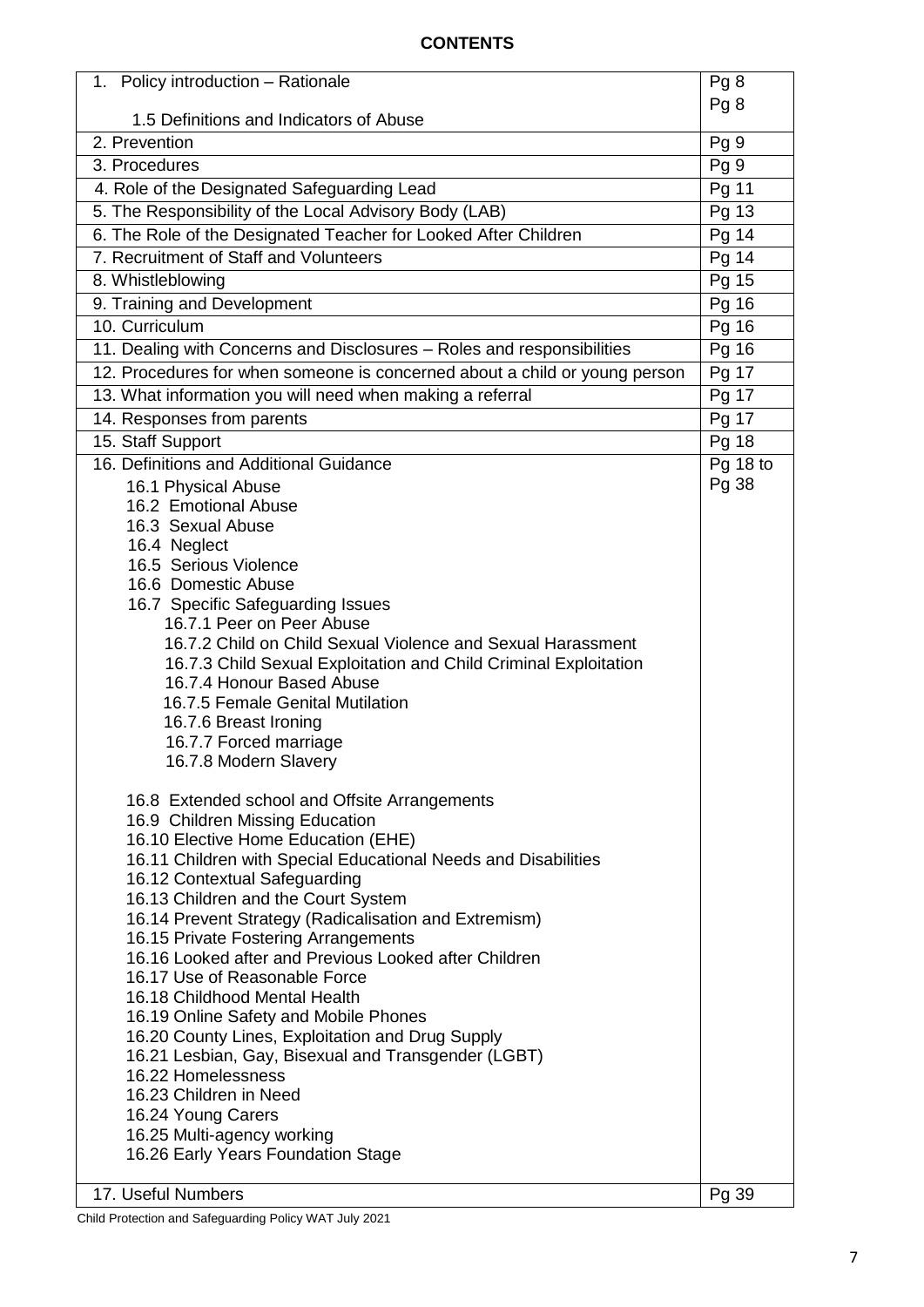| 18. Implementation, Review and Monitoring | Pg 39 |
|-------------------------------------------|-------|
| Appendix 1 - Dealing with a disclosure    | Pg 40 |
| Appendix 2 - What to do if concerned      | Pg 41 |
| Appendix 3 - Raising concerns             | Pg 44 |
| Appendix 4 - Threshold document           | Pg 46 |

## **Child Protection and Safeguarding Policy**

## **1. Rationale**

- 1.1. Children and young people have a fundamental right to be protected from harm. They have a right to expect Academies to provide a safe and secure environment. It is a guiding principle of the law and child protection procedures that the protection and welfare of a child must always be the first priority. Failure to provide an effective response can have serious consequences for the child.
- 1.2. Safeguarding is defined as:
	- protecting children from maltreatment
	- preventing impairment of children's mental and physical health or development
	- ensuring that children grow up in circumstances consistent with the provision of safe and effective care
	- taking action to enable all children to have the best outcomes.

Goldsmith Primary Academy is committed to safeguarding and promoting the welfare of all children and young people both within the school environment and outside. Because of the day-to-day contact with children and young people, education staff are particularly well placed to observe outward signs of abuse, changes in children's behaviour or their failure to develop. It is therefore important; 'to be alert to the possibility of abuse occurring, be aware of the procedures to be followed if you have suspicions and have the confidence to follow those procedures.' This policy applies to all staff, governors and volunteers working in the school.

- 1.3. Staff working with children are advised to maintain an attitude of 'it could happen here' where safeguarding is concerned. When concerned about the welfare of a child, staff should always act in the best interests of the child.
- 1.4. Knowing what to look for is vital to the early identification of abuse and neglect. If staff are unsure, they should always speak to the Designated Safeguarding Lead (or deputy). If staff have any concerns about a child's welfare, they should act on them immediately.

## **Definitions and Indicators of Abuse (see page 18)**

- 1.5. WAT recognises its legal duty under s.175/157 Education Act 2002 to work with other agencies in safeguarding and promoting the welfare of children and young people and protecting them from "significant harm". The protection of our students from suffering or being likely to suffer significant harm is the responsibility of the school and wider community, superseding any other considerations. The following documents, circulars and guidance for good practice govern child protection work at Goldsmith Primary Academy .
	- Safeguarding Children Procedures https://go.walsall.gov.uk/walsall-safeguardingpartnership
	- Dealing with a disclosure school guidance (*See Appendix 1*)
	- Children Act 1989
	- Children Act 2004
	- Working together to safeguard children (DfE) July 2018 (Updated January 2021)
	- [Keeping Children Safe in Education \(DfE\) September 2021](https://assets.publishing.service.gov.uk/government/uploads/system/uploads/attachment_data/file/999348/Keeping_children_safe_in_education_2021.pdf)
	- Guidance for Safer Working Practice for those working with Children and Young People in Education Settings (October 2015)

Child Protection and Safeguarding Policy WAT July 2021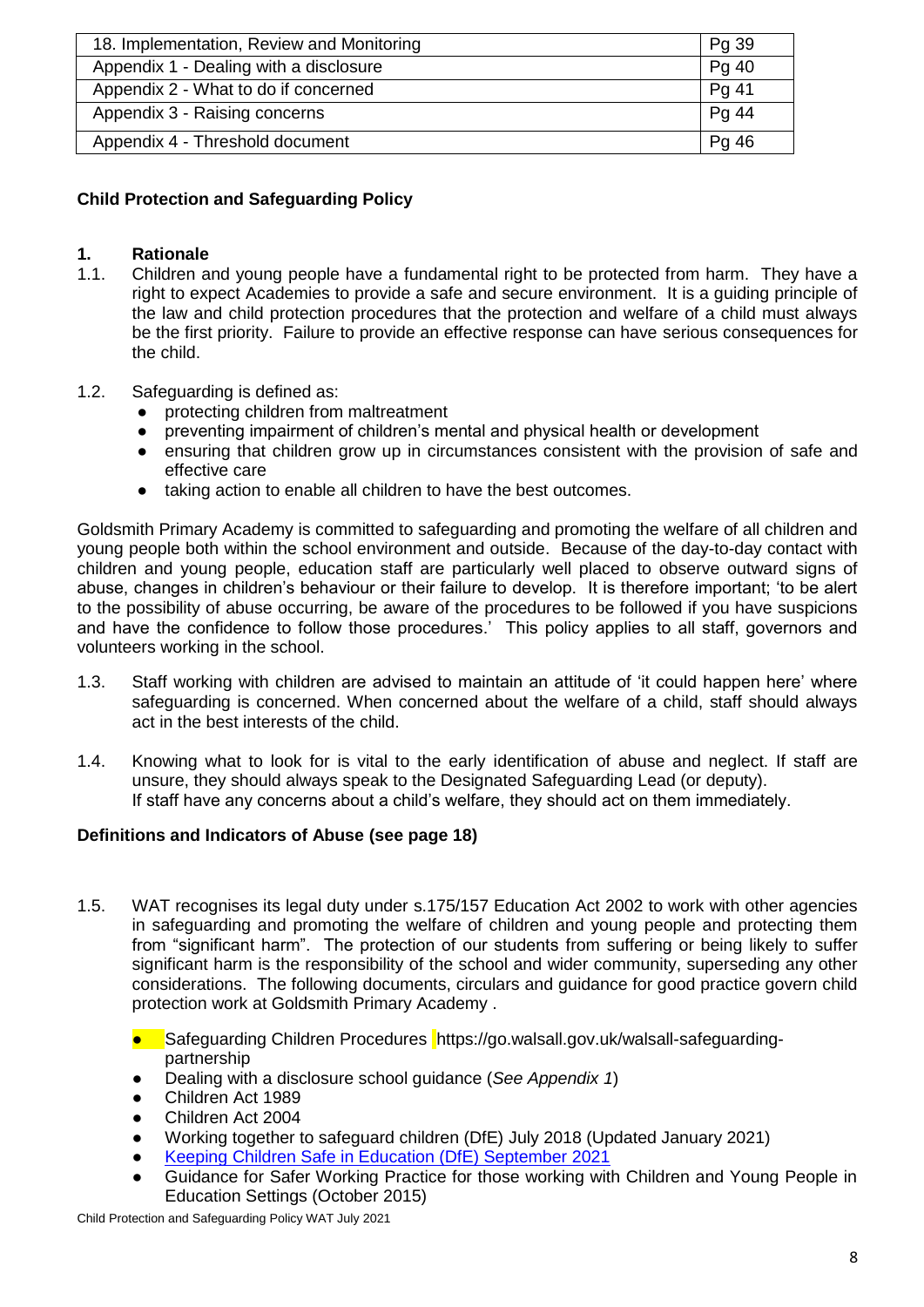- What do you do if you are worried a child is being abused March 2015 (*See Appendix 2*)
- The Prevent Duty June 2015 (under section 26 of the Counter Terrorism and Security Act 2015)
- Children missing in education and at risk of Child Sexual Exploitation
- 1.6. Any child may benefit from early help, but all school staff will be particularly alert to the potential need for early help for a child who:
	- Is disabled and has specific additional needs
	- Has special educational needs (whether or not they have a statutory education, health and care plan
	- Is a young carer
	- Is showing signs of being drawn in to antisocial or criminal behaviour, including gang involvement and association with organised crime groups
	- Is frequently missing/goes missing from care or from home
	- Is misusing drugs or alcohol themselves
	- Is at risk of modern slavery, trafficking or exploitation
	- Is in a family circumstance presenting challenges for the child, such as substance abuse, adult mental health problems or domestic abuse
	- Has returned home to their family from care
	- Is showing early signs of abuse and/or neglect
	- Is at risk of being radicalised or exploited
	- Is a privately fostered child.

## **2. Prevention**

- 2.1. The six main elements of the policy are:
	- Ensuring we practise safe recruitment in checking the suitability of staff and volunteers to work with children
	- Raising awareness of child protection issues and equipping children with the skills needed to keep them safe
	- Implementing procedures for identifying and reporting cases, or suspected cases, of abuse
	- Supporting students, who have been abused in accordance with his/her child protection plan
	- Establishing a safe environment in which children can learn and develop
	- Ensuring there are links with other safeguarding policies and practice; for example, physical intervention, anti-bullying, behaviour policy, attendance, medical conditions, first aid, intimate care, emergency evacuation, educational visits, sexual exploitation, sexting, disability, homophobic abuse, racism, domestic abuse, female genital mutilation, radicalisation and extremism.
- 2.2. We recognise that high self-esteem, confidence, supportive friends and good lines of communication with a trusted adult help prevention. The Academy will therefore:
	- Establish and maintain an environment where children feel secure, are encouraged to talk and are listened to
	- Ensure children know that there are adults in the school, whom they can approach if they are worried or in difficulty
	- Include in the curriculum, activities and opportunities, which equip children with the skills they need to stay safe from harm

## **3. Procedures**

3.1. Goldsmith Primary Academy will ensure that all staff follow the procedures set out by the Walsall Safeguarding Partnership and take account of guidance issued by the Department for Education (DfE) to: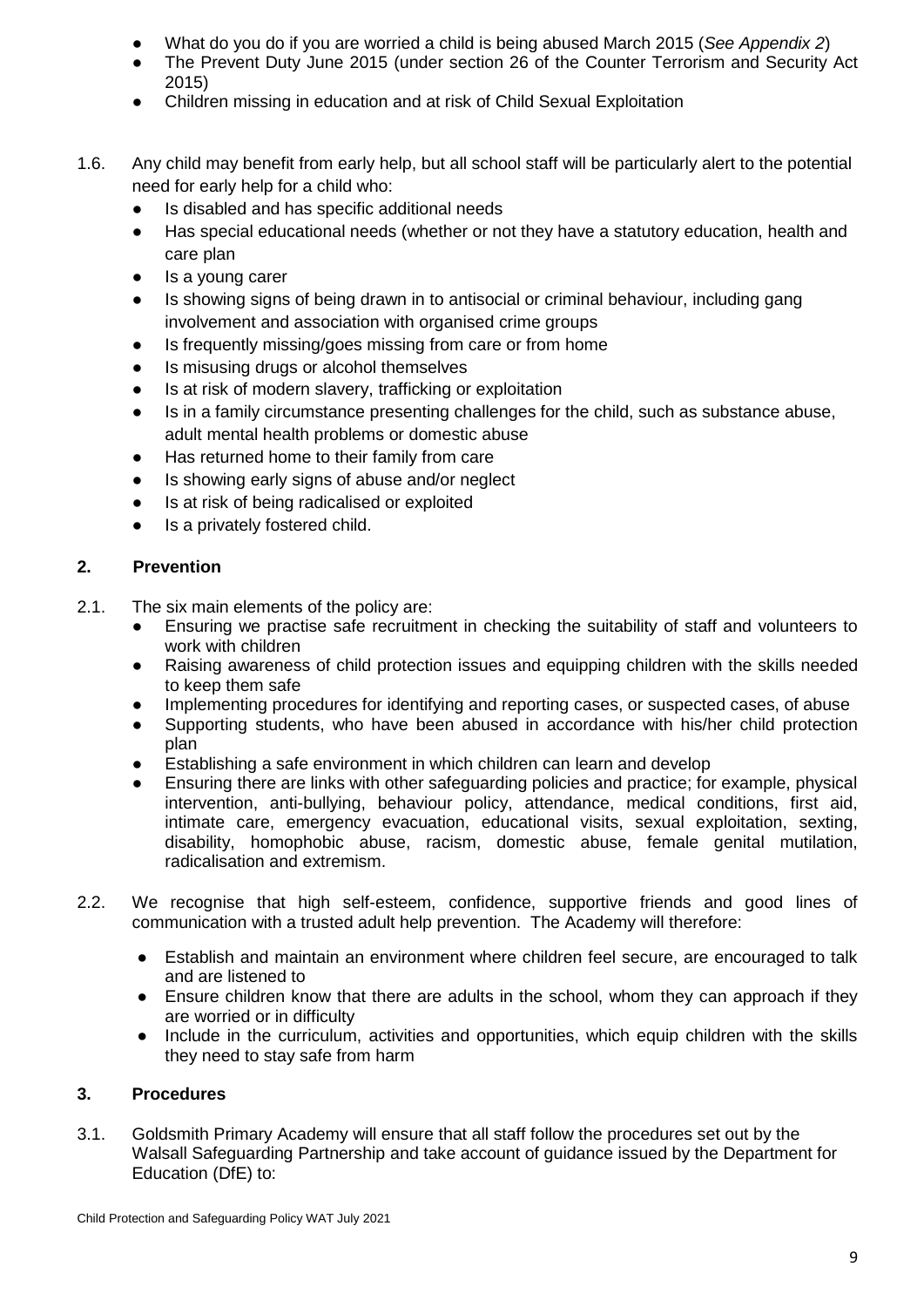- Ensure we have a Designated Safeguarding Lead for child protection, who has received appropriate training and support for this role. The formal training will be updated every 2 years. The DSL will be updated on a regular basis (at least annually) to keep up with current safeguarding developments and priorities.
- The Designated Safeguarding Leads for Goldsmith Primary Academy are:
	- 1) Sharon Middleton
	- 2) Sally-Taylor Janes Deputy Designated Safeguarding Lead
- 3.2. Child Protection issues can be very difficult to spot. If in doubt, it is always best to inform the relevant person, and allow them to make the decision about what further action is necessary. **If in doubt ask.**
	- Ensure we have a Designated Safeguarding Governor (DSG) responsible for child protection.
	- Ensure every member of staff (including temporary and supply staff and volunteers) and governing body members knows the name of the Designated Safeguarding Leads (DSL) who is responsible for child protection in their role
	- Ensure all staff and volunteers understand their responsibilities in being alert to the signs of abuse and responsibility for referring any concerns to the Designated Safeguarding Lead responsible for child protection
	- Ensure that parents have an understanding of the responsibility placed on the Academy and staff for child protection; parents should be made aware of the policies and procedures
	- Ensure that parents are aware that this policy is available on request and make the policy available on the Academy's website
	- Develop effective links with relevant agencies and co-operate as required with their enquiries regarding child protection matters including attendance at child protection meetings
	- Develop links with other agencies that support the child, such as Child and Adolescent Mental Health Service, Education Investigation Service, Learning Support Service and Education Psychology Service
	- Keep comprehensive written records of concerns about children (noting date, event, action taken, follow up, decisions reached and outcomes), even where there is no need to refer the matter to Social Services and other relevant agencies immediately
	- Ensure all records are kept securely, separate from the main student file, and in locked locations
	- Ensure that if a child, who has a child protection plan leaves, their information is transferred to the new school immediately and Social Care is informed
	- Ensure that all staff are aware of what to do if there are concerns around a child. *Appendix 2* **refers to** *What to do if you are concerned***.** A copy of the interagency referral form that must be completed when making a referral can be accessed from the https://go.walsall.gov.uk/walsall-safeguarding-partnership website. The DSL should be consulted for completion of this form.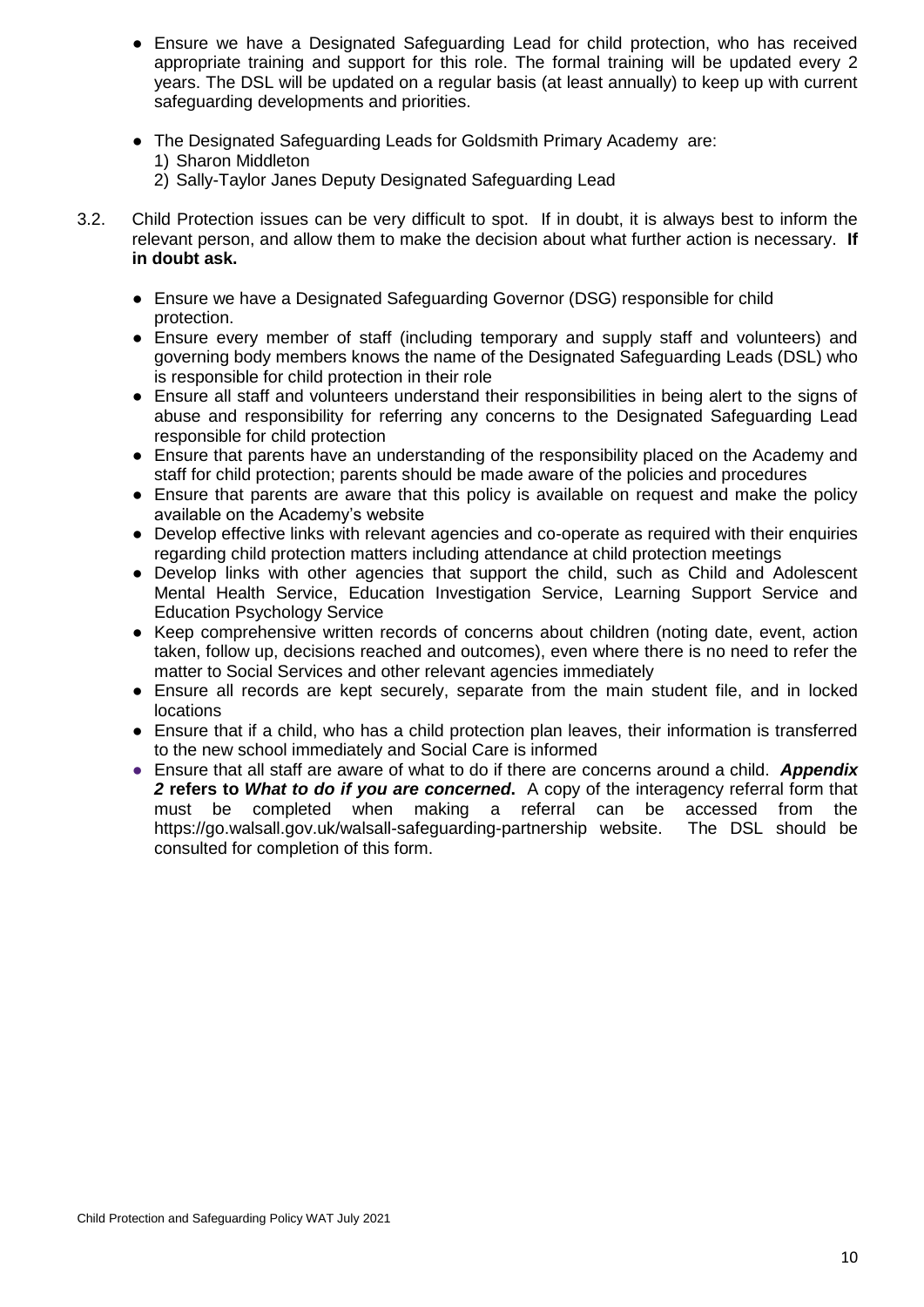## **4. Role of the Designated Safeguarding Lead**

- 4.1. The Local Advisory Body (LAB) have appointed Sharon Middleton as the Goldsmith Primary Academy Designated Safeguarding Lead who is an appropriate senior member of staff, from the schools leadership team. The responsibilities are as follows:-
- 4.2. Take lead responsibility for safeguarding and child protection. This will be explicit in the role holder's job description.

#### 4.3. **Any deputy DSL must be trained to the same standard as Lead DSL. The DSLs must liaise with Local Authority and work with other agencies in line with 'Working together to safeguard children 2018'**

- 4.4. Refer all cases of suspected abuse to the local authority children's social care or the Police in cases where a crime or suspected crime may have been committed.
- 4.5. The on-line tool 'Report Child Abuse to your Local Council' directs to the relevant local children's social care contact numbers.
- 4.6. When any member of staff has concerns that a pupil may be at risk of radicalisation or involvement in terrorism, they should speak with the SPOC/Headteacher and DSL to support staff who make referrals to the Channel programme.
- 4.7. Refer cases where a person is dismissed or left due to risk/harm to a child to the Disclosure and Barring Service as required (this is a role for senior members of staff only with the relevant authority).
- 4.8. Liaise with staff on matters of safety and safeguarding and when deciding whether to make a referral by liaising with relevant agencies. Act as a source of support, advice and expertise for staff.
- 4.9. Liaise with the Headteacher to inform them of issues especially ongoing enquiries under section 47 of the Children Act 1989 and police investigations/coordinating child protection activity.
- 4.10. Liaise with the LADO/MASH in the local authority for child protection concerns when there are cases which concern a staff member (this is a role for senior members of staff only with the relevant authority in school and cannot be undertaken by staff in pastoral roles such as Parent Support Advisers, Learning Mentors etc). This means when a case is ongoing and should not be confused with the right to follow the Trust's or NSPCC's Whistleblowing procedures.
- 4.11. Ensure each member of staff has access to and understands the Academy's child protection and safeguarding policy and procedures, especially new and part time staff.
- 4.12. Be alert to the specific needs of children in need, those with special educational needs and young carers.
- 4.13. Ensure that this policy is reviewed annually and the procedures and implementation are updated and reviewed regularly, and work with governing bodies or proprietors regarding this.
- 4.14. Ensure that this policy is available publicly and parents are aware of the fact that referrals about suspected abuse or neglect may be made and the role of the Academy in this.
- 4.15. Where children leave the Academy, ensure their child protection file is transferred to the new school as soon as possible. This should be transferred separately from the main pupil file, ensuring secure transit and confirmation of receipt should be obtained.

Child Protection and Safeguarding Policy WAT July 2021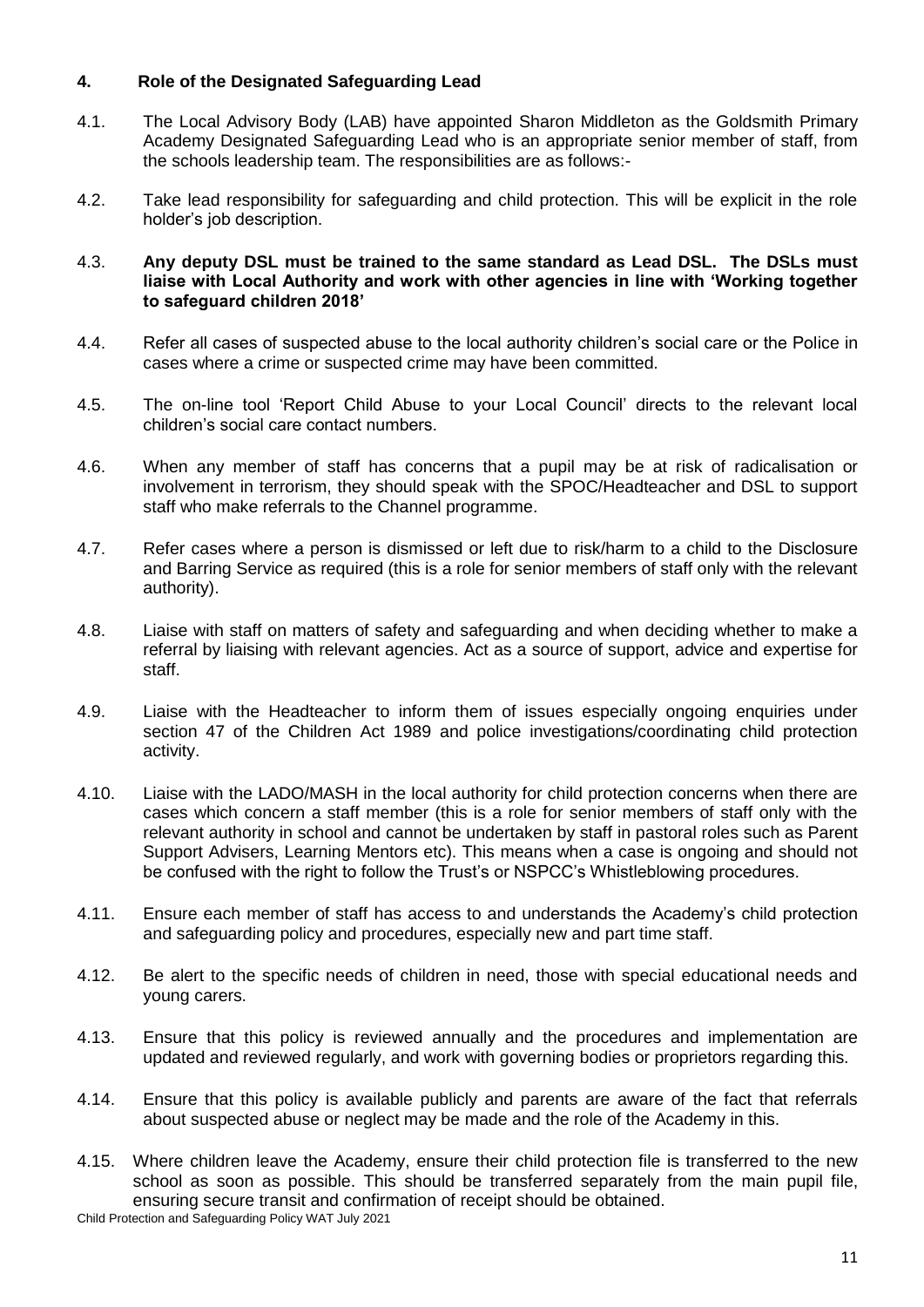- 4.16. Encourage a culture of listening to children and taking account of their wishes and feelings, among all staff, in any measures the Academy may put in place to protect them.
- 4.17. The DSL, or Deputy DSL, is always available for staff to refer concerns to.
- 4.18. During term time the Designated Safeguarding Lead (or a deputy) should always be available (during school or college hours) for staff in the school or college to discuss any safeguarding concerns. Whilst generally speaking the Designated Safeguarding Lead (or deputy) would be expected to be available in person, it is a matter for individual schools and colleges, working with the Designated Safeguarding Lead, to define what "available" means and whether in exceptional circumstances availability via phone and or Skype or other such media is acceptable. It is a matter for individual schools and colleges and the Designated Safeguarding Lead to arrange adequate and appropriate cover arrangements for any out of hours/out of term time contact.
- 4.19. The DSL (or deputy) will lead on early help, if appropriate liaising with other agencies and setting up inter agency assessments. Cases should be kept under constant review – considering a future referral to social services if the child's situation does not appear to improve, or gets worse.
- 4.20. The DSL will consider escalation if after a referral the child's situation does not appear to improve.
- 4.21. The DSL is expected to work with others to safeguard children (as set out in full on page 146 and 147 of KCSIE).

## **Information Sharing, Confidentiality and Record Keeping**

- 4.22. The GDPR and Data Protection Act 2018 do not prevent, or limit, the sharing of information for the purposes of keeping children and young people safe. Information can be shared legally without consent, if a practitioner is unable to, cannot be reasonably expected to gain consent from the individual, or if to gain consent could place a child at risk.
- 4.23. Confidentiality is an issue, which needs to be discussed and fully understood by all those working with children, particularly in the context of Child Protection. Every effort should be made to ensure that confidentiality is maintained for all concerned. Information should be handled and disseminated on a need to know basis only. Advice should be sought from the Social Care Team on who should approach the alleged abuser (or parents if the alleged abuser is a child).
- 4.24. Information will be stored in a secure place with restricted access to designated people and be maintained in line with data protection laws (e.g. that information is accurate, regularly updated, relevant and secure).
- 4.25. The Data Protection Act 2018 and the General Data Protection Regulation (from Working Together to Safeguard Children July 2018)

Practitioners must have due regard to the relevant data protection principles which allow them to share (and withhold) personal information, as provided for in the Data Protection Act 2018 and the General Data Protection Regulation (GDPR). To share information effectively:

All practitioners should be confident of the processing conditions under the Data Protection Act 2018 and the GDPR which allow them to store and share information for safeguarding purposes, including information which is sensitive and personal, and should be treated as 'special category personal data'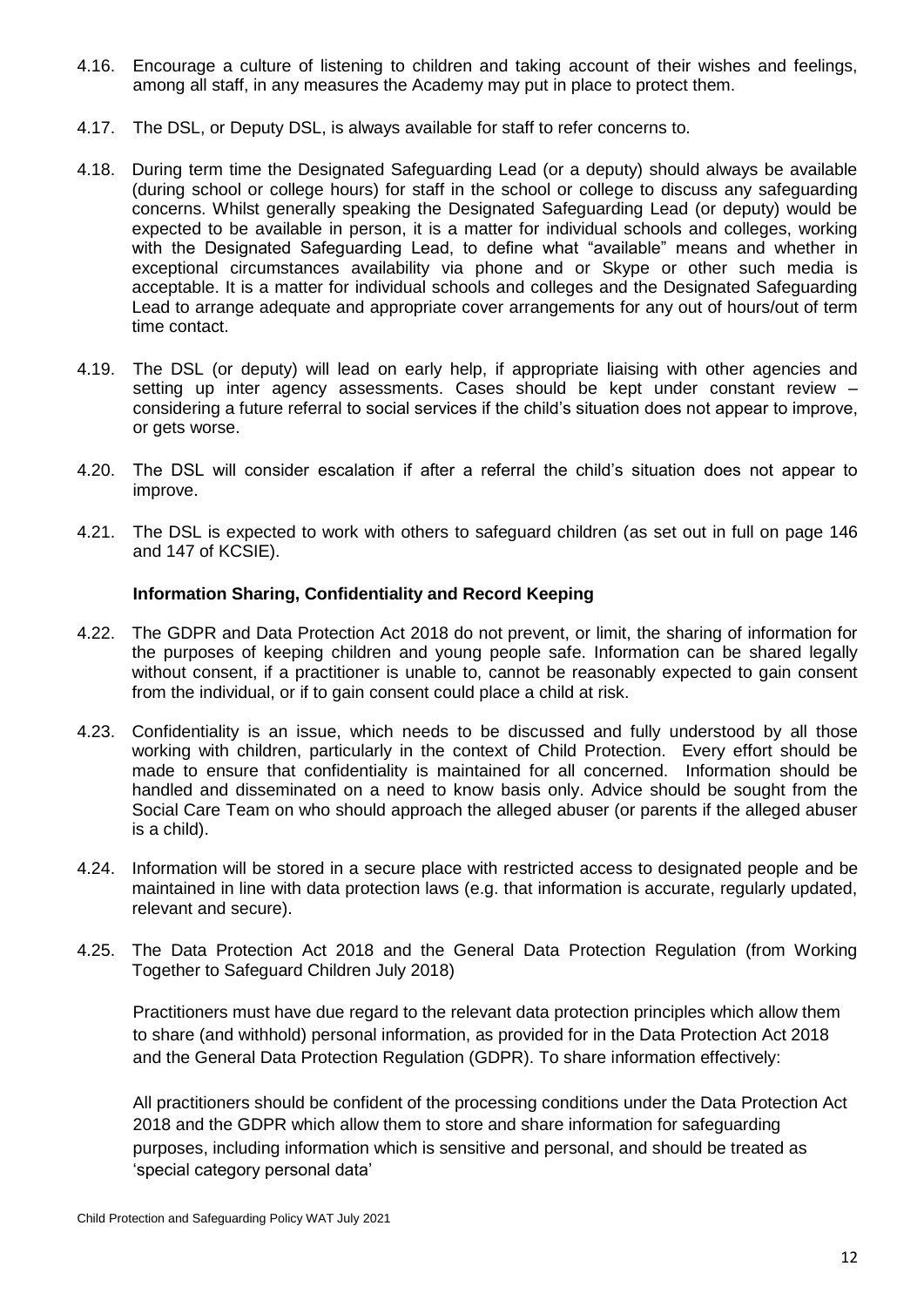Where practitioners need to share special category personal data, they should be aware that the Data Protection Act 2018 contains 'safeguarding of children and individuals at risk' as a processing condition that allows practitioners to share information. This includes allowing practitioners to share information without consent, if it is not possible to gain consent, it cannot be reasonably expected that a practitioner gains consent, or if to gain consent would place a child at risk.

The Data Protection Act 2018 and GDPR do not prohibit the collection and sharing of personal information, but rather provide a framework to ensure that personal information is shared appropriately. In particular, the Data Protection Act 2018 balances the rights of the information subject (the individual whom the information is about) and the possible need to share information about them.

In the case of children in need, or children at risk of significant harm, it is difficult to foresee circumstances where information law would be a barrier to sharing personal information with other practitioners. Practitioners looking to share information should consider which processing condition in the Data Protection Act 2018 is most appropriate for use in the particular circumstances of the case. This may be the safeguarding processing condition or another relevant provision.

In addition to the Data Protection Act 2018 and GDPR, practitioners need to balance the common law duty of confidence and the Human Rights Act 1998 against the effect on individuals or others of not sharing the information.

IT systems can be useful for information sharing. IT systems are most valuable when practitioners use the shared data to make more informed decisions about how to support and safeguard a child.

## **5. The Responsibility of the Local Advisory Body (LAB)**

- 5.1. The Trust Board will ensure that the below duties are fulfilled to the highest possible standard.
- 5.2. The Local Advisory Body (LAB) is the responsible body for ensuring the safety of the Academy.
- 5.3. The LAB will ensure there are appropriate policies and procedures in place in order for appropriate action to be taken in a timely manner to safeguard and promote children's welfare.

This should include:

- An effective child protection and safeguarding policy
- A staff code of conduct which should amongst other things include acceptable use of technologies, staff/pupil relationships and communications including the use of social media.
- 5.4. The LAB will ensure that it contributes to inter-agency working in line with statutory guidance Working Together to Safeguard Children. Our Academy will work with social care, the police, health services and other services to promote the welfare of children and protect them from harm. This includes providing a co-ordinated offer of early help when additional needs of children are identified and contributing to inter-agency plans to provide additional support to children subject to child protection plans.
- 5.5. The LAB will ensure that the safeguarding arrangements take into account the procedures and practice of the local authority. This includes the requirement under Section 175/Section 157 of the Education Act 2002 which placed a duty on:-
	- The governing bodies of schools to have arrangements for safeguarding and promoting the welfare of children in place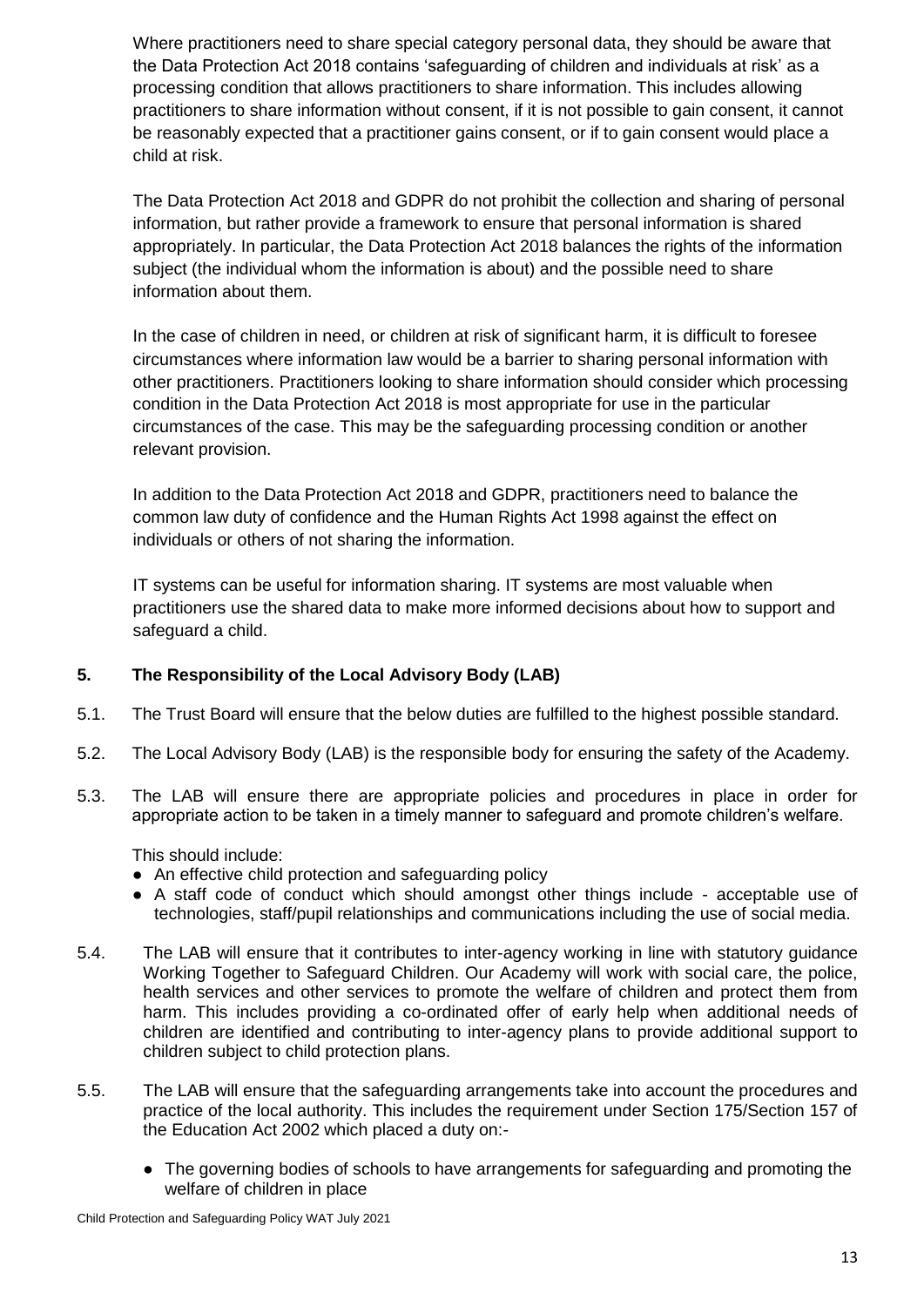- The Local Authority to monitor compliance of maintained schools
- 5.6. The LAB recognises the expertise staff build by undertaking safeguarding training and managing safeguarding concerns on a daily basis and all staff have the opportunity to contribute to and shape safeguarding arrangements and the child protection and safeguarding policy.
- 5.7. The LAB will ensure children are taught about safeguarding, including online, through teaching and learning opportunities, as part of providing a broad and balanced curriculum to recognise when they are at risk and how to get help if they need it.
- 5.8. The LAB will ensure there are procedures in place to handle allegations against teachers, headteachers, volunteers and other staff (including supply staff).
- 5.9. The LAB will ensure that all staff members undergo safeguarding and child protection training at induction. The training will be regularly updated and the induction and training will be in line with advice from Walsall Safeguarding partnership.
- 5.10. The LAB reviews its policies/procedures annually.
- 5.11. The DSG is responsible for liaising with the Headteacher and Designated Safeguarding Leads over all matters regarding safeguarding and child protection issues. The role is strategic rather than operational – they will not be involved in concerns about individual pupils/students.
- 5.12. A member of the Executive Team is nominated to be responsible for liaising with the local authority and other partner agencies in the event of allegations of abuse being made against the Headteacher.
- 5.13. The Trust's Managing allegations of abuse against staff Policy will be followed for allegations made against staff in accordance with part 4 of Keeping Children Safe in Education.

## **6. The Role of the Designated Teacher for Looked After Children**

6.1. The designated teacher for looked after children at Goldsmith Primary Academy is Sarah Ayres. They are responsible for promoting the educational achievement of children who are looked after. The designated teacher will work closely with the Virtual School Head, to ensure that pupil premium funding is best used to support the progress of the looked after child.

## **7. Recruitment of Staff and Volunteers**

- 7.1. WAT is committed to ensure that all steps are taken to recruit staff and volunteers who are safe to work with our children and have their welfare and protection as the highest priority.
- 7.2. Safer Recruitment and vetting procedures are followed for all appointments of staff including those working in a voluntary / unpaid capacity. The Headteacher will risk assess and apply appropriate professional judgement when deciding whether to obtain an enhanced DBS certificate for any volunteer not engaging in regulated activity. All Work Experience placements will be Risk Assessed. Where those are deemed high risk, a DBS will be obtained.
- 7.3. Every interview panel will have at least one member who has undergone Safer Recruitment Training. Goldsmith Primary Academy will check on the identity of candidates, follow up references with referees and scrutinise applications for gaps in employment.
- 7.4. Goldsmith Primary Academy will ensure that agencies and third parties supplying staff provide the Academy with evidence that they have made the appropriate level of safeguarding check on individuals working in our Academies.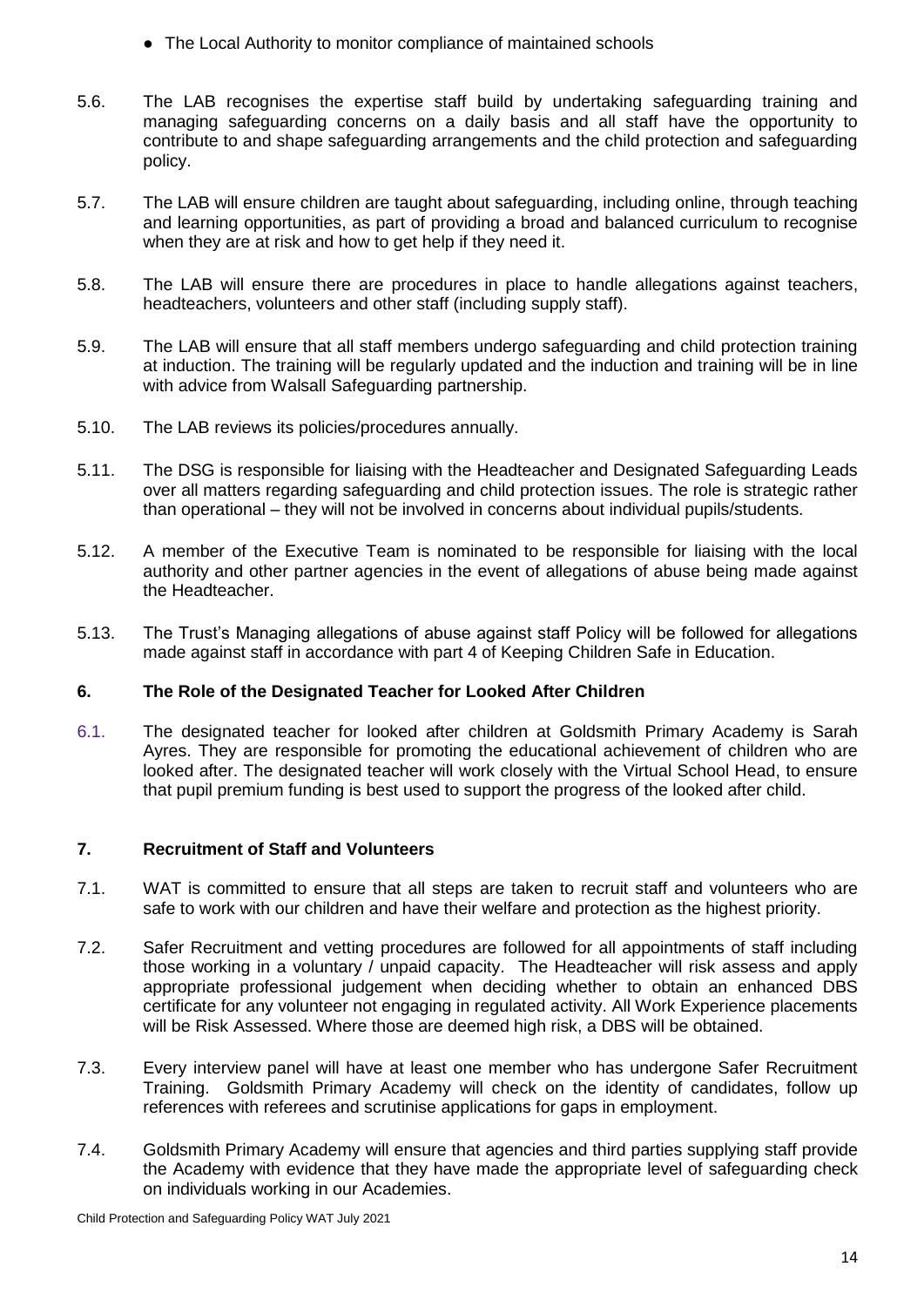- 7.5. Goldsmith Primary Academy will ensure that all staff involved in recruitment are aware of guidance on safer recruitment.
- 7.6. Goldsmith Primary Academy will record all information on the checks carried out on their Single Central Record (SCR). Copies of these checks, where appropriate, will be held in individuals' personnel files, including any risk assessments undertaken. WAT will follow statutory requirements in retaining copies of these checks.
- 7.7. Where Children are placed in alternative provision, the Academy must ensure that the provider (of AP) has completed all vetting and barring checks that are necessary. A written statement will be requested.

#### **Work Experience**

- 7.8. Guidance set out in KCSIE September 2020 (updated in December 2020) will be followed. All work experience placements will be risk assessed. Where deemed high risk, a DBS will be obtained.
- 7.9. Adults who supervise pupils on work experience. When organising work experience, we will ensure that policies and procedures are in place to protect children from harm.
- 7.10. We will also consider whether it is necessary for barred list checks to be carried out on the individuals who supervise a pupil under 16 on work experience. This will depend on the specific circumstances of the work experience, including the nature of the supervision, the frequency of the activity being supervised, and whether the work is regulated activity.

#### **Home Stays (Exchange Visits)**

- 7.11. Parents of host families must be DBS checked enhanced. Other persons in the family over the age of 16 – school can decide whether to do enhanced DBS checks for those that live in the same house.
- 7.12. Where the school is organising such hosting arrangements overseas and host families cannot be checked in the same way, we will work with our partner schools abroad to ensure that similar assurances are undertaken prior to the visit.

#### **Disqualified by Association**

7.13. In October 2014, the government issued supplementary guidance to 'Keeping Children Safe in Education (2014)'. School staff are disqualified from working in a school, when they 'live or work in the same household' as someone who is barred from working with children or young people, even if they would not otherwise be disqualified themselves.

In September 2018 this guidance was changed and there is no longer a requirement for staff in educational settings to disclose. The duty is now only applicable in a residential setting such as child minders in their own home.

## **8. Whistleblowing**

- 8.1. All staff and volunteers are able to raise concerns about poor or unsafe practice and potential failures in the Academy's safeguarding regime and concerns will be taken seriously by the senior leadership team.
- 8.2. Appropriate whistleblowing procedures, which are suitably reflected in staff training and staff policies, are in place for such concerns to be raised with the school's senior leadership team.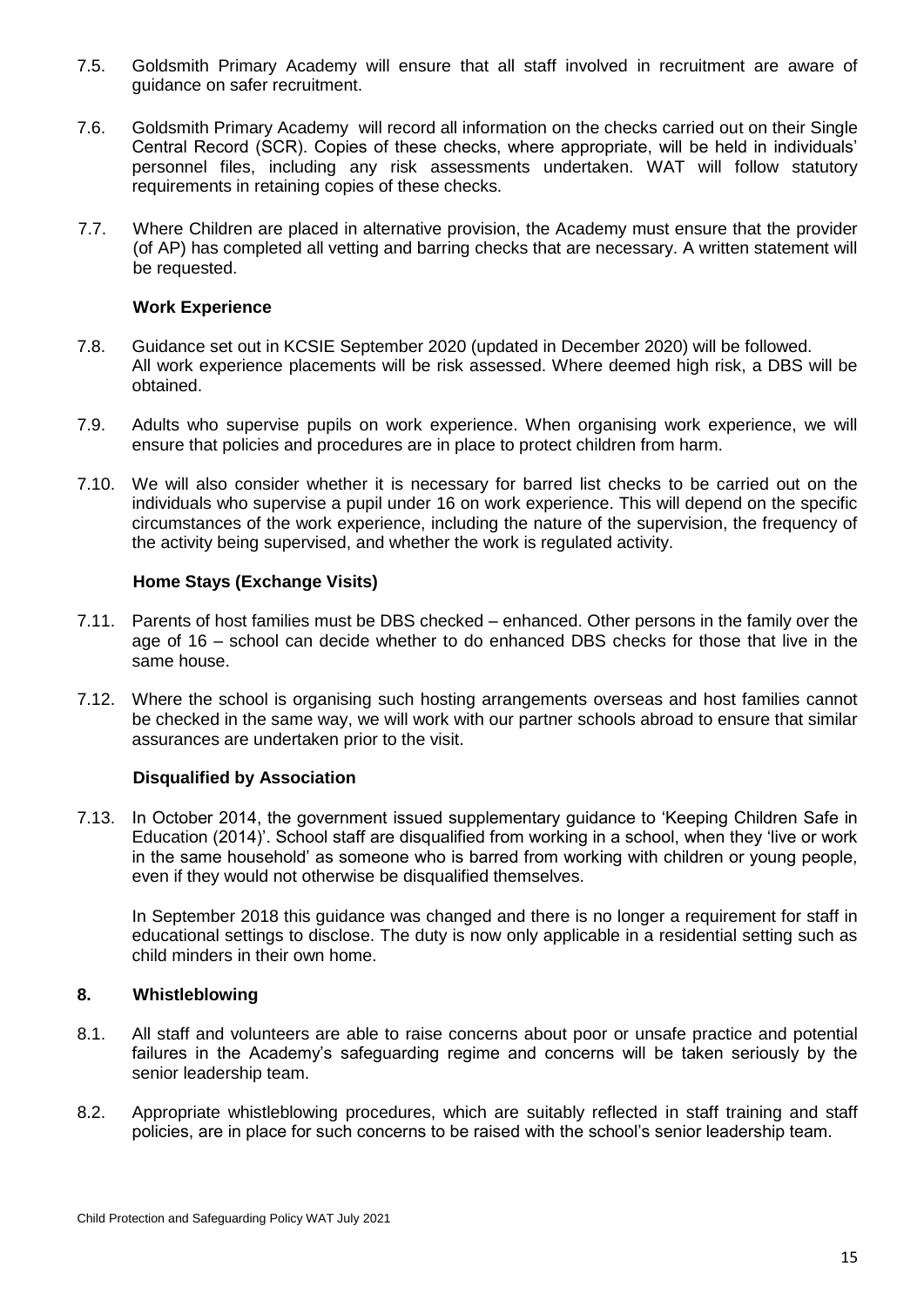Where a staff member feels unable to raise an issue or feels that their genuine concerns are not being addressed, staff may seek free confidential help from the independent charity, **Public Concern at Work,** Tel: 0207 404 6609 [whistle@pcaw.co.uk](mailto:whistle@pcaw.co.uk)

## **9. Training and Development**

- 9.1. Goldsmith Primary Academy will ensure that:
	- All staff are kept up to date with Child Protection issues with annual, formal training taking place; online courses, external training and in-house training provided throughout the year (this includes online safety)
	- Clear reminders of all procedures will be given out to all staff on the training day at the start of every academic year, with frequent reminders at teacher and teaching assistant meetings, meetings with lunchtime supervisors, training events, weekly staff briefings and subsequent training days
	- The Designated Safeguarding Leads will take part in advanced level training (Core Working Together) at least every two years
	- All policies and procedures will follow DFE guidance on Child Protection issues
	- LAB members will be kept informed about procedures through the Child Protection DSG
	- Good monitoring takes place of students identified as at risk
	- The pastoral team (Headteacher, Deputy Headteacher, SENCo and Assistant SENCo) works closely with outside agencies to share information and coordinate support for the student.

## **10. Curriculum**

- 10.1. WAT considers how children may be taught about safeguarding, including online, through teaching and learning opportunities, as part of providing a broad and balanced curriculum. This may include covering relevant issues through PSHE, RSE and Health Education, SMSC, British Values, e-safety, assemblies, approved visitors etc. The new statutory RSE and Health Education Curriculum is being taught in all schools from the summer term of 2021.
- 10.2. We will provide opportunities for pupils/students to develop skills, concepts, attitudes and knowledge that promote their safety and well-being. Relevant issues will be addressed through the PSHCE curriculum, for example self-esteem, emotional literacy, assertiveness, power, sex and relationship education, e-safety and bullying. Issues will be addressed through other areas of the curriculum, for example, circle time, English, History, Drama, Art.
- 10.3. All policies which address issues of power and potential harm, for example bullying, equal opportunities, handling, positive behaviour, will be linked to ensure a whole school approach. The Child Protection and Safeguarding policy cannot be separated from the general ethos of the Academy, which should ensure that pupils/students are treated with respect and dignity, taught to treat each other with respect, feel safe, have a voice, and are listened to.

## **11. Dealing with Concerns and Disclosures – Roles and Responsibilities**

- 11.1. All staff will be concerned about children and young people as below:-
	- A child may disclose something that has upset or harmed them
	- Someone else might report something that a child has told them, or that they believe that a child has been or is being harmed
	- A child might show signs of physical injury for which there appears to be no explanation
	- A child's behaviour may suggest he or she is being abused
	- The behaviour or attitude of one of the workers towards a child may cause concern
	- A child demonstrates worrying behaviour towards other children.
- 11.2. Staff are aware that to consult with the DSL does not mean a referral has been made. This decision is the responsibility of the DSL for child protection who will contact the appropriate agency as and when required.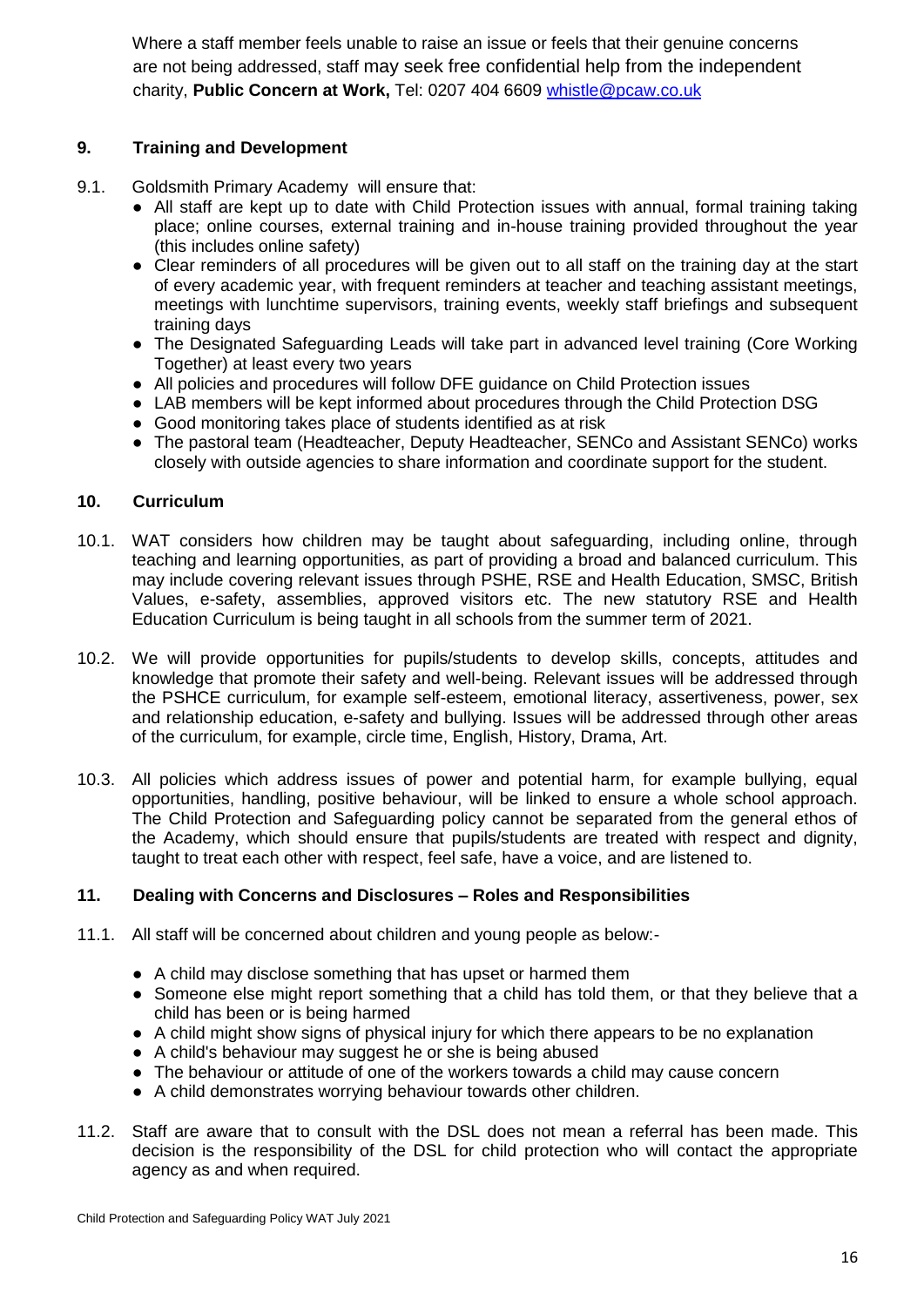- 11.3. If you are unhappy with the response you receive from your Designated Safeguarding Lead all staff have the right to contact Walsall Safeguarding Partnership.
- 11.4. The Academy will always discuss concerns with parents/carers unless to do so would:
	- Place the child at risk of significant harm or further risk of significant harm
	- Place a vulnerable adult at risk of harm
	- Compromise any enquiries that need to be undertaken by children's social care or the police.
- 11.5. Our Academy will endeavour to ensure that parents have an understanding of the responsibilities placed on the school and staff for safeguarding children.

## 11.6. **UNDER NO CIRCUMSTANCES SHOULD YOU LEAVE SCHOOL WITHOUT DISCUSSING YOUR CONCERNS WITH SOMEONE.**

- 11.7. Only a minority of children actively disclose abuse. Most child abuse is disclosed accidently or through observation by an adult of a child's behaviour, words and physical appearance.
- 11.8. When a child does disclose abuse, this needs to be taken very seriously. It is important that any disclosure is dealt with appropriately, both for the wellbeing of the child and also to ensure that your actions do not jeopardise any legal action against the abuser.

## **12. Procedures for When Someone is Concerned About a Child or Young Person**

- The pastoral team (Head teacher, Deputy Head teacher, SENCo and Assistant SENCo) works closely with outside agencies to share information and coordinate support for the student
- All concerns for children and young people should be recorded using the Academy's recording system
- All concerns should be recorded as soon as possible & shared with DSL, (within one hour) all verbal conversations to be promptly recorded in writing on Academy's on line system
- All concerns should be referred to the Designated Safeguarding Lead or Deputy Designated Safeguarding Lead in their absence immediately in person.
- All concerns of significant harm should be referred to the Local Authority Children's Services (MASH) without delay (see appendix 1)
- All concerns shared with the Designated Safeguarding Lead should be considered alongside Walsall Safeguarding partnership Multi Agency thresholds (child protection, early Help offer)
- All concerns of allegations in relation to staff and volunteers harmful behaviour should be referred to the Headteacher/Headteacher (if the concern is in relation to the Headteacher the CEO should be informed without delay) **for onward referral to LADO** See appendix 2.

## **13. What Information Will You Need When Making a Referral**

You will be asked to provide as much information as possible; such as the child's full name, date of birth, address, school, GP, languages spoken, any disabilities the child may have, details of the parents, other siblings, chronology of previous concerns. Do not be concerned if you do not have all these details, you should still make the call.

## **14. Responses From Parents**

Research and experience indicates that the following responses from parents may suggest a cause for concern across all categories of abuse:-

- Delay in seeking treatment that is obviously needed
- Unawareness or denial of any injury, pain or loss of function (for example, a fractured limb)
- Incompatible explanations offered, several different explanations or the child is said to have acted in a way that is inappropriate to her/his age and development

Child Protection and Safeguarding Policy WAT July 2021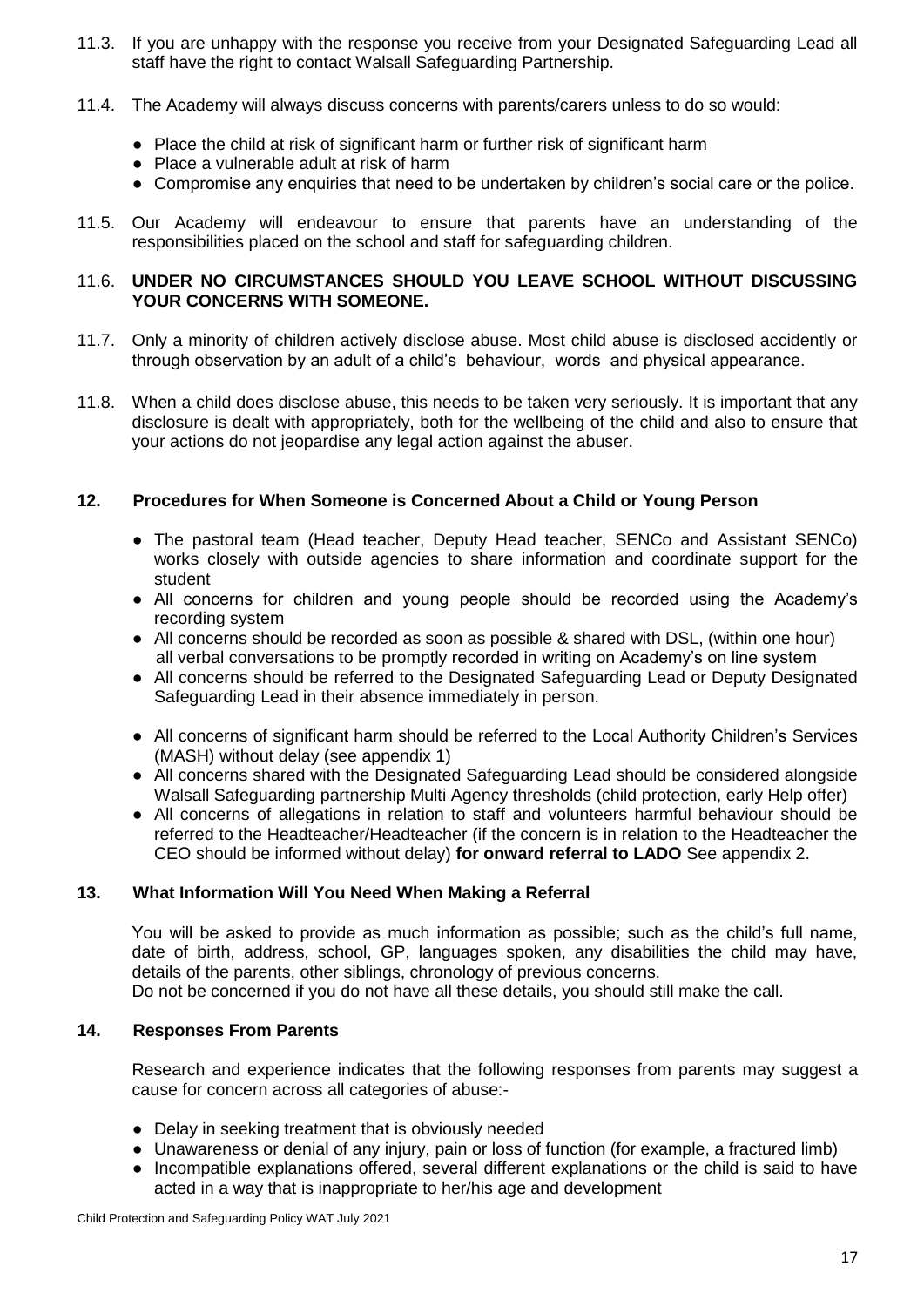- Reluctance to give information or failure to mention other known relevant injuries
- Frequent presentation of minor injuries
- A persistently negative attitude towards the child
- Unrealistic expectations or constant complaints about the child
- Alcohol misuse or other drug/substance misuse
- Parents request removal of the child from home or
- Violence between adults in the household.

You should follow up the verbal referral in writing, within 24hrs. This should be done on a MARF (multi agency referral form). This can be downloaded from the under Child Protection Procedures https://go.walsall.gov.uk/walsall-safeguarding-partnership.

Call the Multi Agency Safeguarding Hub (MASH), Initial Response Team

Tel: 0300 555 2866 Monday–Thursday 8.45am–5.15pm, Friday 8.45am–4.45pm

Some of our pupils may not reside within the Local authority of Walsall and we are aware that we should locate the number for the child's Local Authority's child protection referral team.

#### **15. Staff Support**

We recognise the stressful and traumatic nature of child protection work. We will support staff providing an opportunity to talk through their anxieties with the Designated Safeguarding Lead and seek further support as appropriate.

#### **16. Definitions and Indicators of Abuse**

There are four types of child abuse. They are defined in the UK Government guidance Keeping Children Safe in Education; statutory guidance for schools and colleges, September 2018 as follows:

- 1. Physical Abuse
- 2. Emotional Abuse
- 3. Sexual Abuse
- 4. Neglect

**Abuse:** a form of maltreatment of a child. Somebody may abuse or neglect a child by inflicting harm or by failing to act to prevent harm. Children may be abused in a family or in an institutional or community setting by those known to them or, more rarely, by others (e.g. via the internet). They may be abused by an adult or adults or another child or children.

All staff are aware of safeguarding issues and aware that behaviours linked to the likes of drug taking, alcohol abuse, truanting and sexting put children in danger.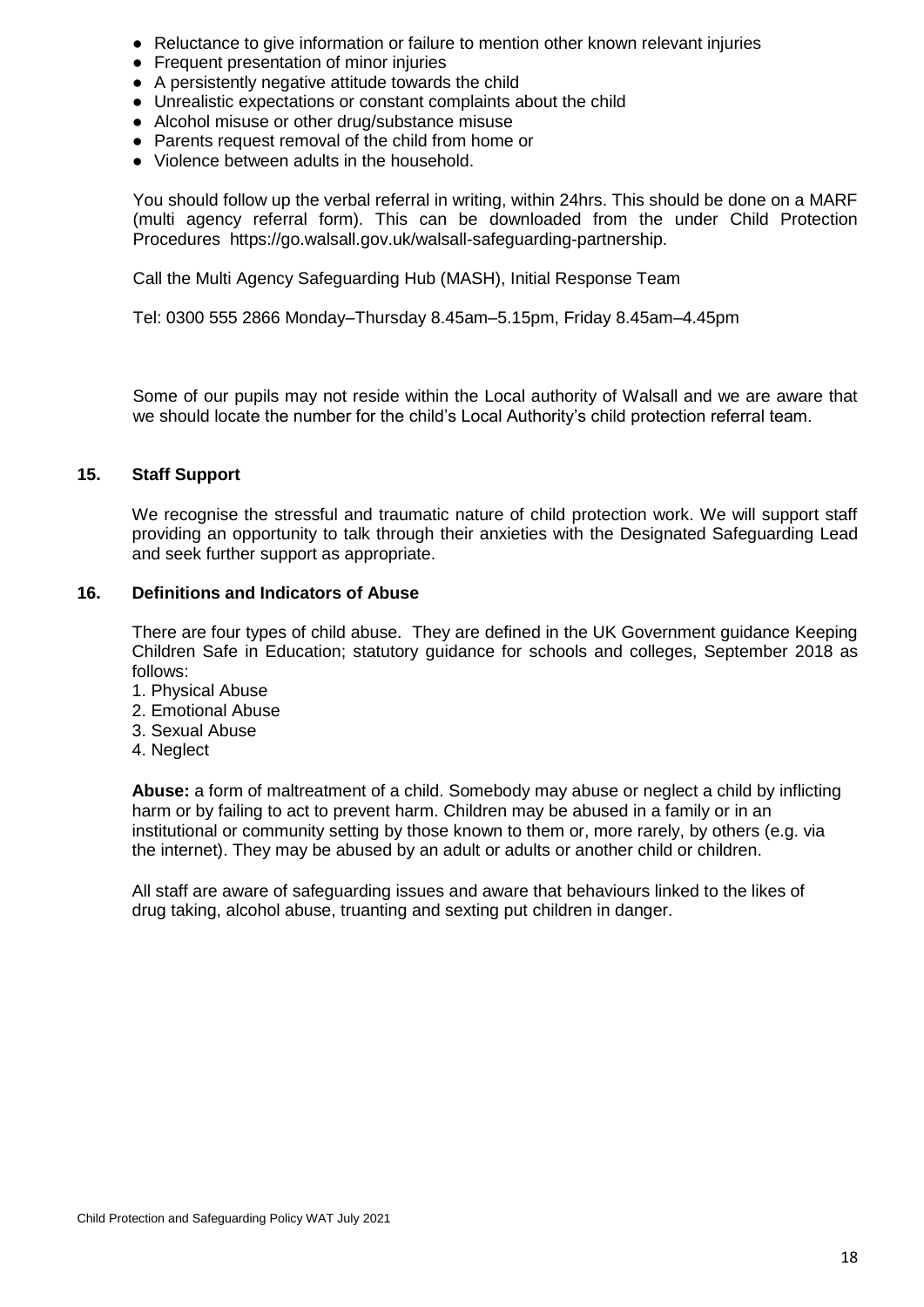## 16.1. **Physical Abuse**

A form of abuse which may involve hitting, shaking, throwing, poisoning, burning, scalding, drowning, suffocating or otherwise causing physical harm to a child. Physical harm may also be caused when a parent or carer fabricates the symptoms of, or deliberately induces, illness in a child.

The following may be indicators of physical abuse (this is not designed to be used as a checklist):

- Multiple bruises in clusters, or of uniform shape
- Bruises that carry an imprint, such as a hand or a belt
- Bite marks
- Round burn marks
- Multiple burn marks and burns on unusual areas of the body such as the back, shoulders or buttocks
- An injury that is not consistent with the account given
- Changing or different accounts of how an injury occurred
- Bald patches
- Symptoms of drug or alcohol intoxication or poisoning
- Unaccountable covering of limbs, even in hot weather
- Fear of going home or parents being contacted
- Fear of medical help
- Fear of changing for PE
- Inexplicable fear of adults or over-compliance
- Violence or aggression towards others including bullying or
- Isolation from peers.

#### 16.2. **Emotional Abuse**

The persistent emotional maltreatment of a child such as to cause severe and adverse effects on the child's emotional development. It may involve conveying to a child that they are worthless or unloved, inadequate, or valued only insofar as they meet the needs of another person. It may include not giving the child opportunities to express their views, deliberately silencing them or 'making fun' of what they say or how they communicate. It may feature age or developmentally inappropriate expectations being imposed on children. These may include interactions that are beyond a child's developmental capability as well as overprotection and limitation of exploration and learning, or preventing the child participating in normal social interaction. It may involve seeing or hearing the ill-treatment of another. It may involve serious bullying (including cyber-bullying), causing children frequently to feel frightened or in danger, or the exploitation or corruption of children. Some level of emotional abuse is involved in all types of maltreatment of a child, although it may occur alone.

The following may be indicators of emotional abuse (this is not designed to be used as a checklist):

- The child consistently describes him/herself in very negative ways as stupid, naughty, hopeless, ugly
- Over-reaction to mistakes
- Delayed physical, mental or emotional development
- Sudden speech or sensory disorders
- Inappropriate emotional responses, fantasies
- Neurotic behaviour: rocking, banging head, regression, tics and twitches
- Self -harming, drug or solvent abuse
- Fear of parents being contacted
- Running away
- Compulsive stealing
- Appetite disorders anorexia nervosa, bulimia or

Child Protection and Safeguarding Policy WAT July 2021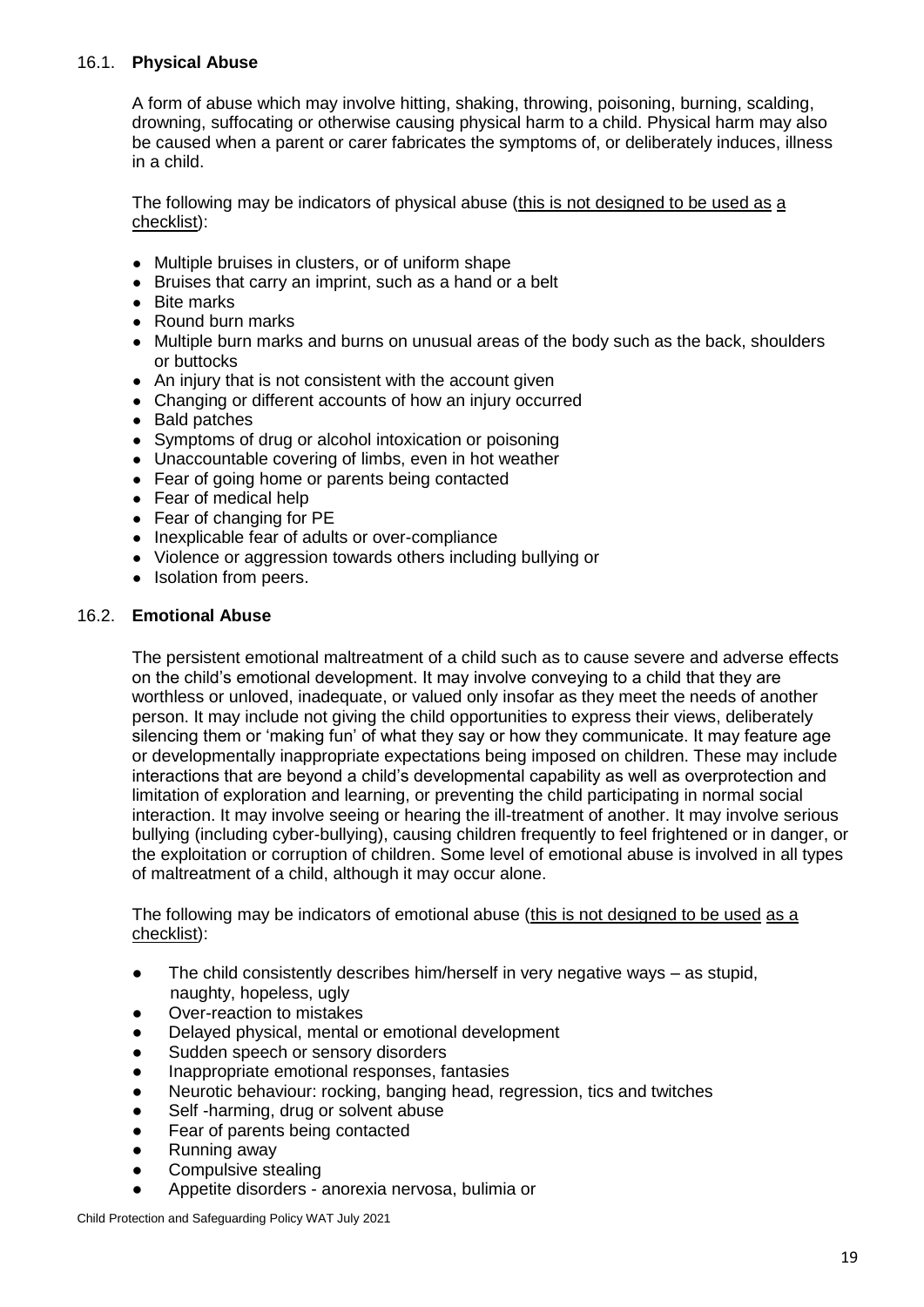- Soiling, smearing faeces, enuresis.
- N.B.: Some situations where children stop communication suddenly (known as "traumatic mutism") can indicate maltreatment.

## 16.3. **Sexual Abuse**

Involves forcing or enticing a child or young person to take part in sexual activities, not necessarily involving a high level of violence, whether or not the child is aware of what is happening. The activities may involve physical contact, including assault by penetration (for example, rape or oral sex) or non-penetrative acts such as masturbation, kissing, rubbing and touching outside of clothing. They may also include non-contact activities, such as involving children in looking at, or in the production of, sexual images, watching sexual activities, encouraging children to behave in sexually inappropriate ways, or grooming a child in preparation for abuse (including via the internet). Sexual abuse is not solely perpetrated by adult males. Women can also commit acts of sexual abuse, as can other children. The sexual abuse of children by other children is a specific safeguarding issue in education and peer on peer abuse.

The following may be indicators of sexual abuse (this is not designed to be used as a checklist):

- Sexually explicit play or behaviour or age-inappropriate knowledge
- Anal or vaginal discharge, soreness or scratching
- Reluctance to go home
- Inability to concentrate, tiredness
- Refusal to communicate
- Thrush, persistent complaints of stomach disorders or pains
- Eating disorders, for example anorexia nervosa and bulimia
- Attention seeking behaviour, self-mutilation, substance abuse
- Aggressive behaviour including sexual harassment or molestation
- Unusual compliance
- Regressive behaviour, enuresis, soiling
- Frequent or open masturbation, touching others inappropriately
- Depression, withdrawal, isolation from peer group
- Reluctance to undress for PE or swimming or
- Bruises or scratches in the genital area.

## 16.4. **Neglect**

The persistent failure to meet a child's basic physical and/or psychological needs, likely to result in the serious impairment of the child's health or development. Neglect may occur during pregnancy as a result of maternal substance abuse. Once a child is born, neglect may involve a parent or carer failing to:

- Provide adequate food, clothing and shelter (including exclusion from home or abandonment)
- Protect a child from physical and emotional harm or danger
- Ensure adequate supervision (including the use of inadequate care-givers) or
- Ensure access to appropriate medical care or treatment.

It may also include neglect of, or unresponsiveness to, a child's basic emotional needs.

The following may be indicators of neglect (this is not designed to be used as a checklist):

- Constant hunger
- Stealing, scavenging and/or hoarding food
- Frequent tiredness or listlessness

Child Protection and Safeguarding Policy WAT July 2021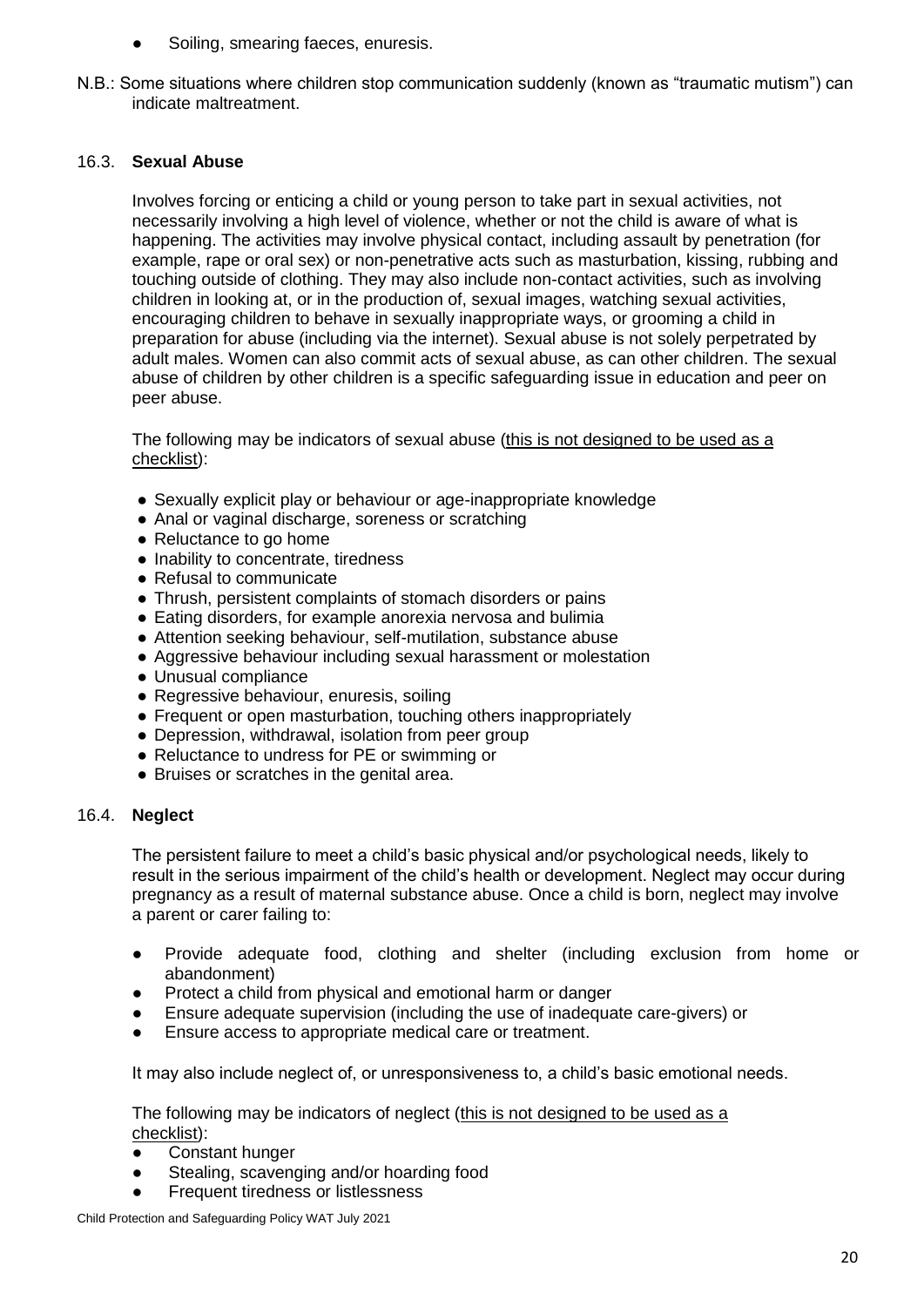- Frequently dirty or unkempt
- Often poorly or inappropriately clad for the weather
- Poor school attendance or often late for school
- Poor concentration
- Affection or attention seeking behaviour
- Illnesses or injuries that are left untreated
- Failure to achieve developmental milestones, for example growth, weight
- Failure to develop intellectually or socially;
- Responsibility for activity that is not age appropriate such as cooking, ironing caring for siblings
- The child is regularly not collected or received from school or
- The child is left at home alone or with inappropriate carers

#### 16.5. **Serious Violence**

All staff should be aware of indicators (e.g. being male, frequently absent, permanently excluded, having experienced maltreatment as a child and having been involved in offending, such as theft or robbery), which may signal that children are at risk from, or are involved with serious violent crime (see KCSIE 2021 for more information). If a staff member has a concern regarding serious violence, they must raise it immediately with their DSL and follow their school's process for reporting and recording concerns.

#### 16.6. **Domestic Abuse**

Any incident or pattern of incidents of controlling, coercive or threatening behaviour, violence or abuse between those aged 16 or over, who are or have been intimate partners or family members, regardless of gender or sexuality. This can encompass, but is not limited to, the following types of abuse:

Psychological, Physical, Sexual, Financial and Emotional

Exposure to domestic abuse can have serious long lasting effects on children (emotional and psychological). It can occur within personal relationships as well as in home context.

Controlling behaviour is: A range of acts designed to make a person subordinate and/or dependent by isolating them from sources of support, exploiting their resources and capacities for personal gain, depriving them of the means needed for independence, resistance and escape and regulating their everyday behaviour.

Coercive behaviour is: An act or pattern of acts of assault, threats, humiliation and intimidation or other abuse that is used to harm, punish or frighten their victim.

Operation encompass is where the police and the local authority will inform schools when they are called to an incident of domestic abuse. The national domestic abuse helpline which can be called free of charge and in confidence 24 hours a day on 0808 2000247.

#### 16.7. **Specific Safeguarding Issues**

You should also be aware of any specific safeguarding issues outlined in KCSIE Annex A, including:

children missing from education | missing children and adults | fabricated or induced illness | children missing from home or care | bullying / cyberbullying | relationship abuse | private fostering | forced marriage | drugs | trafficking | faith abuse | hate | domestic violence | sexting | mental health issues | child sexual exploitation | preventing radicalisation | female genital mutilation | gender based violence | gangs / youth violence

#### 16.7.1.**Peer on Peer Abuse**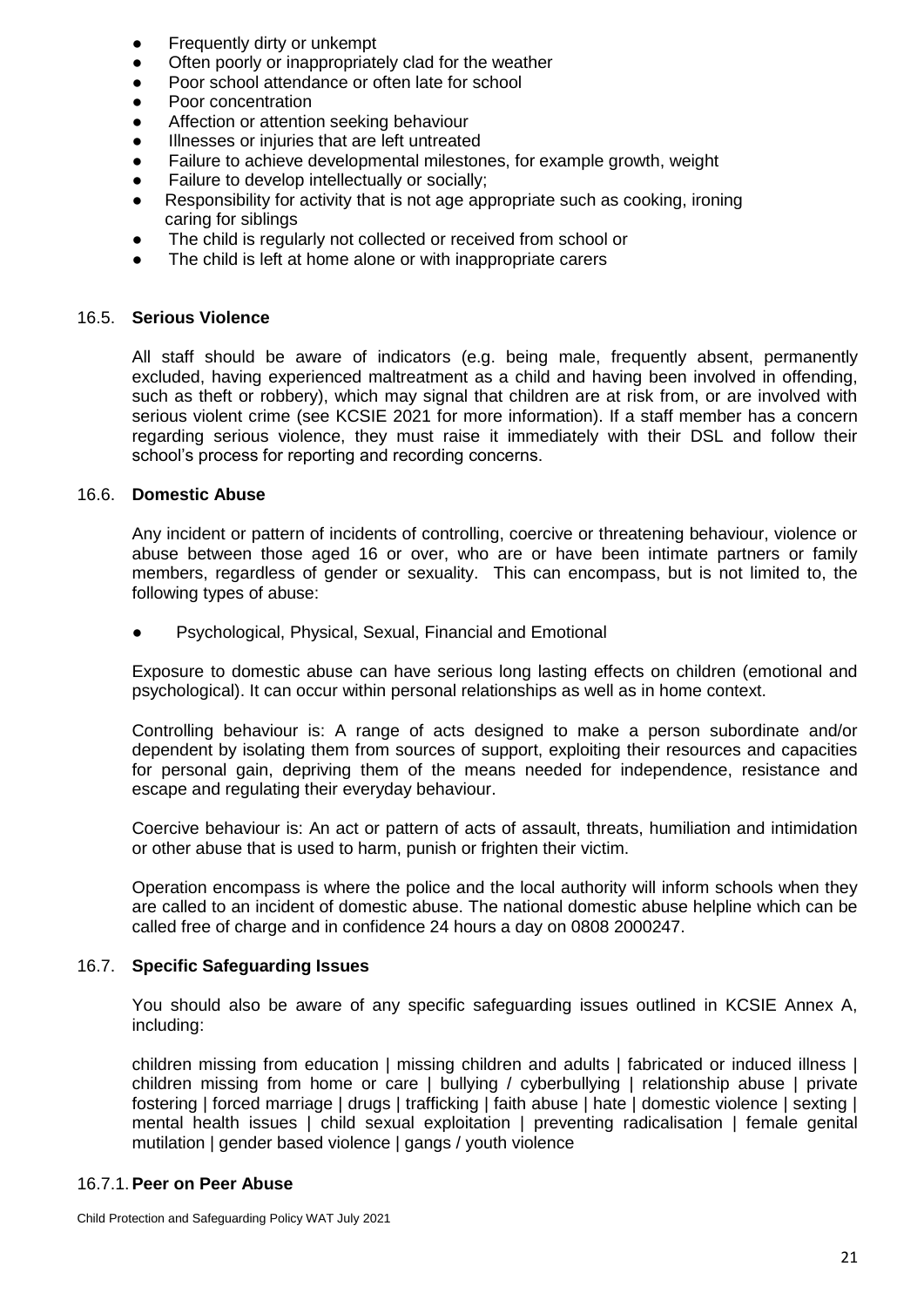All staff are aware that children can abuse other children and that it can happen both inside and outside of school, and online. This is most likely to include, but not limited to:

- bullying (including cyberbullying, prejudice-based and discriminatory bullying)
- abuse in intimate personal relationships between peers
- physical abuse such as hitting, kicking, shaking, biting, hair pulling, or otherwise causing physical harm (this may include an online element which facilitates, threatens and/or encourages physical abuse)
- sexual violence, such as rape, assault by penetration and sexual assault; (this may include an online element which facilitates, threatens and/or encourages sexual violence)
- sexual harassment, such as sexual comments, remarks, jokes and online sexual harassment, which may be standalone or part of a broader pattern of abuse
- causing someone to engage in sexual activity without consent, such as forcing someone to strip, touch themselves sexually, or to engage in sexual activity with a third party
- consensual and non-consensual sharing of nudes and semi-nude images and or videos (also known as sexting or youth produced sexual imagery);

*Please see UKCIS guidance ['Sharing nudes and semi-nudes advice for education settings'](https://assets.publishing.service.gov.uk/government/uploads/system/uploads/attachment_data/file/947545/UKCIS_sharing_nudes_and_semi_nudes_advice_for_education_settings_V2.pdf)*

- upskirting, which typically involves taking a picture under a person's clothing without their permission, with the intention of viewing their genitals or buttocks to obtain sexual gratification, or cause the victim humiliation, distress or alarm and
- initiation/hazing type violence and rituals (this could include activities involving harassment, abuse or humiliation used as a way of initiating a person into a group and may also include an online element).

Staff are clear as to the school policy and procedures with regards to peer on peer abuse as defined in the anti-bullying, school behaviour policy and broader child protection procedures. Staff understand that even if there are no reports it does not mean it is not happening. As such it is vital that if staff have any concerns regarding peer on peer abuse they should speak to their DSL (or Deputy DSL).

#### **Peer on Peer abuse will not be tolerated by WAT or minimised in any way and is always taken seriously.** Staff understand the importance of challenging inappropriate behaviours between peers that are actually abusive in nature.

All allegations of Peer on Peer abuse will be recorded as per school system, investigated and dealt with accordingly. Victims, perpetrators and other children affected by Peer on Peer abuse will be supported through school and multi-agency support mechanisms. We make it clear to children how and where they can confidently report abuse, knowing that it will always be taken seriously.

Signs that a child may be suffering from peer-on-peer abuse can also overlap with those indicating other types of abuse and can include:

- Failing to attend school, disengaging from classes or struggling to carry out school related tasks to the standard ordinarily expected
- **Physical injuries**
- Experiencing difficulties with mental health and/or emotional wellbeing
- Becoming withdrawn and/or shy; experiencing headaches, stomach aches, anxiety and/or panic attacks; suffering from nightmares or lack of sleep or sleeping too much
- Broader changes in behaviour including alcohol or substance misuse
- Changes in appearance and/or starting to act in a way that is not appropriate for the child's age
- Abusive behaviour towards others.

Abuse affects children very differently. The above list is by no means exhaustive and the presence of one or more of these signs does not necessarily indicate abuse.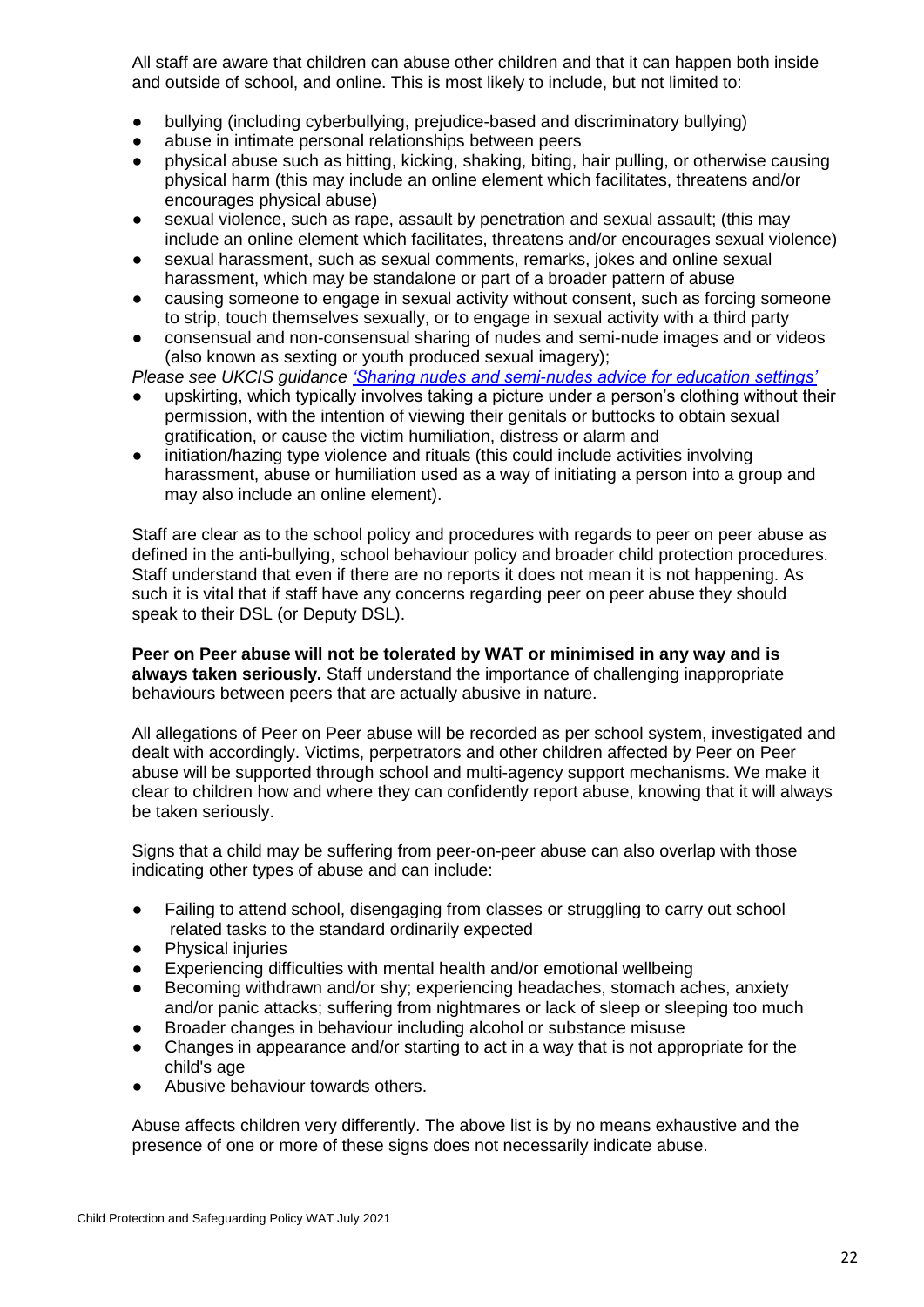## 16.7.2.**Sexual Violence and Sexual Harassment Between Children**

Sexual violence and harassment of any kind is not acceptable and will not be tolerated. It should not be passed off as 'banter', 'having a laugh', "part of growing up" or "boys being boys". Downplaying some behaviours related to abuse can lead to a culture of unacceptable behaviour, an unsafe environment and in worst case scenarios a culture that normalises abuse leading to children accepting it as normal and not coming forward to report it

This guidance follows part 5 KCSIE 2021 and advice taken from the 2021 DfE document ['Sexual violence and sexual harassment between children in schools and colleges'.](https://assets.publishing.service.gov.uk/government/uploads/system/uploads/attachment_data/file/999239/SVSH_2021.pdf) The DfE guidance must be read and understood by DSLs and is advised to be read by staff.

Whilst any report of sexual violence or sexual harassment should be taken seriously, staff should be aware that the evidence shows that it is more likely that girls will be the victims of sexual violence and sexual harassment and more likely it will be perpetrated by boys. However, we will be vigilant for all students.

Staff will be supported to deal with incidents of child sexual violence/sexual harassment with appropriate training.

We clearly communicate with children how they can report abuse that they have experienced personally, witnessed or heard about.

## **What is sexual violence and sexual harassment?**

Sexual violence and sexual harassment can occur between two children of any age and sex, from primary through to secondary stage and into colleges. It can occur through a group of children sexually assaulting or sexually harassing a single child or group of children. Sexual violence and sexual harassment exist on a continuum and may overlap; they can occur online and face to face (both physically and verbally) and are never acceptable. All staff working with children maintain an attitude of 'it could happen here'.

In the 2021 DfE guidance sexual violence is defined under the Sexual Offences Act 2003 as rape, assault by penetration or sexual assault (sexual touching) without consent. Consent is about having the freedom and capacity to choose. The age of consent to any form of sexual activity is 16.

When referring to sexual harassment we mean 'unwanted conduct of a sexual nature' that can occur online and offline. When we reference sexual harassment, we do so in the context of child on child sexual harassment. Sexual harassment is likely to: violate a child's dignity, and/or make them feel intimidated, degraded or humiliated and/or create a hostile, offensive or sexualised environment. Whilst not intended to be an exhaustive list, sexual harassment can include:

- sexual comments, such as: telling sexual stories, making lewd comments, making sexual remarks about clothes and appearance and calling someone sexualised names
- sexual "jokes" or taunting
- physical behaviour, such as: deliberately brushing against someone, interfering with someone's clothes (schools and colleges should be considering when any of this crosses a line into sexual violence - it is important to talk to and consider the experience of the victim) and displaying pictures, photos or drawings of a sexual nature
- online sexual harassment. This may be standalone, or part of a wider pattern of sexual harassment and/or sexual violence and
- sexting sending sexually inappropriate text messages (for further sexting advice see UKCCIS guidance).

## **Responding to reports of sexual violence or sexual harassment**

Child Protection and Safeguarding Policy WAT July 2021 Ultimately, any decisions need to be made on a case-by-case basis, with the Designated Safeguarding Lead (or a deputy) taking a leading role and using their professional judgement, supported by other agencies, such as children's social care and the police as required.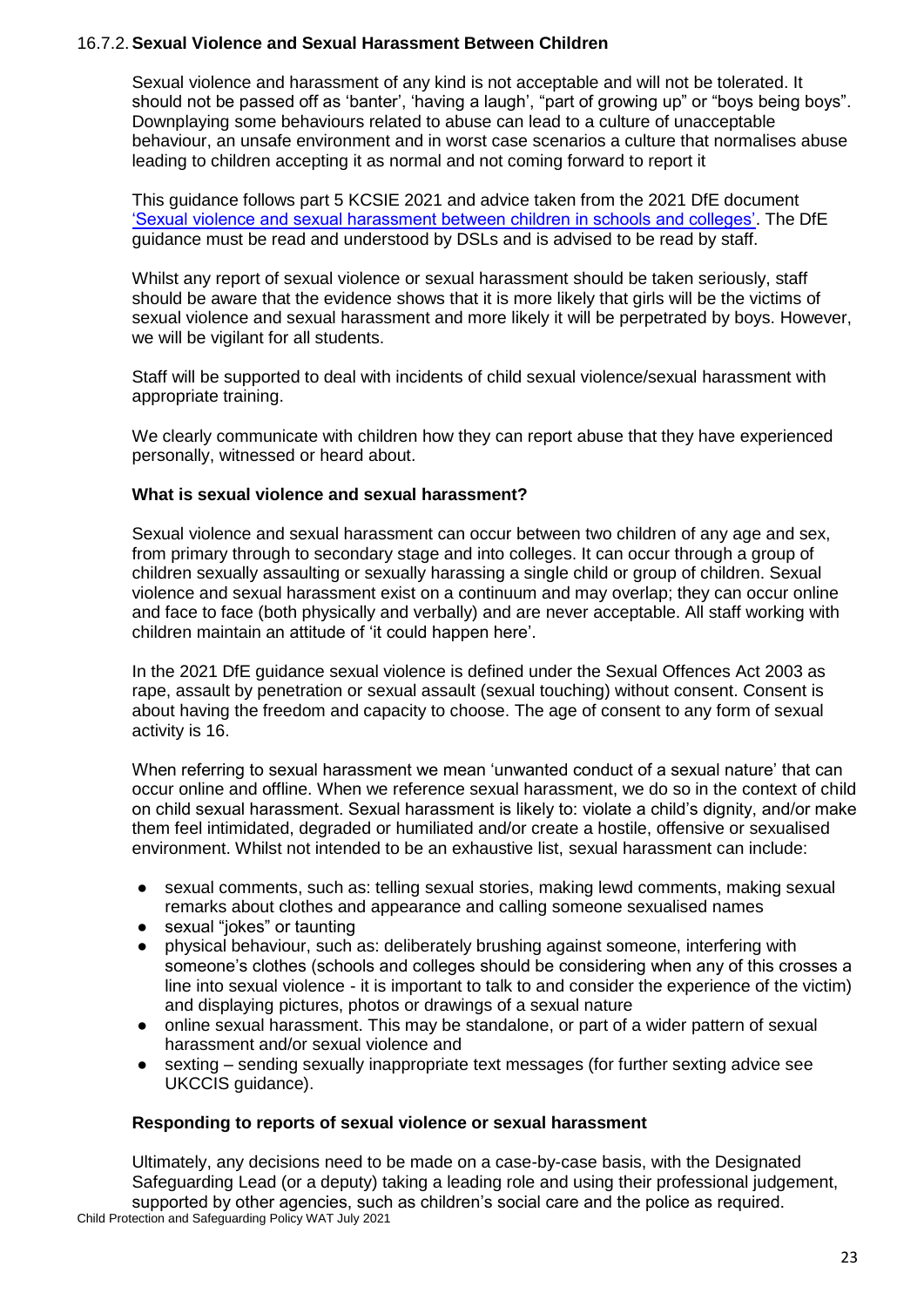## **The response to a report of sexual violence or sexual harassment**

- Children may not find it easy to tell staff
- Looks for signs, pupils may show signs or act in ways that they hope adults will notice
- Act immediately
- Initial response from adults and school is vital don't compromise confidence of future victims
- All victims reassured, taken seriously supported and kept safe. Nothing downplayed or made to feel ashamed
- Report in line with safeguarding reporting procedures within this policy. Report to DSL immediately and then involve social care if required
- If possible manage reports with two staff members present, one preferably the DSL
- Where the report includes an online element be aware of searching, screening and confiscation advice (for schools) and the UKCIS Sharing nudes and semi nudes: advice for education settings working with children and young people. The key consideration is for staff not to view or forward illegal images of a child
- Don't promise confidentiality very likely report will need to be shared. Make sure the victim knows the next steps
- Be supportive and respectful. Listen carefully to the child, reflect back, use the child's language, do not ask leading questions and only prompt the child with open questions
- Best practice is to wait until the end of the report to write up a thorough summary, although it is possible to make notes, particularly if a second staff member is present. Do not allow note making to get in the way of giving the child your full attention. Either way a written report is essential
- Only record facts and not staff members' personal opinions.

Whether the reported incident has taken place on site or off site, or whether it involves a child from another school or college, the safeguarding duty remains the same.

## **Confidentiality and Information Sharing**

Staff taking a report should never promise confidentiality as it is very likely it will be in the best interests of the victim to seek advice and guidance from others in order to provide support and engage with appropriate agencies. Schools should only engage staff and agencies required to support the children involved and/or be involved in the investigation. The victim may ask for it not to be shared. If the victim does not give consent to share, staff can still share it, if it is justified to be in the public interest, e.g. to protect children from harm.

The DSL or Deputy DSL, should consider the following:

- parents or carers should normally be informed (unless it puts victim at greater risk)
- if child at risk of harm, is in immediate danger, or had been harmed, a referral should be made to children's social care and
- rape, assault by penetration and sexual assaults are crimes. Where a report of one of these is made, this should be referred to the police. Whilst age of criminal responsibility is 10, police should still be informed if the child is under 10. Police will take a welfare approach rather than criminal for a child under 10.

Ultimately the DSL (or Deputy) will have to balance a victim's wishes against their duty to protect the victim and other children. If the DSL (or Deputy) decides to refer to children's services or the police against a victim's wishes, this should be handled extremely carefully, with the reasons explained and professional support offered.

## **Risk Assessment**

See the DfE guidance for more detailed information. Where there has been a report of sexual violence, the DSL (or Deputy) should make an immediate risk and needs assessment. Where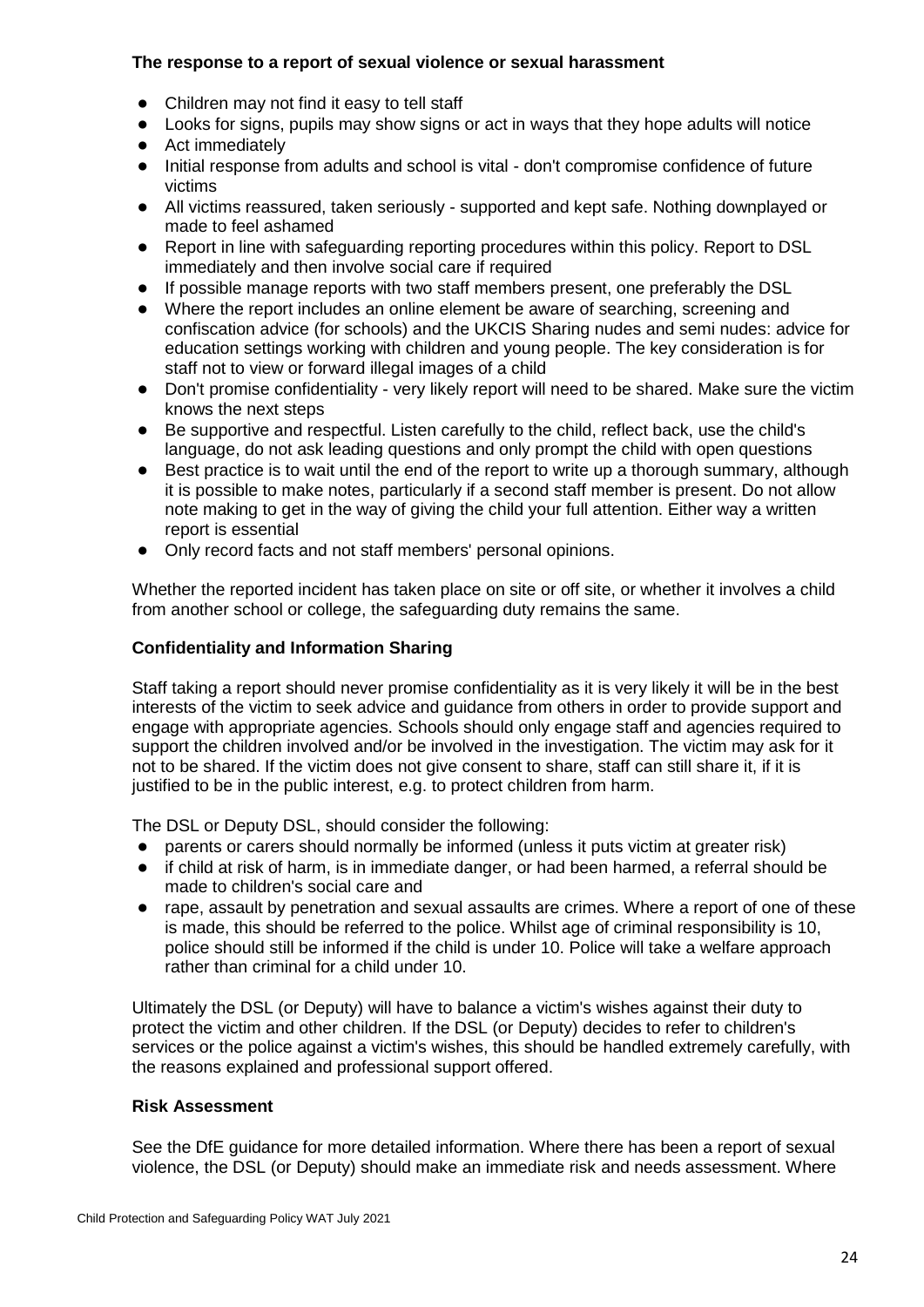the report is sexual harassment, the need for a risk assessment should be on a case-by-case basis. The risk assessment should consider:

- the victim, especially their protection and support
- whether there may have been other victims
- the alleged perpetrator(s) and
- all the other children (and, if appropriate, adult students and staff) at the school or college, especially any actions that are appropriate to protect them from the alleged perpetrator(s), or from future harm.

Risk assessments should be recorded and kept under review. As part of risk assessments, the DSL (or Deputy) should ensure they are engaging with children's social care and specialist services as required.

## **Action following a report of sexual violence and/or sexual harassment**

Schools and colleges should carefully consider any report of sexual violence and/or sexual harassment both online and offline. Important considerations will include:

- the wishes of the victim and how they want to proceed and the control of the investigation and support. However, this needs to be balanced with the school's need to protect other children
- the nature of the alleged incident (s), including: whether a crime may have been committed and/or whether harmful sexual behaviour has been displayed
- the ages of the children involved
- the developmental stages of the children involved
- any power imbalance between the children. For example, is an alleged perpetrator significantly older, more mature or more confident? Does the victim have a disability or learning difficulty?
- if the alleged incident is a one-off or a sustained pattern of abuse (sexual abuse can be accompanied by other forms of abuse and a sustained pattern may not just be of a sexual nature)
- that sexual violence and sexual harassment can take place within intimate personal relationships between peers
- are there ongoing risks to the victim, other children, adult students or school or college staff? and
- other related issues and wider context, including any links to child sexual exploitation and child criminal exploitation.

Always act in the best interests of the child. Immediate consideration should be given to how best support and protect the victim and the alleged perpetrator (s) (and any other children involved/impacted). Further information on this support can be found in part 5 of KCSIE and the DfE guidance.

## **Four likely scenario actions following a report:**

- 1. **Manage internally** in some incidents of one of sexual harassment, behaviour and/or bullying policies and pastoral support may be more appropriate action.
- 2. **Early help** children may not require a statutory service but would benefit from early help.
- 3. **Refer to children's social care** where a child has been harmed, is at risk of harm, or is in immediate danger.
- 4. **Report to the police**  any report to the police generally done in parallel with a referral to children's social care. Where a report of rape, assault by penetration or sexual assault is made, the starting point is this should be passed on to the police.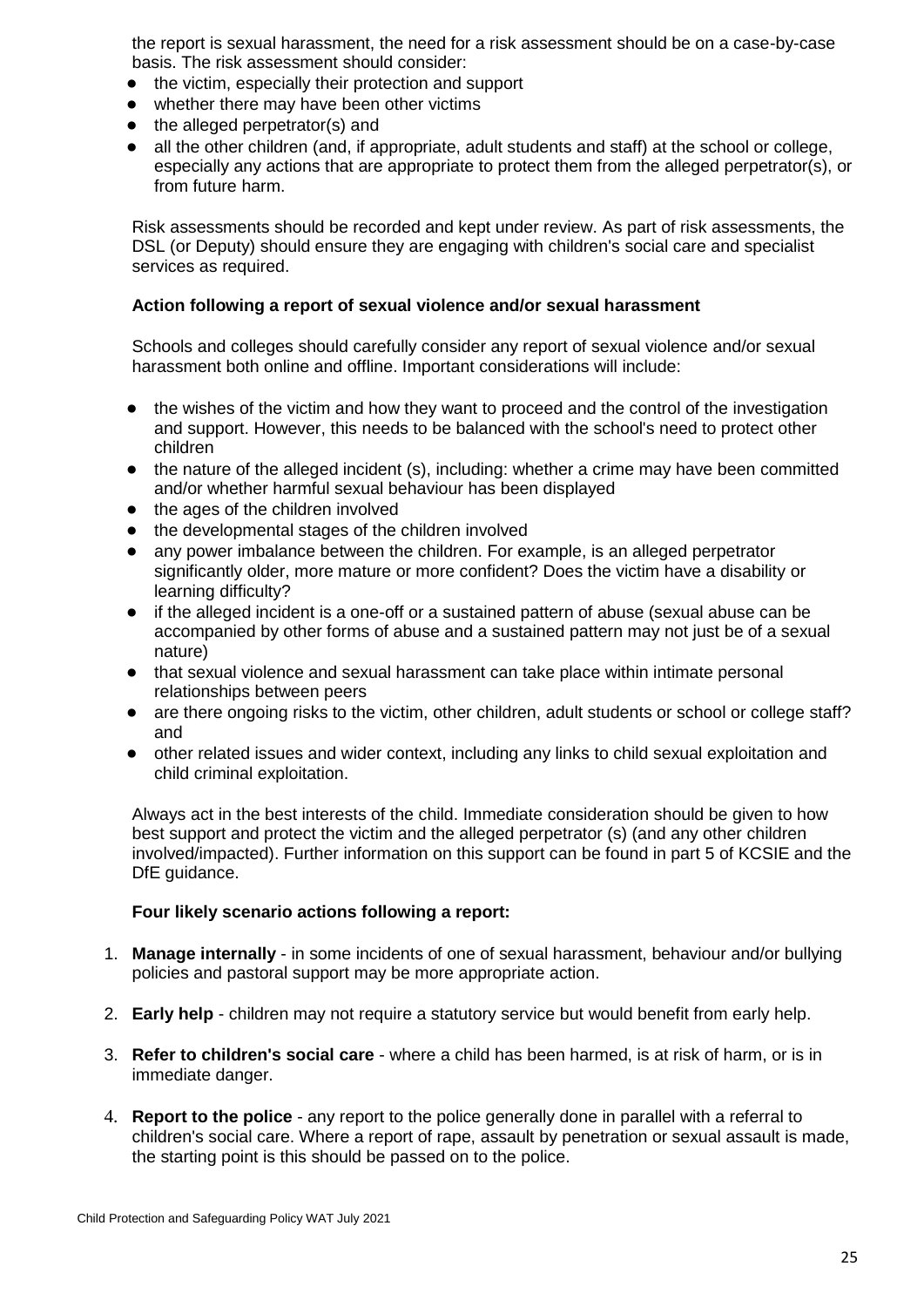Safeguarding and supporting the victim, the alleged perpetrators (s) and other children must be an ongoing consideration.

See further guidance in KCSIE and in the 2021 DfE guidance ['Sexual violence and sexual](https://www.gov.uk/government/publications/sexual-violence-and-sexual-harassment-between-children-in-schools-and-colleges)  [harassment between children in schools and colleges':](https://www.gov.uk/government/publications/sexual-violence-and-sexual-harassment-between-children-in-schools-and-colleges) managing the report, referrals, police reporting, criminal process, ongoing response, safeguarding and supporting the victim and the perpetrator, etc.

#### **What further support is available?**

The NSPCC are working with the Government to provide support in this area. The NSPCC have launched a dedicated helpline for children and young people who have experienced abuse at school, and for worried adults (including parents) and professionals that need support and guidance. NSPCC helpline, Report Abuse in Education on [0800 136 663](about:blank) or email [help@nspcc.org.uk](mailto:help@nspcc.org.uk).

The Anti-Bullying Alliance have produced some useful guidance for schools on preventing sexual bullying: https://www.anti-bullyingalliance.org.uk/tools-information/all-aboutbullying/sexual-and-sexist-bullying/preventing-sexual-bullying

#### **How will students be educated in this area?**

We follow the DfE's Relationships and Sex Education (RSE) and Health Education statutory guidance. This tackles issues such as: healthy and respectful relationships; what respectful behaviour looks like; consent; gender roles, stereotyping, equality; body confidence and selfesteem; prejudiced behaviour; sexual violence and sexual harassment, etc. In addition to this curriculum provision, we also teach children about appropriate sexual behaviour and respectful relationships through form time, assemblies and by learning from specialist visitors such as the police and the NSPCC.

## 16.7.3. **Child Sexual Exploitation (CSE) and Child Criminal Exploitation (CCE)**

Both CSE and CCE are forms of abuse that occur where an individual or group takes advantage of an imbalance in power to coerce, manipulate or deceive a child into taking part in sexual or criminal activity, in exchange for something the victim needs or wants, and/or for the financial advantage or increased status of the perpetrator or facilitator and/or through violence or the threat of violence. CSE and CCE can affect children, both male and female and can include children who have been moved (commonly referred to as trafficking) for the purpose of exploitation.

Some of the following can be indicators of both CCE AND CSE where children:

- appear with unexplained gifts
- associate with other children being involved in exploitation
- suffer from changes in emotional well-being
- misuse drugs and alcohol
- go missing for periods of time or regularly come home late and
- regularly miss school or education or do not take part in education.

## **Child Criminal Exploitation (CCE)**

Some specific forms for CCE can include children being forced or manipulated into transporting drugs or money through county lines, working in cannabis factories, shoplifting, pick pocketing, vehicle crime or threatening/committing serious violence to others. Children can often become trapped by this type of exploitation as perpetrators can threaten victims (and their families) with violence, or trap and coerce them into debt.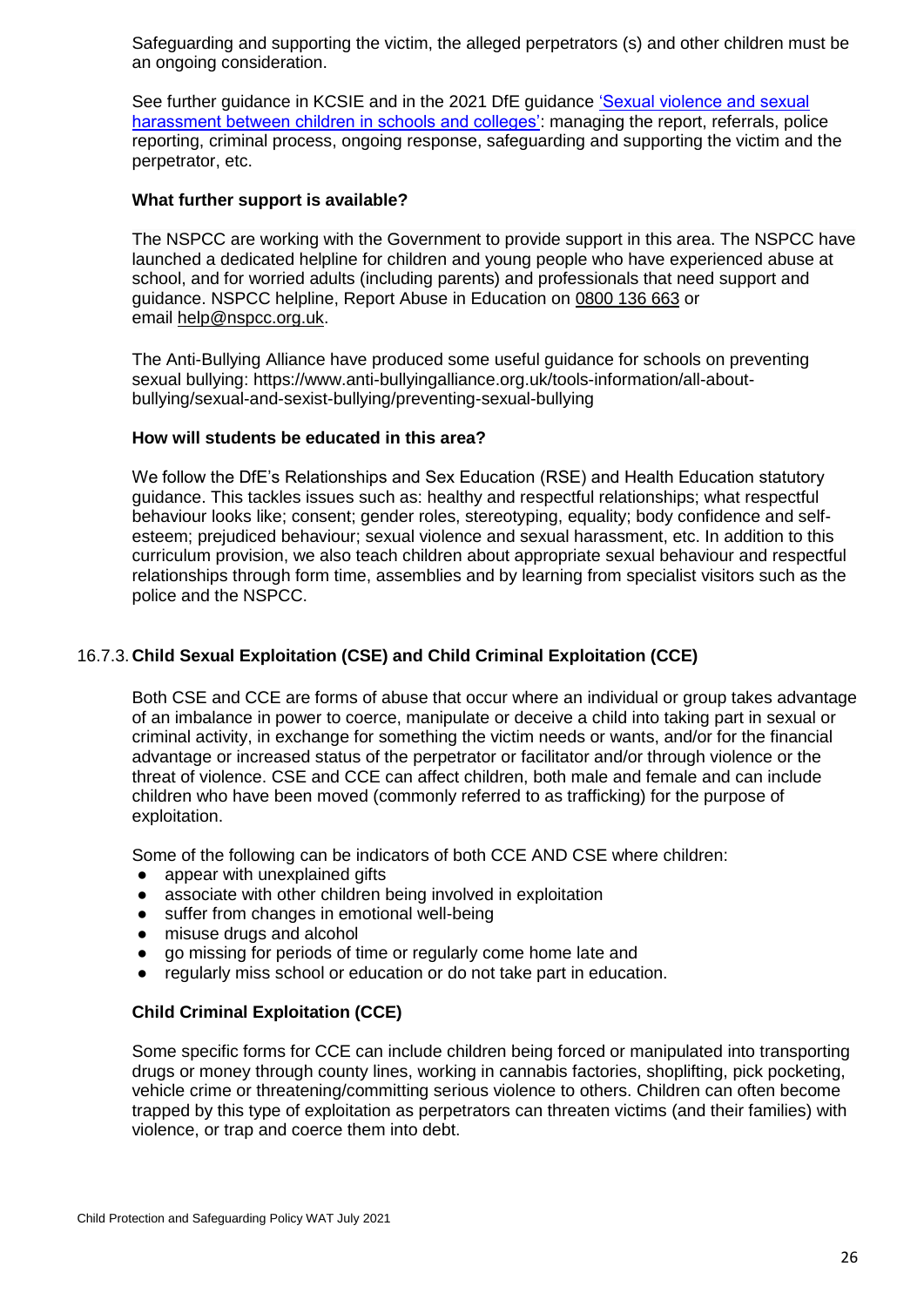As children involved in CCE often commit crimes themselves, their vulnerability as victims is not always recognised by the adults and professionals, and they are not treated as victims despite the harm they have experienced.

## **Child Sexual Exploitation (CSE)**

CSE is a form of child sexual abuse. The sexual abuse may involve:

- physical contact, including assault by penetration (for example, rape or oral sex) or nonpenetrative acts such as masturbation, kissing, rubbing, and touching outside clothing. It may include
- non contact activities, such as involving children in the production of sexual images, forcing children to look at sexual images or watch sexual activities, encouraging children to behave in sexually inappropriate ways or grooming a child in preparation for abuse including via the internet.

Like all forms of child sexual abuse, child sexual exploitation:

- can affect any child or young person (male or female) under the age of 18 years, including 16 and 17 year olds who can legally consent to have sex; can still be abuse even if the sexual activity appears consensual
- can include both contact (penetrative and non-penetrative acts) and non-contact sexual activity
- can take place in person or via technology, or a combination of both
- can involve force and/or enticement-based methods of compliance and may, or may not, be accompanied by violence or threats of violence
- may occur without the child or young person's immediate knowledge (through others copying videos or images they have created and posting on social media, for example)
- can be perpetrated by individuals or groups, males or females, and children or adults. The abuse can be a one-off occurrence or a series of incidents over time, and range from opportunistic to complex organised abuse and
- is typified by some form of power imbalance in favour of those perpetrating the abuse. Whilst age may be the most obvious, this power imbalance can also be due to a range of other factors including gender, sexual identity, cognitive ability, physical strength, status, and access to economic or other resources.

Please refer to Walsall Safeguarding Children Board procedures to consider completion of the screening tool and/or NWG risk assessment.

## 16.7.4. **Honour Based Abuse**

So-called 'honour-based' abuse (HBA) encompasses crimes which have been committed to protect or defend the honour of the family and/or the community, including Female Genital Mutilation (FGM), forced marriage, and practices such as breast ironing. All forms of so-called HBV are abuse (regardless of the motivation) and should be handled and escalated as such. If in any doubt staff should speak to the Designated Safeguarding Lead**.**

## 16.7.5. **Female Genital Mutilation**

Female Genital Mutilation (FGM) comprises all procedures involving partial or total removal of the external female genitalia or other injury to the female genital organs. It is illegal in the UK and a form of child abuse with long-lasting harmful consequences. Professionals in all agencies, and individuals and groups in relevant communities, need to be alert to the possibility of a girl being at risk of FGM, or already having suffered FGM.

Mandatory reporting commenced in October 2015; where a teacher discovers that an act of FGM appears to have been carried out on a girl who is aged under 18, there will is a statutory duty upon that individual to report it to the police. Section 5B of the Female Genital Mutilation Act 2003 places a statutory duty upon teachers, along with social workers and healthcare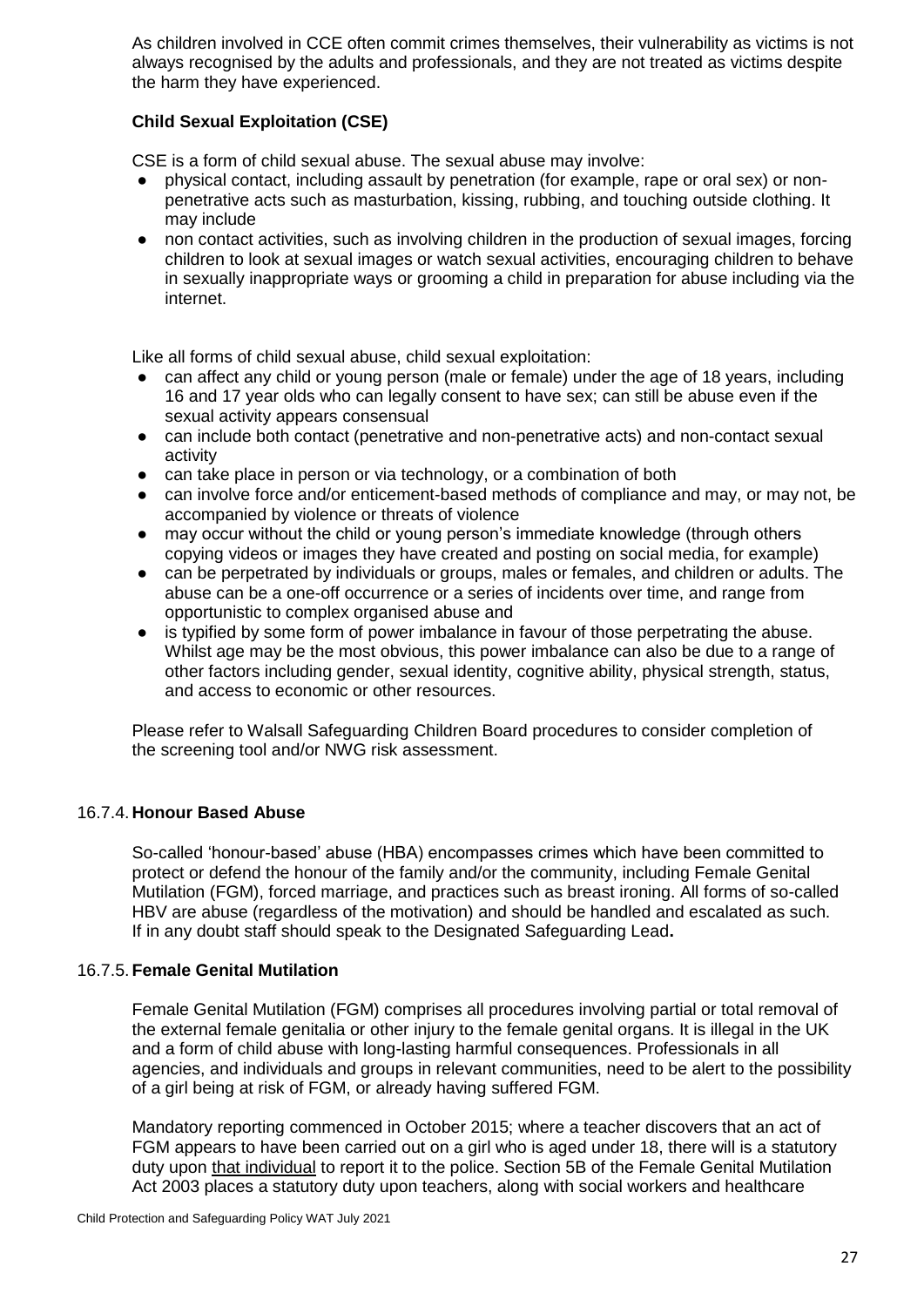professionals, to report to the police where they discover (either through disclosure by the victim or visual evidence) that FGM appears to have been carried out on a girl under 18. Those failing to report such cases will face disciplinary sanctions. It will be rare for teachers to see visual evidence, and they should not be examining pupils, but the same definition of what is meant by "to discover that an act of FGM appears to have been carried out" is used for all professionals to whom this mandatory reporting duty applies. Teachers must report to the police cases where they discover that an act of FGM appears to have been carried out. Unless the teacher has a good reason not to, they should still consider and discuss any such case with the school's Designated Safeguarding Lead and involve children's social care as appropriate.

A girl at immediate risk of FGM may not know what's going to happen. But she might talk about or you may become aware of:

- A long holiday abroad or going 'home' to visit family
- Relative or cutter visiting from abroad
- A special occasion or ceremony to 'become a woman' or get ready for marriage
- A female relative being cut a sister, cousin, or an older female relative such as a mother or aunt
- Unexpected, repeated or prolonged absence from school
- Academic work suffering.

She may have difficulty walking, standing or sitting

- Spend longer in the bathroom or toilet
- Appear withdrawn, anxious or depressed
- Have unusual behaviour after an absence from school or college
- Be particularly reluctant to undergo normal medical examinations
- Ask for help, but may not be explicit about the problem due to embarrassment or fear.

## 16.7.6. **Breast Ironing**

## **What is breast ironing?**

Breast Ironing is practiced in some African countries, notably Cameroon. Girls aged between 9 and 15 have hot pestles, stones or other implements rubbed on their developing breast to stop them growing further. In the vast majority of cases breast ironing is carried out by mothers or grandmothers and the men in the family are unaware. Estimates range between 25% and 50% of girls in Cameroon are affected by breast ironing, affecting up to 3.8 million women across Africa.

## **Why does breast ironing happen?**

The practice of breast ironing is seen as a protection to girls by making them seem 'child-like' for longer and reduce the likelihood of pregnancy. Once girls' breasts have developed, they are at risk of sexual harassment, rape, forced marriage and kidnapping; consequently, breast ironing is more prevalent in cities. Cameroon has one of the highest rates of literacy in Africa and ensuring that girls remain in education is seen as an important outcome of breast ironing.

## **Breast ironing is physical abuse**

Breast ironing is a form of physical abuse that has been condemned by the United Nations and identified as Gender-based Violence. Although countries where breast ironing is prevalent have ratified the African Charter on Human Rights to prevent harmful traditional practices, it is not against the law.

Breast ironing does not stop the breasts from growing, but development can be slowed down. Damage caused by the 'ironing' can leave women with malformed breasts, difficulty breastfeeding or producing milk, severe chest pains, infections and abscesses. In some cases, it may be related to the onset of breast cancer.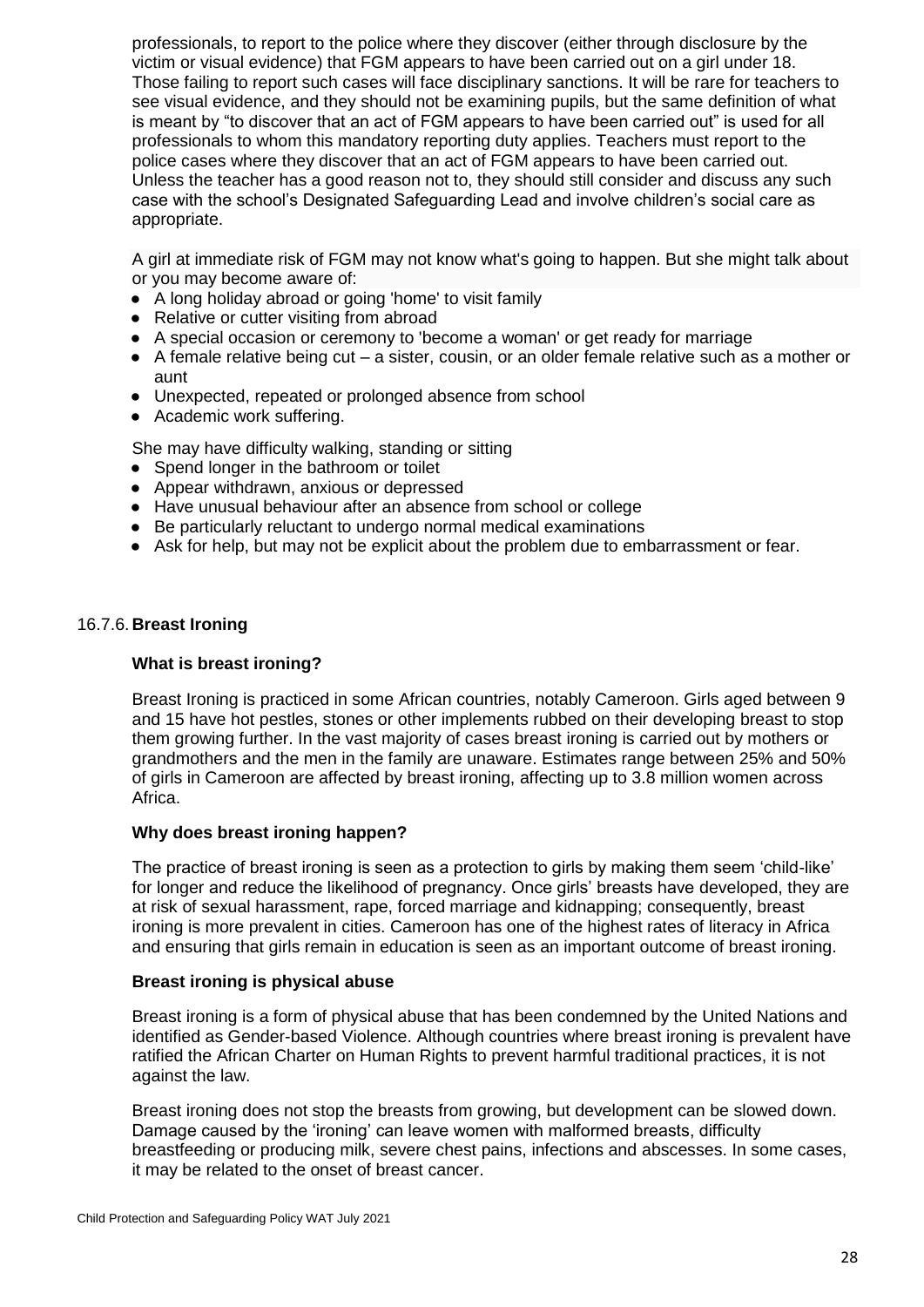## **Breast Ironing in the UK**

Concerns have been raised that breast ironing is also to be found amongst African communities in the UK, with as many as a 1,000 girls at risk. Keeping Children Safe in Education (2018) mentions breast ironing on page 80, as part of the section on so-called 'Honour Violence'. Staff worried about the risk of breast ironing in their school should speak to the Designated Safeguarding Lead as soon as possible. Schools need to know the risk level within their communities and tackle the risk as appropriate.

## 16.7.7. **Forced Marriage**

A forced marriage is where one or both people do not (or in cases of people with learning disabilities, cannot) consent to the marriage and pressure or abuse is used. In the UK it is recognised as a form of violence against women and men, domestic/child abuse and a serious abuse of human rights. Honour based violence can be described as a collection of practices, which are used to control behaviour within families or other social groups to protect perceived cultural and religious beliefs and/or honour. Such violence can occur when perpetrators perceive that a relative has shamed the family and/or community by breaking their honour/Izzat code. Staff have been briefed on the indicators of possible forced marriage and honour based violence and will refer any concerns to the Designated Safeguarding Lead immediately.

## 16.7.8. **Modern Slavery**

Modern slavery encompasses human trafficking and slavery, servitude and forced or compulsory labour. Exploitation can take many forms, including: sexual exploitation, forced labour, slavery, servitude, forced criminality and the removal of organs. Further information on the signs that someone may be a victim of modern slavery, the support available to victims and how to refer them to the NRM is available in the Modern Slavery Statutory Guidance. Modern slavery: how to identify and support victims - GOV.UK (www.gov.uk).

## 16.8. **Extended School and Off Site Arrangements**

Where extended school activities are provided by and managed by the school, our own child protection policy and procedures apply. If other organisations provide services or activities on our site the school will undertake checks to ensure that they provide adequate safeguarding arrangements.

When pupils attend off-site activities, including day and residential visits and work related activities, the school will ensure that the proprietors of the activity/venue operate safe practices to maintain the safety of our children/young people and liaise with investigating agencies in the locality relevant to where the concern has taken place.

## 16.9. **Children Missing Education**

All children, regardless of their circumstances, are entitled to a full time education which is suitable to their age, ability, aptitude and any special educational needs they may have. Local authorities have a duty to establish, as far as it is possible to do so, the identity of children of compulsory school age who are missing education in their area.

A child going missing from education is a potential indicator of abuse or neglect. School and college staff should follow the school's or college's procedures for dealing with children that go missing from education, particularly on repeat occasions, to help identify the risk of abuse and neglect, including sexual exploitation, and to help prevent the risks of their going missing in future.

The Academy has in place appropriate safeguarding policies, procedures and responses for children who go missing from education, particularly on repeat occasions.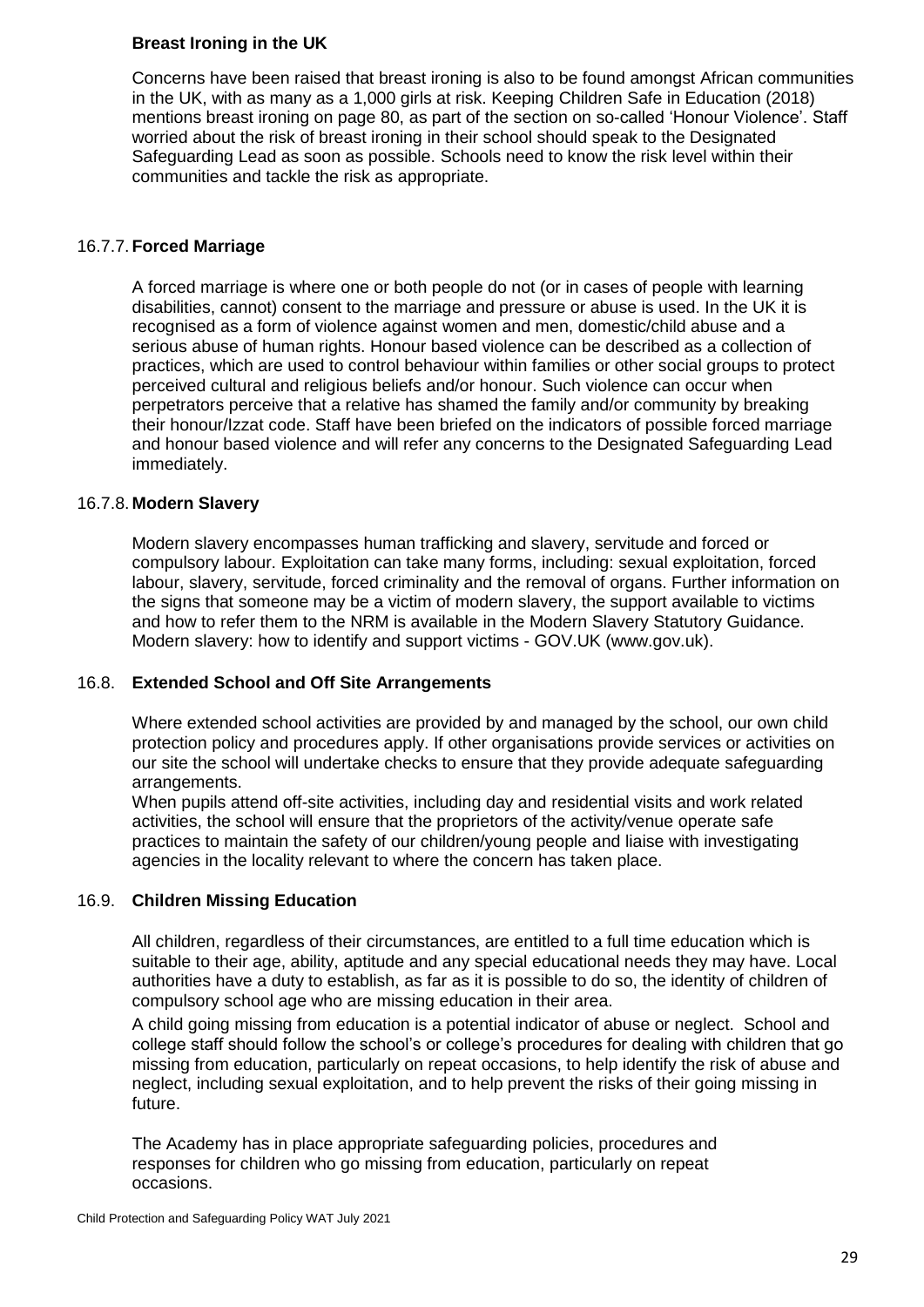The Academy will inform the local authority of any pupil who is going to be deleted from the admission register where they:

- Have been taken out of the Academy by their parents and are being educated outside the school system e.g. home education
- Have ceased to attend the Academy and no longer live within reasonable distance of the school at which they are registered
- Have been certified by the Academy medical officer as unlikely to be in a fit state of health to attend the Academy before ceasing to be of compulsory school age, and neither he/she nor his/her parent has indicated the intention to continue to attend the Academy after ceasing to be of compulsory school age
- Are in custody for a period of more than four months due to a final court order and the proprietor does not reasonably believe they will be returning to the Academy at the end of that period or,
- Have been permanently excluded.

All staff are alert to signs to look out for and the individual triggers to be aware of when considering the risks of potential safeguarding concerns such as travelling to conflict zones, Female Genital Mutilation and forced marriage.

The Academy will inform the local authority of any pupil who fails to attend the Academy regularly, or has been absent without the Academy's permission for a continuous period of 10 school days or more, at such intervals as are agreed between the school and the local authority.

The Academy puts significant emphasis on attendance and closely monitors all pupils' attendance, contacting home when a student is absent.

## **The Academy will hold at least two emergency contacts for each student.**

## 16.10. **Elective Home Education (EHE)**

Many home educated children have an overwhelmingly positive learning experience. We would expect the parents' decision to home educate to be made with their child's best education at the heart of the decision. However, this is not the case for all, and home education can mean some children are less visible to the services that are there to keep them safe and supported in line with their needs.

Where a parent/carer has expressed their intention to remove a child from school with a view to educating at home, we recommend that LAs, schools, and other key professionals work together to coordinate a meeting with parents/carers where possible. Ideally, this would be before a final decision has been made, to ensure the parents/carers have considered what is in the best interests of each child. This is particularly important where a child has SEND, is vulnerable, and/or has a social worker.

Schools will make a record of communications and decisions regarding EHE and log them on their safeguarding systems.

## 16.11. **Children with Special Educational Needs and Disabilities**

Children with special educational needs (SEN) and disabilities can face additional safeguarding challenges. Staff in our Academy recognise that additional barriers can exist when recognising abuse and neglect in this group of children. This can include:

- assumptions that indicators of possible abuse such as behaviour, mood and injury relate to the child's disability without further exploration
- these children being more prone to peer group isolation or bullying (including prejudice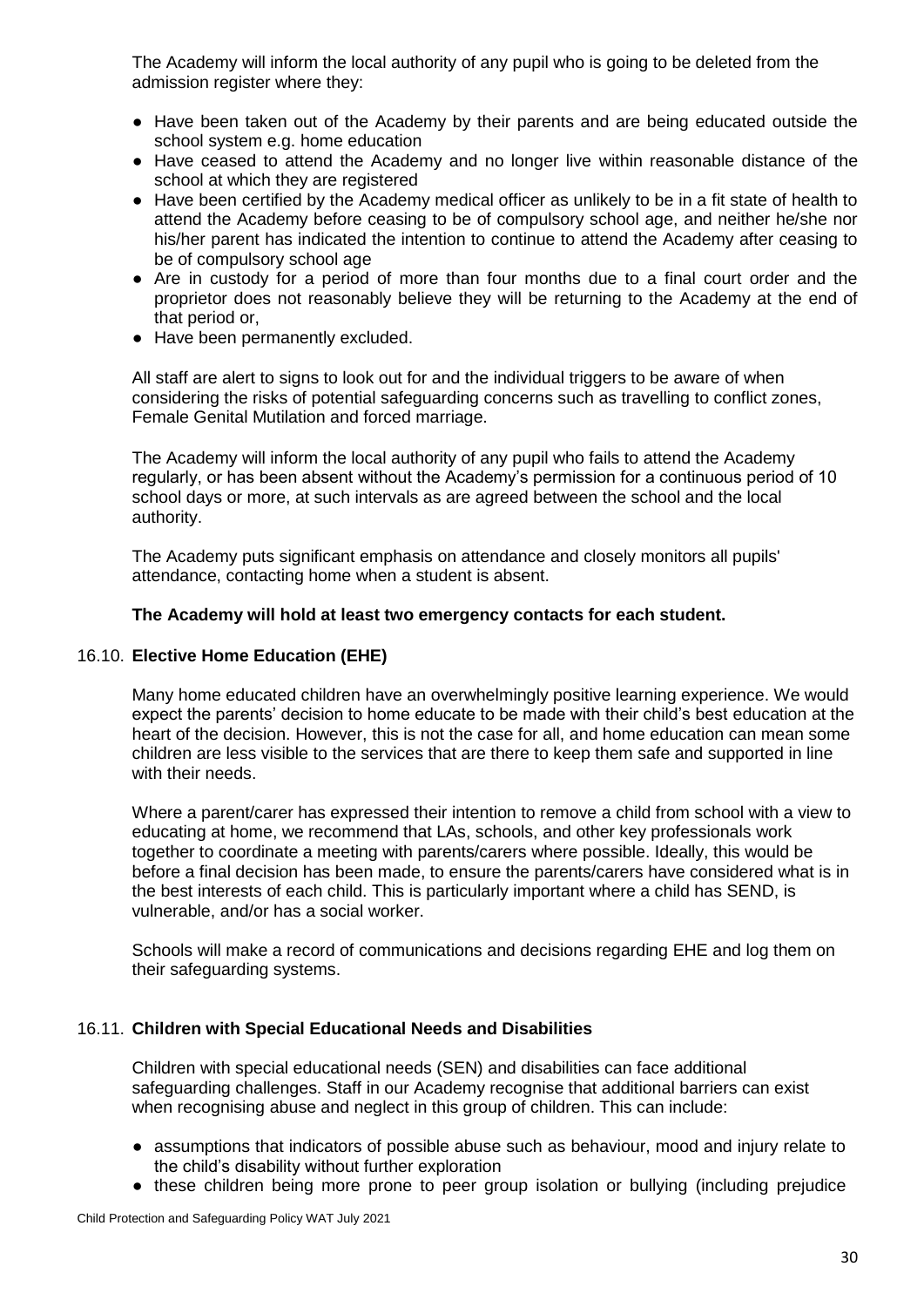based bullying) than other children

- the potential for children with SEND or certain medical conditions being disproportionately impacted by behaviours such as bullying, without outwardly showing signs and
- communication barriers and difficulties in overcoming these barriers.

We ensure that additional support is provided to support the most vulnerable students in our school. Staff will be aware and vigilant of the additional challenges pupils with SEND may face.

When working with children with disabilities, practitioners need to be aware that additional possible indicators of abuse and/or neglect may also include:

- A bruise in a site that might not be of concern on an ambulant child such as the shin, might be of concern on a non-mobile child
- Not getting enough help with feeding leading to malnourishment
- Poor toileting arrangements
- Lack of stimulation
- Unjustified and/or excessive use of restraint
- Rough handling, extreme behaviour modification such as deprivation of medication, food or clothing, disabling wheelchair batteries
- Unwillingness to try to learn a child's means of communication
- Ill-fitting equipment. for example, callipers, sleep boards, inappropriate splinting
- Misappropriation of a child's finances or
- Inappropriate invasive procedures.

#### 16.12. **Contextual safeguarding**

Consider whether wider environmental factors are present in a child's /children's life, that may be a threat to their safety or welfare. Contextual factors: safeguarding incidents and/or behaviours can be associated with factors outside the Academy /or can occur between children outside of the Academy.

All staff, but especially the Designated Safeguarding Lead (or deputy) should be considering the context within which such incidents and/or behaviours occur. This is known as contextual safeguarding, which simply means assessments of children should consider whether wider environmental factors are present in a child's life that are a threat to their safety and/or welfare. Children's social care assessments should consider such factors so it is important that schools and colleges provide as much information as possible as part of the referral process. This will allow any assessment to consider all the available evidence and the full context of any abuse.

#### 16.13. **Children and the court system**

Children are sometimes required to give evidence in criminal courts, either for crimes committed against them or for crimes they have witnessed. There are two age appropriate guides to support children 5-11-year olds and 12-17 year olds. They explain each step of the process and support and special measures that are available. There are diagrams illustrating the courtroom structure and the use of video links is explained. Making child arrangements via the family courts following separation can be stressful and entrench conflict in families.

This can be stressful for children. The Ministry of Justice has launched an online child arrangements information tool with clear and concise information on the dispute resolution service. This may be useful for some parents and carers Ministry of Justice

Children with family members in prison: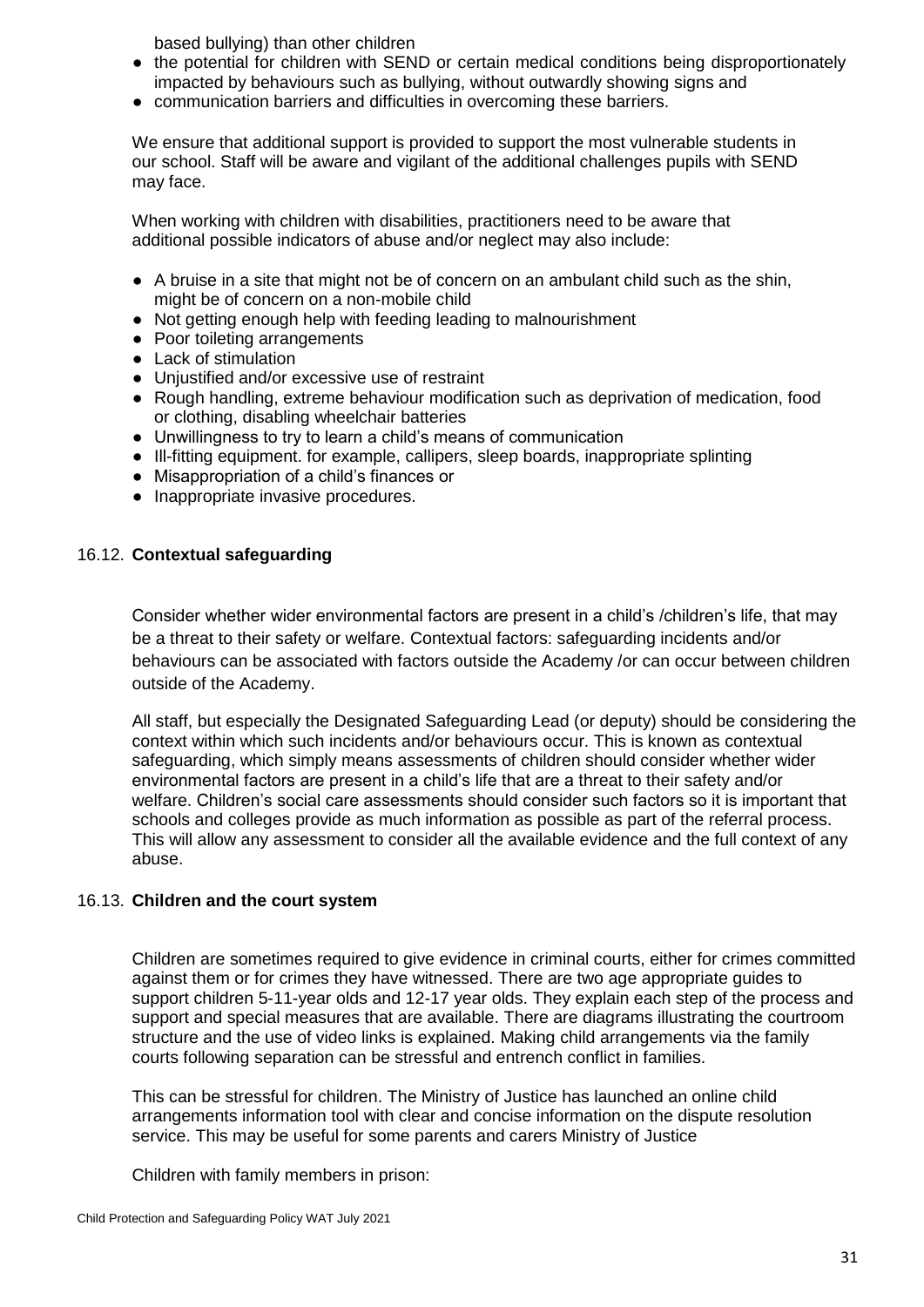Approximately 200,000 children have a parent sent to prison each year. These children are at risk of poor outcomes including poverty, stigma, isolation and poor mental health. NICCO provides information designed to support professionals working with offenders and their children, to help mitigate negative consequences for those children.

## 16.14. **Prevent Strategy (Radicalisation and Extremism)**

Goldsmith Primary Academy is actively involved in the Prevent strategy. The Academy has a part to play in fostering shared values and promoting cohesion. Extremist ideology runs counter to the Academy and British values. Therefore, our community aims to successfully promote respect and tolerance for others, the rights of all to live and study free from persecution of any kind, freedom of speech, democracy, the rule of law and equality of opportunity and treatment. Extremism promotes fear and division and actively seeks to cause destructive relationships between different communities. Our Academy strategy for preventing extremism has five key objectives:

- 1. To promote and reinforce school and British values; to create space for free and open debate; listen and support the learner voice and enable students to develop their selfknowledge, self-esteem and self-confidence.
- 2. To promote social cohesion by supporting interfaith and inter-cultural dialogue and understanding, and to engage all students in playing a full and active role in wider engagement in society.
- 3. To ensure student safety and that the school is free from bullying, harassment and discrimination.
- 4. To provide support for students who may be at risk and offer appropriate sources of advice and guidance.
- 5. To ensure that students and staff are aware of their roles and responsibilities in preventing terrorism and radicalisation.

Goldsmith Primary Academy values freedom of speech and the expression of beliefs/ ideology as fundamental rights underpinning our society's values. Both pupils/students and teachers have the right to speak freely and voice their opinions. However, freedom comes with responsibility and free speech that is designed to manipulate the vulnerable or that leads to violence and harm of others goes against the moral principles in which freedom of speech is valued. Free speech is not an unqualified privilege; it is subject to laws and policies governing equality, human rights, community safety and community cohesion.

Our Academy, like all others, is required to identify a Prevent Single Point of Contact (SPOC) who will be the lead within the organisation for safeguarding in relation to protecting individuals from radicalisation and involvement in terrorism: this will normally be the Designated Safeguarding Lead.

Staff should use their judgement in identifying children who may be at risk of radicalisation and act proportionately which may involve the DSL (or Deputy DSL) making a Prevent referral.

**The SPOC for** Goldsmith Primary Academy is Sharon Middleton. The responsibilities of the SPOC are described on page 28.

#### **Indicators of Vulnerability to Radicalisation**

Radicalisation refers to the process by which a person comes to support terrorism and forms of extremism leading to terrorism.

**Extremism** is the vocal or active opposition to our fundamental values, including democracy, the rule of law, individual liberty and the mutual respect and tolerance of different faiths and beliefs. This also includes calling for the death of members of the armed forces.

**Radicalisation** refers to the process by which a person comes to support terrorism and extremist ideologies associated with terrorist groups.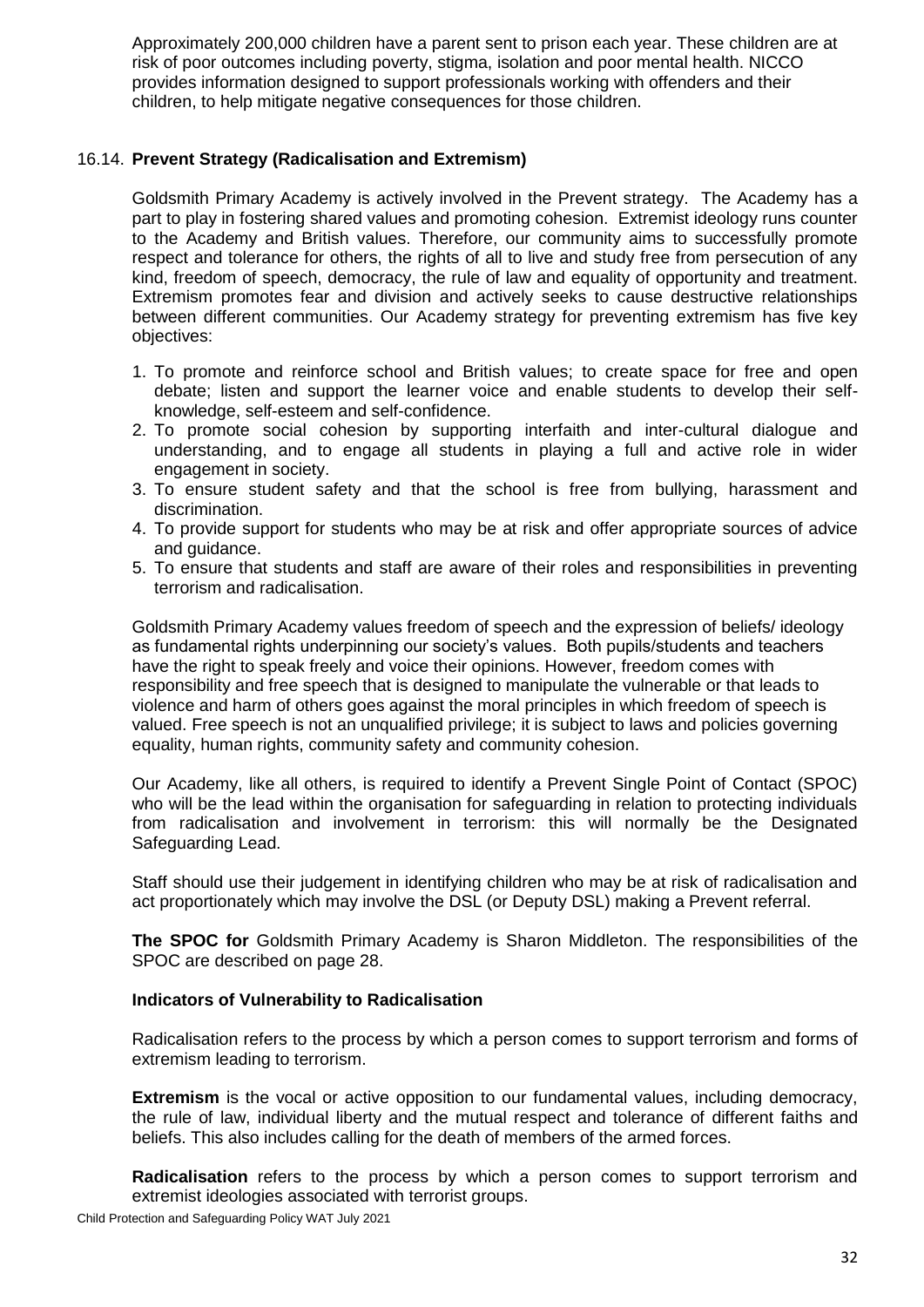**Terrorism** is an action that endangers or causes serious violence to a person/people; causes serious damage to property; or seriously interferes or disrupts an electronic system. The use or threat must be designed to influence the government or to intimidate the public and is made for the purpose of advancing a political, religious or ideological cause.

There is no such thing as a "typical extremist": those who become involved in extremist actions come from a range of backgrounds and experiences, and most individuals, even those who hold radical views, do not become involved in violent extremist activity.

Students may become susceptible to radicalisation through a range of social, personal and environmental factors - it is known that violent extremists exploit vulnerabilities in individuals to drive a wedge between them and their families and communities. It is vital that Academy staff are able to recognise those vulnerabilities.

Indicators of vulnerability include:

- Identity Crisis the student is distanced from their cultural / religious heritage and experiences discomfort about their place in society
- Personal Crisis the student may be experiencing family tensions; a sense of isolation; and low self-esteem; they may have dissociated from their existing friendship group and become involved with a new and different group of friends; they may be searching for answers to questions about identity, faith and belonging
- Personal Circumstances migration; local community tensions; and events affecting the student's country or region of origin may contribute to a sense of grievance that is triggered by personal experience of racism or discrimination or aspects of Government policy
- Unmet Aspirations the student may have perceptions of injustice; a feeling of failure; rejection of civic life
- Experiences of Criminality which may include involvement with criminal groups, imprisonment, and poor resettlement / reintegration
- Special Educational Need students may experience difficulties with social interaction, empathy with others, understanding the consequences of their actions and awareness of the motivations of others.

However, this list is not exhaustive, nor does it mean that all young people experiencing the above are at risk of radicalisation for the purposes of violent extremism.

More critical risk factors could include:

- Being in contact with extremist recruiters
- Accessing violent extremist websites, especially those with a social networking element
- Possessing or accessing violent extremist literature
- Using extremist narratives and a global ideology to explain personal disadvantage
- Justifying the use of violence to solve societal issues
- Joining or seeking to join extremist organisations
- Significant changes to appearance and / or behaviour
- Experiencing a high level of social isolation resulting in issues of identity crisis and / or personal crisis.

#### **Preventing Violent Extremism - Roles and Responsibilities of the Single Point of Contact (SPOC)**

The SPOC is responsible for:

- Ensuring that staff of the school are aware of who is the SPOC in relation to protecting students from radicalisation and involvement in terrorism
- Maintaining and applying a good understanding of the relevant guidance in relation to preventing students from becoming involved in terrorism, and protecting them from radicalisation by those who support terrorism or forms of extremism which lead to terrorism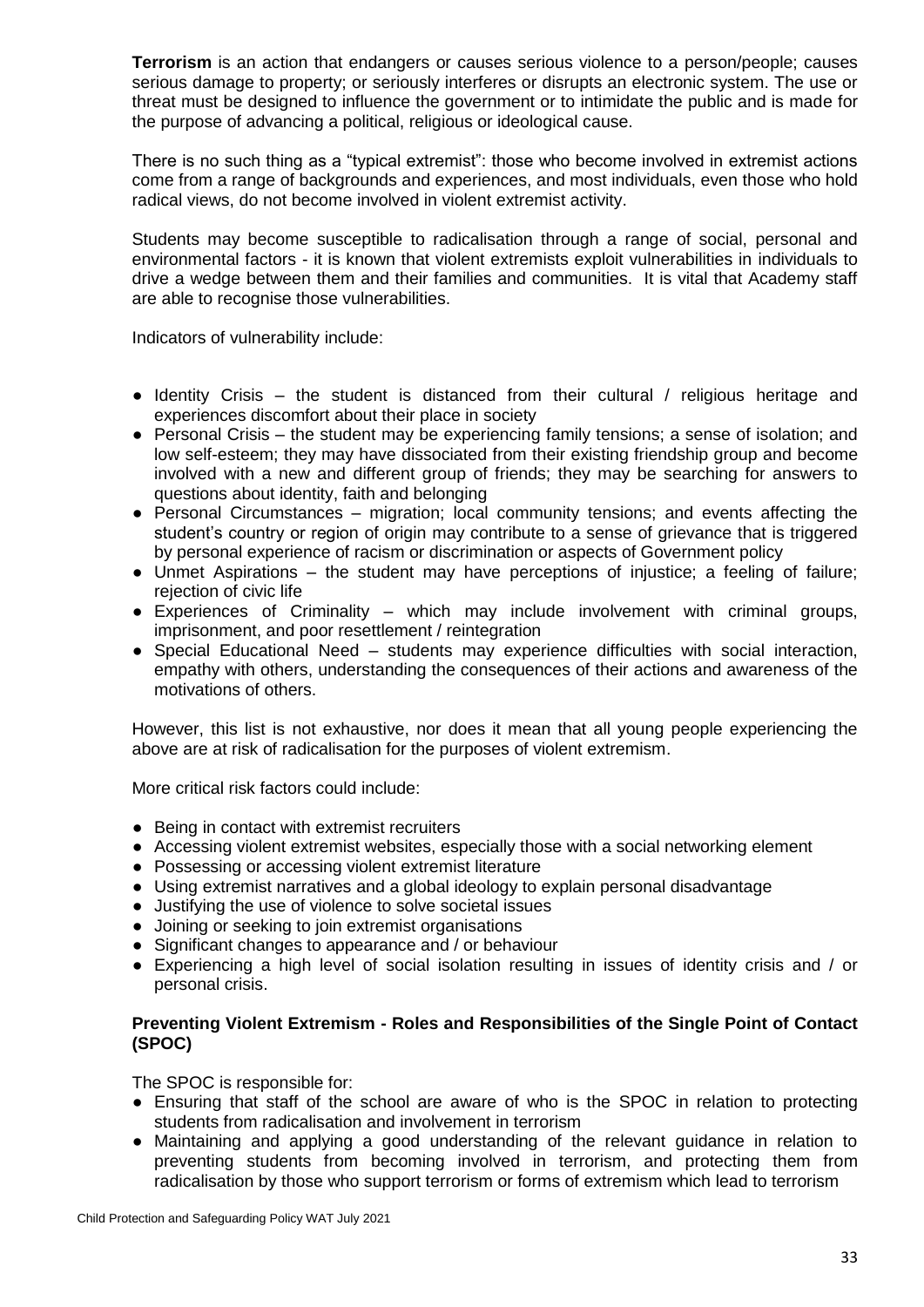- Raising awareness about the role and responsibilities of the school in relation to protecting students from radicalisation and involvement in terrorism
- Monitoring the effect in practice of the Academy's RE curriculum and assembly policy to ensure that they are used to promote community cohesion and tolerance of different faiths and beliefs
- Raising awareness within the school about the safeguarding processes relating to protecting students from radicalisation and involvement in terrorism
- Acting as the first point of contact within the school for case discussions relating to students who may be at risk of radicalisation or involved in terrorism
- Collating relevant information from/ in relation to referrals of vulnerable students into the Channel\*\* process
- attending Channel\*\* meetings as necessary and carrying out any actions as agreed
- Reporting progress on actions to the Channel\*\* Co-ordinator, and
- Sharing any relevant additional information in a timely manner.

The Counter Terrorism and Security Act 2015 was published on 12th March 2015. Section 26 of the Act places a duty on schools in England (and Wales) to prevent people being drawn into terrorism.

Schools leaders (including governors) must:

- Establish or use existing mechanisms for understanding the risk of extremism
- Ensure staff understand the risk and build capabilities to deal with it
- Communicate and promote the importance of the duty
- Ensure staff implement the duty effectively

Duties on schools include:

- Effective partnership working with other local agencies, eg. LSCB, police, health, etc.
- Information sharing
- Maintaining appropriate records
- Assessing local risk of extremism (including Far Right extremism)
- Demonstrating they are protecting children
- Developing clear protocols for visiting speakers
- Safeguarding policies that take account of LSCB policies and procedures
- Training staff to give them knowledge and confidence
- Ensuring there is robust ICT protocols that filter out extremist materials
- School buildings must not be used to give a platform to extremists.

\*\* Channel is a multi-agency approach to provide support to individuals, who are at risk of being drawn into terrorist related activity. It is led by the West Midlands Police Counter-Terrorism Unit, and it aims to:

- Establish an effective multi-agency referral and intervention process to identify vulnerable individuals
- Safeguard individuals who might be vulnerable to being radicalised, so that they are not at risk of being drawn into terrorist-related activity
- Provide early intervention to protect and divert people away from the risks they face and reduce vulnerability

Prevent referrals may result in a Channel Panel which the school may be asked to attend to do an assessment. Statutory guidance on Channel is available at: [Channel guidance.](https://www.gov.uk/government/publications/channel-and-prevent-multi-agency-panel-pmap-guidance)

## 16.15. **Private Fostering Arrangements**

A private fostering arrangement is essentially one that is made privately (that is to say without the involvement of a local authority) for the care of a child under the age of 16 (under 18, if disabled) by someone other than a parent or close relative with the intention that it should last for 28 days or more. Private foster carers may be from the extended family, such as a cousin or great aunt. However, a person who is a relative under the Children Act 1989 i.e. a grandparent, brother, sister, uncle or aunt (whether of the full or half blood or by marriage) or step-parent will not be a private foster carer. A private foster carer may be a friend of the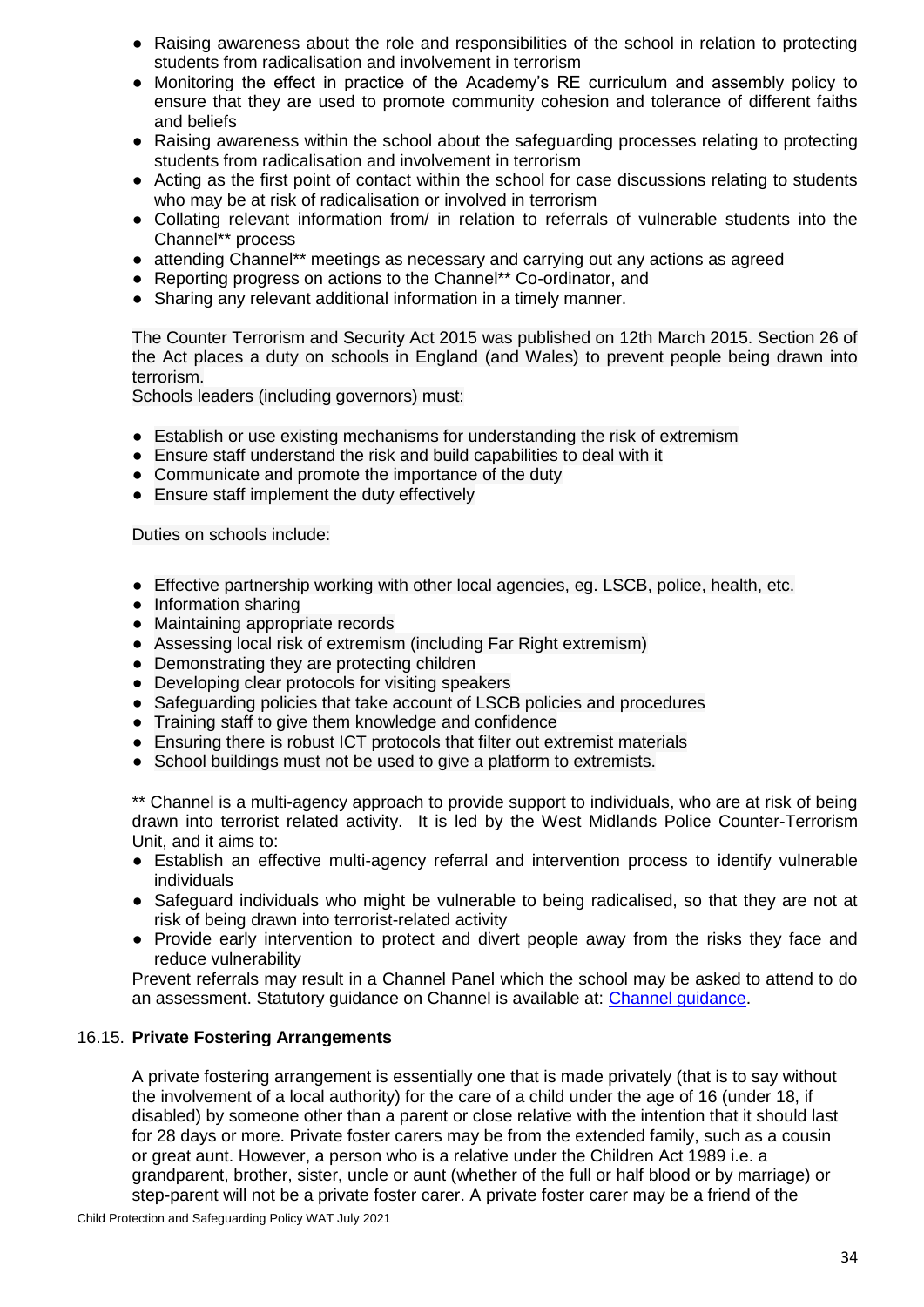family, the parent of a friend of the child, or someone previously unknown to the child's family who is willing to privately foster a child.

The private foster carer becomes responsible for providing the day to day care of the child in a way which will promote and safeguard his welfare. Overarching responsibility for safeguarding and promoting the welfare of the privately fostered child remains with the parent or other person with parental responsibility. Local authorities do not formally approve or register private foster carers. However, it is the duty of local authorities to satisfy themselves that the welfare of children who are, or will be, privately fostered within their area is being, or will be, satisfactorily safeguarded and promoted. It is the local authority in whose area the privately fostered child resides which has legal duties in respect of that child.

There is a mandatory duty to inform local authority of children in private fostering arrangements.

All staff in our school will inform the Designated Safeguarding Lead of any children that fall into the category of private fostering.

#### 16.16. **Looked after children and previously looked after children**

In cases of looked after or previously looked after pupils, the DSL should have details of the child's social worker and name of Virtual Head of School in Local Authority.

The DSL should have information regarding the child's looked after legal status (whether looked after via a voluntary arrangement of interim or full care order).

- Information regarding care arrangements and levels of authority delegated to the carer
- Information regarding contact arrangements with birth parents or those with parental responsibility.

A previously looked after child remains potentially vulnerable and all staff should have the skills, knowledge and understanding to keep previously looked after children safe. It is important that all agencies work together and prompt action is taken when necessary to safeguard this particularly vulnerable group of pupils.

Looked after pupils must have a designated leader who will promote the educational achievements of looked after pupils (Section 20 Children and Young Persons Act 2008).

The designated teacher must have appropriate training, qualifications and experience.

The designated teacher will also promote educational achievement of children who have left care through adoption, special guardianship or child arrangement orders or adopted from state care outside England and Wales.

#### 16.17. **Use of Reasonable Force**

Use of reasonable force is a professional judgement of staff and will always depend on the individual circumstances. "Reasonable force" means "using no more force than is needed" KCSIE Paragraph 108. This may involve passive physical contact (standing between pupils or blocking a child's path) or active contact (removing a pupil from a situation). When responding to pupils with SEN or disabilities the risk should be carefully assessed recognising the vulnerability of this group. Individual behaviour plans for pupils of vulnerable groups – agreed with parents should be drawn up to reduce the occurrence of challenging behaviour and the need to use "reasonable force".

#### 16.18 **Childhood Mental Health**

Mental health and suicidal thoughts can affect anyone, of any age, of any background, at any time. All staff should be aware that mental health problems can, in some cases, be an indicator that a child has suffered or is at risk of suffering abuse, neglect or exploitation.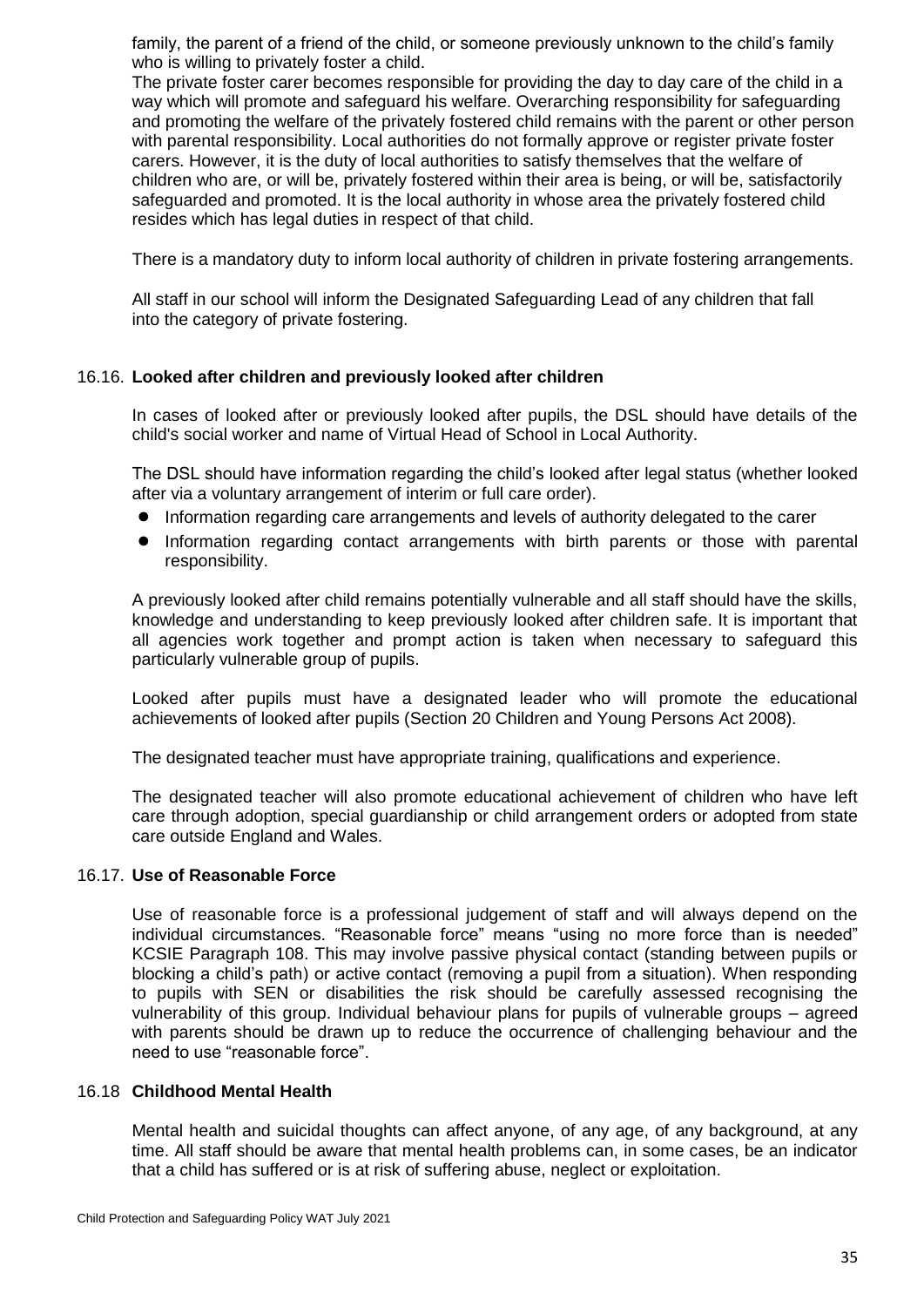Where children have suffered abuse, neglect, or potentially traumatic adverse childhood experiences, it is key that staff are aware of how this can impact on their mental health, behaviour and education.

It can be difficult to know if a child is suffering as they often keep it to themselves.

Some characteristics for childhood mental health may be:-

- Becoming withdrawn from family and friends
- Persistent low moods and unhappiness
- Tearfulness and irritability
- Worries that stop them carrying out day to day tasks
- Sudden outbursts of anger directed toward others or themselves
- Loss of interest in activities that they used to enjoy
- Problems eating and sleeping

Any member of staff or volunteer who suspects a child or young person is suffering mental health and it is a safeguarding concern, they should record, consult and share their concerns with the DSL immediately.

Further advice can be found via: [https://assets.publishing.service.gov.uk/government/uploads/system/uploads/attachment\\_data/fi](https://assets.publishing.service.gov.uk/government/uploads/system/uploads/attachment_data/file/508847/Mental_Health_and_Behaviour_-_advice_for_Schools_160316.pdf) le/508847/Mental\_Health\_and\_Behaviour - advice\_for\_Schools\_160316.pdf and [here through DfE guidance in 2021](https://www.gov.uk/guidance/mental-health-and-wellbeing-support-in-schools-and-colleges)

## 16.19 **Teaching Safeguarding (Including Online Safety)**

The use of technology has become a significant component of many safeguarding issues. CSE; radicalisation; sexual predation: technology often provides the platform that facilitates harm. Risks can be categorised in three areas:

- **Content:** being exposed to illegal, inappropriate or harmful material
- **Contact:** being subjected to harmful online interaction with other users
- **Conduct:** personal online behaviour that increases the likelihood of, or causes, harm
- **Commerce:** risks such as online gambling, phishing or financial scams.

A whole school approach is taken to online safety. We endeavour to ensure appropriate filters and appropriate monitoring systems are in place. Our Children are taught about safeguarding, including online, through teaching and learning opportunities, as part of providing a broad and balanced curriculum. This may include covering relevant issues through personal, social, health and economic education (PSHE) and Relationships and Sex Education (RSE) and Health Education. All Trust schools will implement the Government's new mandatory guidelines for Relationships and Sex Education in September 2021.

All Academies have appropriate internet filtering and monitor all activity accordingly. Please see our e-safety policy for further information.

Whilst we ensure that appropriate filters and monitoring systems are in place, we are mindful that "over blocking" does not lead to unreasonable restrictions as to what children can be taught with regards to online teaching and safeguarding. Child acceptable user policies are in place drawn up with pupils to ensure safe access to the internet at all times (when children use 3G/4G data on phones for example).

#### **Mobile phones and cameras**

For further information on the use of mobile phones, cameras and sharing of images please see our e-safety policy and our Acceptable Use policy.

We recognise that personal mobile phones have the potential to be used inappropriately and therefore the Academy has developed a policy to outline the required protocol for all employees,

Child Protection and Safeguarding Policy WAT July 2021 pupils, volunteers, governors and parents/ carers. Staff, volunteers, and parents must not use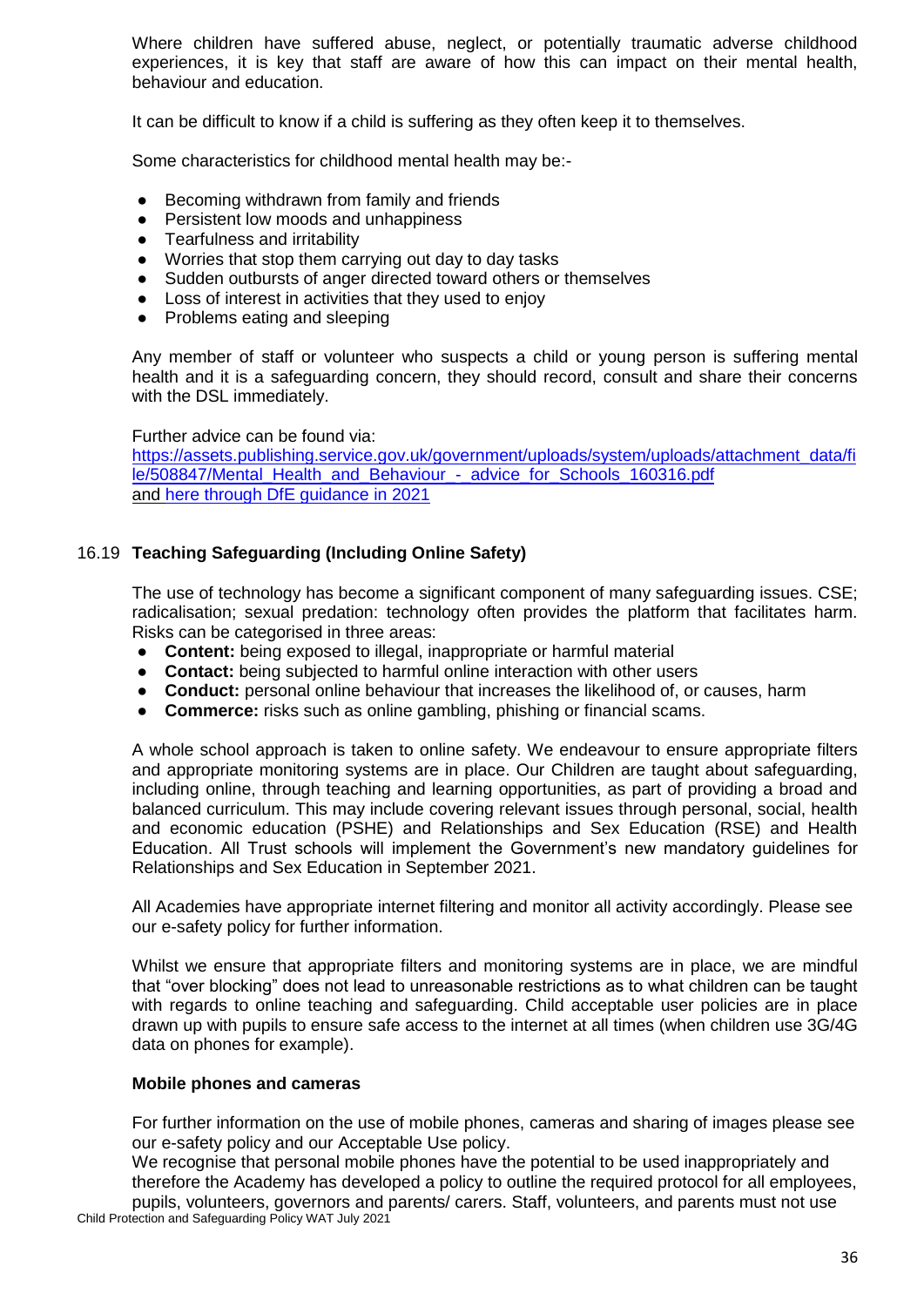personal phones or devices to take pictures of pupils at any time, even when on educational visits.

## 16.20 **County Lines, Exploitation and Drug Supply**

County lines is a term used to describe gangs and organised criminal networks involved in exporting illegal drugs using dedicated mobile phone lines or other form of "deal line". This activity can happen locally as well as across the UK - no specified distance of travel is required. Children and vulnerable adults are exploited to move, store and sell drugs and money. Offenders will often use coercion, intimidation, violence (including sexual violence) and weapons to ensure compliance of victims. Children are also increasingly being targeted and recruited online using social media.

Some additional specific indicators that may be present where a child is criminally exploited through involvement in county lines are children who:

- go missing and are subsequently found in areas away from their home
- have been the victim or perpetrator of serious violence (e.g. knife crime)
- are involved in receiving requests for drugs via a phone line, moving drugs, handing over and collecting money for drugs
- are exposed to techniques such as 'plugging', where drugs are concealed internally to avoid detection
- are found in accommodation that they have no connection with, often called a 'trap house or cuckooing' or hotel room where there is drug activity
- owe a 'debt bond' to their exploiters
- have their bank accounts used to facilitate drug dealing.

Should we have reason to believe a pupil has become involved we will make referrals to both the Police and Social Care.

## 16.21 **Lesbian, Gay, Bisexual and Transgender (LGBT)**

As a Trust, we believe that respect for ourselves and others is a fundamental right and responsibility of/for all. We will always challenge inappropriate language or behaviour and never ignore 'banter'.

It is the duty of all staff to ensure that every member of the school community feels valued, irrespective of their sexual/gender orientation, race or religion. Diversity is celebrated and valued within WAT.

## 16.22 **Homelessness**

Being homeless or being at risk of becoming homeless presents a real risk to a child's welfare. Where a DSL establishes a student faces the possibility of being made homeless they should liaise with the family and engage Early Help and therefore housing to seek the appropriate support. Where a young person faces the imminent risk of becoming homeless the DSL should contact Mash for urgent support. Indicators that a family may be at risk of homelessness include household debt, rent arrears, domestic abuse and anti-social behaviour, as well as the family being asked to leave a property.

## 16.23 **Children in Need**

Child Protection and Safeguarding Policy WAT July 2021 A child in need is defined under the Children Act 1989 as a child who is unlikely to achieve or maintain a reasonable level of health or development, or whose health and development is likely to be significantly or further impaired, without the provision of services; or a child who is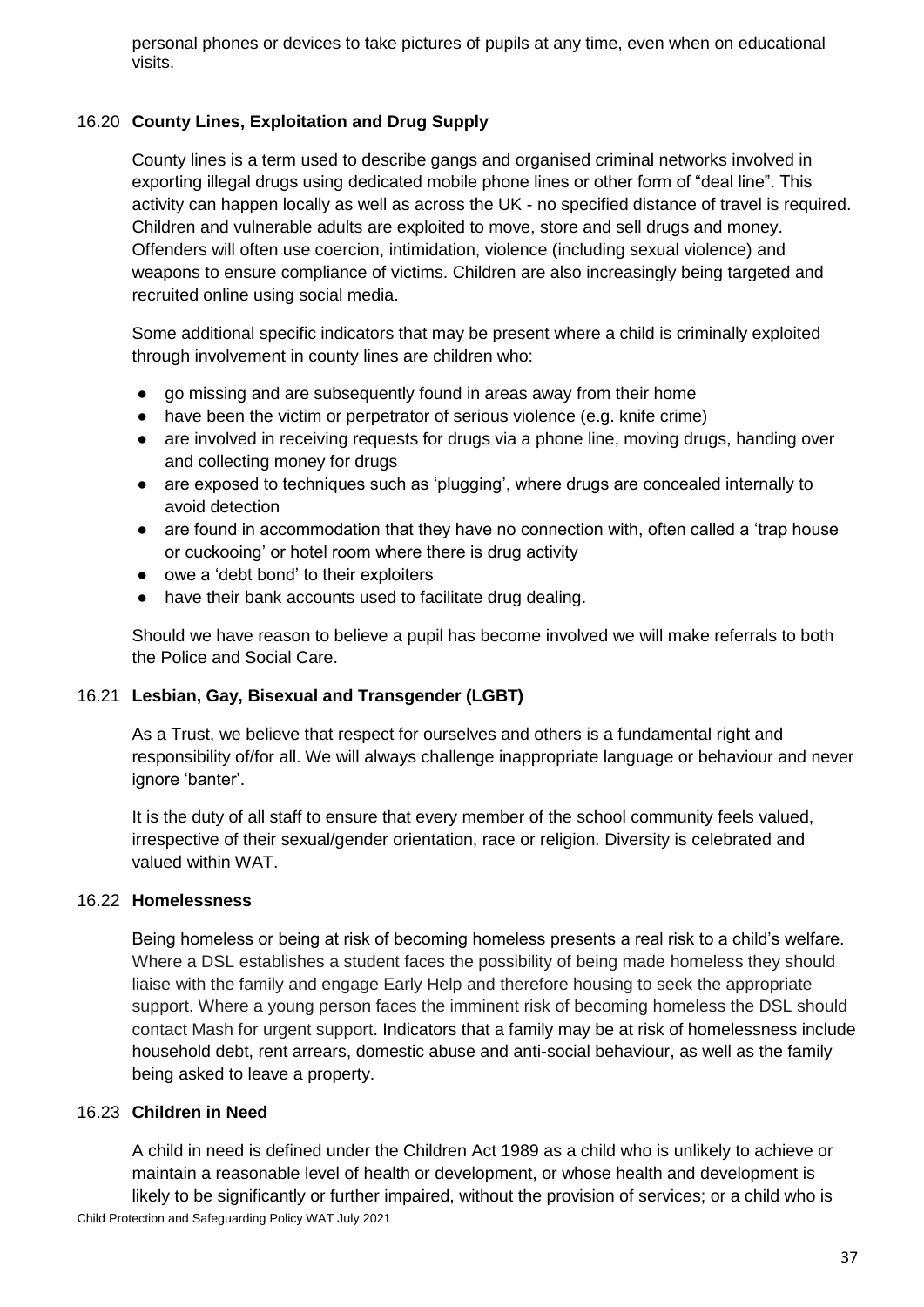disabled. Local authorities are required to provide services for children in need for the purposes of safeguarding and promoting their welfare. Children in need may be assessed under section 17 of the Children Act 1989.

## 16.24 **Young Carers**

It is the responsibility of the designated lead (or a deputy) to keep a record of those pupils who play the part of a major carer for a family member. However, such families do not often publicise their situation for fear of social care involvement. The Academy will offer a support package to these pupils appropriate to their individual situation.

## 16.25 **Multi-agency working**

WAT schools have a pivotal role to play in multi-agency safeguarding arrangements and will engage fully with their safeguarding partners. New safeguarding partners and child death partner arrangements are now in place. Locally, the three safeguarding partners (the local authority; a clinical commissioning group for an area within the local authority; and the chief officer of police for a police area within the local authority area) will make arrangements to work together with appropriate relevant agencies to safeguard and promote the welfare of local children. WAT schools will make themselves aware of and follow their new local arrangements. See KCSIE 2021 for further details. 'NPCC - [When to call the police'](https://www.npcc.police.uk/documents/Children%20and%20Young%20people/When%20to%20call%20the%20police%20guidance%20for%20schools%20and%20colleges.pdf) should help Designated Safeguarding Leads understand when they should consider calling the police and what to expect when they do.

## 16.26 **Early Years Foundation Stage (EYFS)**

In relation to the EYFS, WAT schools follow the relevant guidance set out in this policy and the specific safeguarding requirements set out in the statutory framework for the EYFS.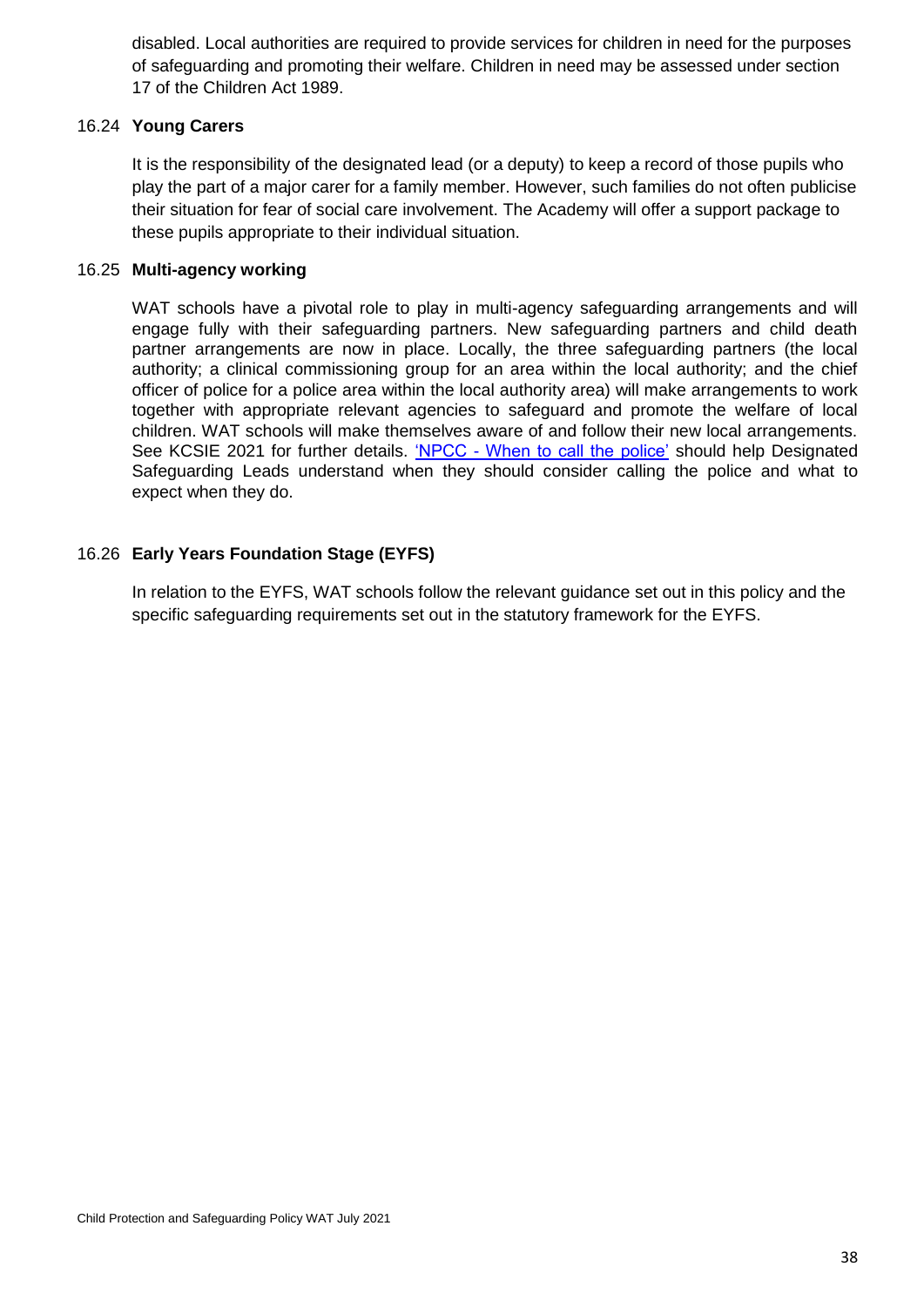All staff working with children must read and adhere to the information contained in KCSIE 2021 Annex A covering areas such as:

- Children and the court system
- Children missing from education
- Children with family in prison
- Child sexual exploitation
- Child criminal exploitation: county lines
- Domestic abuse
- Homelessness
- Honour based violence
- FGM
- Forced Marriage
- **Preventing radicalisation**
- Channel
- Peer on Peer abuse
- Sexual violence and sexual harassment between children
- Upskirting
- The response to a report of sexual violence or harassment
- Additional advice and support

## **2 Useful Numbers**

(Relevant contact details are displayed on posters around the school)

Walsall Single Point of Access/MASH: 0300 555 2866

Emergency Duty Team: 0300 555 2922 or 0300 555 2836

Local Authority Designated Officer: Tina Cooper - 07432422205 [lado@walsall.gov.uk](mailto:lado@walsall.gov.uk)

Police: 101 – request West Midlands police, emergency 999

Child Abuse Investigation Unit: 101 78896476

Local Authority Prevent Officer : David Chadwick - Tel. 01922 652726 (only when logged in). Mobile – 07584381613 email - David.chadwick@walsall.gov.uk

## **2 Implementation, Review and Monitoring**

Implementation will take place by ensuring this policy is discussed at the full LAB meeting and ensuring all staff are made aware of its existence.

This Policy will be monitored and reviewed on an annual basis and whenever significant changes to legislation, guidance or changes to local procedures require it. The cover page of this policy states the dates of review ratification by the LAB.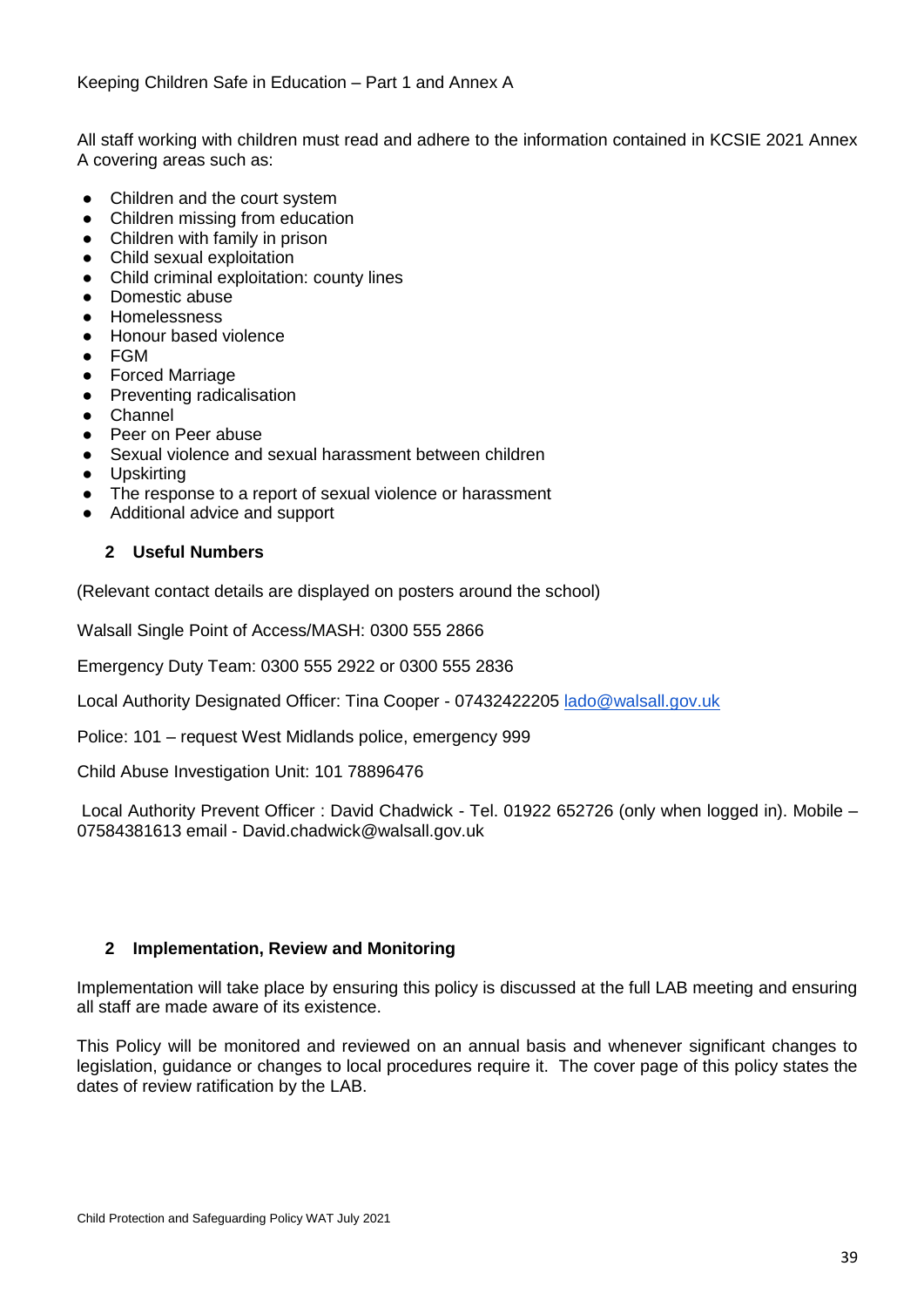## **Dealing with a Disclosure of Abuse**

#### **When a child tells me about abuse s/he has suffered, what must I remember?**

- Stav calm
- Do not communicate shock, anger or embarrassment
- Reassure the child. Tell her/him you are pleased that s/he is speaking to you
- Never enter into a pact of secrecy with the child. Assure her/him that you will try to help but let the child know that you will have to tell other people in order to do this. State who this will be and why
- Tell her/him that you believe them. Children very rarely lie about abuse; but s/he may have tried to tell others and not been heard or believed
- Tell the child that it is not her/his fault
- Encourage the child to talk but do not ask "leading questions" or press for information
- Listen and remember
- Check that you have understood correctly what the child is trying to tell you
- Praise the child for telling you. Communicate that s/he has a right to be safe and protected
- Do not tell the child that what s/he experienced is dirty, naughty or bad
- It is inappropriate to make any comments about the alleged offender
- Be aware that the child may retract what s/he has told you. It is essential to record all you have heard
- At the end of the conversation, tell the child again who you are going to tell and why that person or those people need to know
- As soon as you can afterwards, make a detailed record of the conversation using the child's own language. Include any questions you may have asked. Do not add any opinions or interpretations (*See your electronic recording system, e.g. CPOMS or Appendix 3 Reporting form)*
- Academies using CPOMS electronic systems must see DSL in person as a matter of urgency.

**NB** It is not the education staff's role to seek disclosures. Their role is to observe that something may be wrong, ask about it, listen, be available and try to make time to talk.

**You must not deal with this yourself**. Clear indications or disclosure of abuse must be reported to children's social care without delay, by the Designated Safeguarding Lead or the Headteacher.

Children making a disclosure may do so with difficulty, having chosen carefully to whom they will speak. Listening to and supporting a child/young person who has been abused can be traumatic for the adults involved. Support for you will be available from your Designated Safeguarding Lead or Headteacher.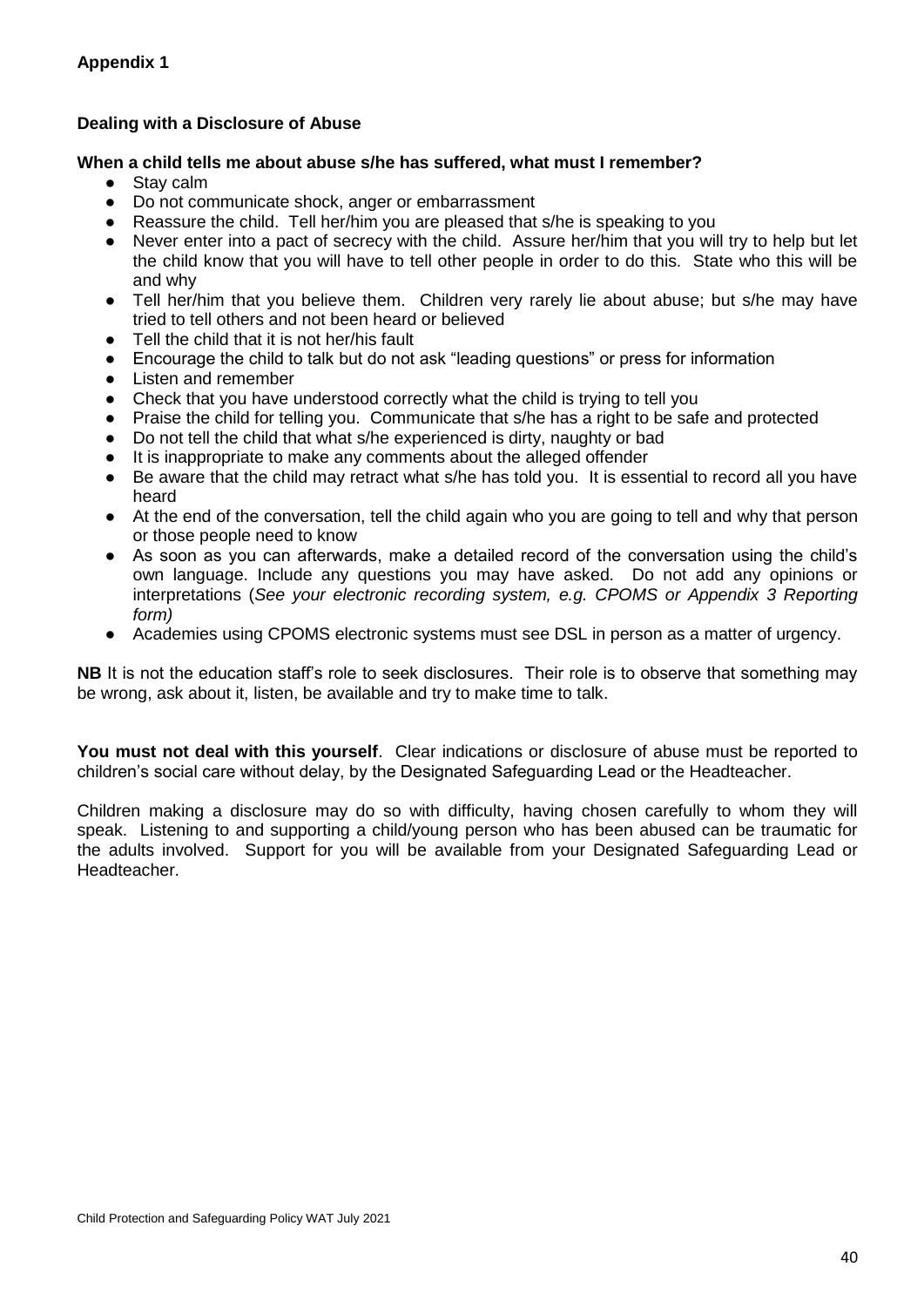## **Appendix 2**

## **Reporting concerns, allegations and poor safeguarding practice**

## **1. Concerns outside the immediate environment (e.g. a parent or carer)**

- Report your concerns to the Designated Safeguarding Lead, who should contact Social Care Team or the Police as soon as possible
- If the Designated Safeguarding Lead is not available, then the Headteacher or the person currently responsible for the school should be informed. (This is to ensure there is no delay in seeking advice or making a referral)
- Social Care Team and the Designated Safeguarding Lead will decide how to involve the parents/carers. Parents should not be informed if to do so would 'increase risk to the child'
- Maintain confidentiality on a **need to know** basis only
- **See the flow chart at the end of this appendix for a visual of the process.**

Information for social care or the police about suspected abuse: To ensure that this information is as helpful as possible, a detailed record should always be made at the time of the disclosure/concern, which should include the following:

- The reasons for your concern
- Full name and date of birth of the child
- Names and dates of birth of the child's family/household members
- Other agencies/professionals involved with the family
- The child's first language and any special needs
- The child's developmental needs, family and environmental factors and parenting capacity
- Any work you may have already undertaken with the child and family.

All incidents will be reported on an Inter-Agency Referral form, by the Designated Safeguarding Lead, to the Multi Agency Safeguarding Hub at [MASH@walsall.gov.uk.](mailto:MASH@walsall.gov.uk)

## **2. Allegations or concerns about someone working with children**

It is not the responsibility of anyone working within Goldsmith Primary Academy in a paid or unpaid capacity to decide whether or not child abuse has taken place. However, there is a responsibility to act on any concerns by reporting these to the appropriate officer or the appropriate authorities (this includes allegations made against all staff, including supply staff and volunteers).

Goldsmith Primary Academy will ensure all staff (including supply staff) and volunteers, will fully support and protect anyone, who in good faith reports his or her concern that a colleague is, or may be, abusing a child.

All allegations or suspicions of abuse will be taken seriously and treated in accordance with WAT's Concerns or Allegations Against Staff Policy and part 4 of KCSIE. We categorise concerns in the following ways:

- a. Allegations that may meet the harms threshold when it is alleged that anyone working in the school has:
	- behaved in a way that has harmed a child, or may have harmed a child and/or;
	- possibly committed a criminal offence against or related to a child and/or;
	- behaved towards a child or children in a way that indicates he or she may pose a risk of harm to children; and/or
	- behaved or may have behaved in a way that indicates they may not be suitable to work with children.
- b. Concerns that do not meet the harms threshold known as 'low level concerns'. A low-level concern is any concern – no matter how small, and even if no more than causing a sense of unease or a 'nagging doubt' - that an adult working in or on behalf of the school or college may have acted in a way that:
	- is inconsistent with the staff code of conduct, including inappropriate conduct outside of work; **and**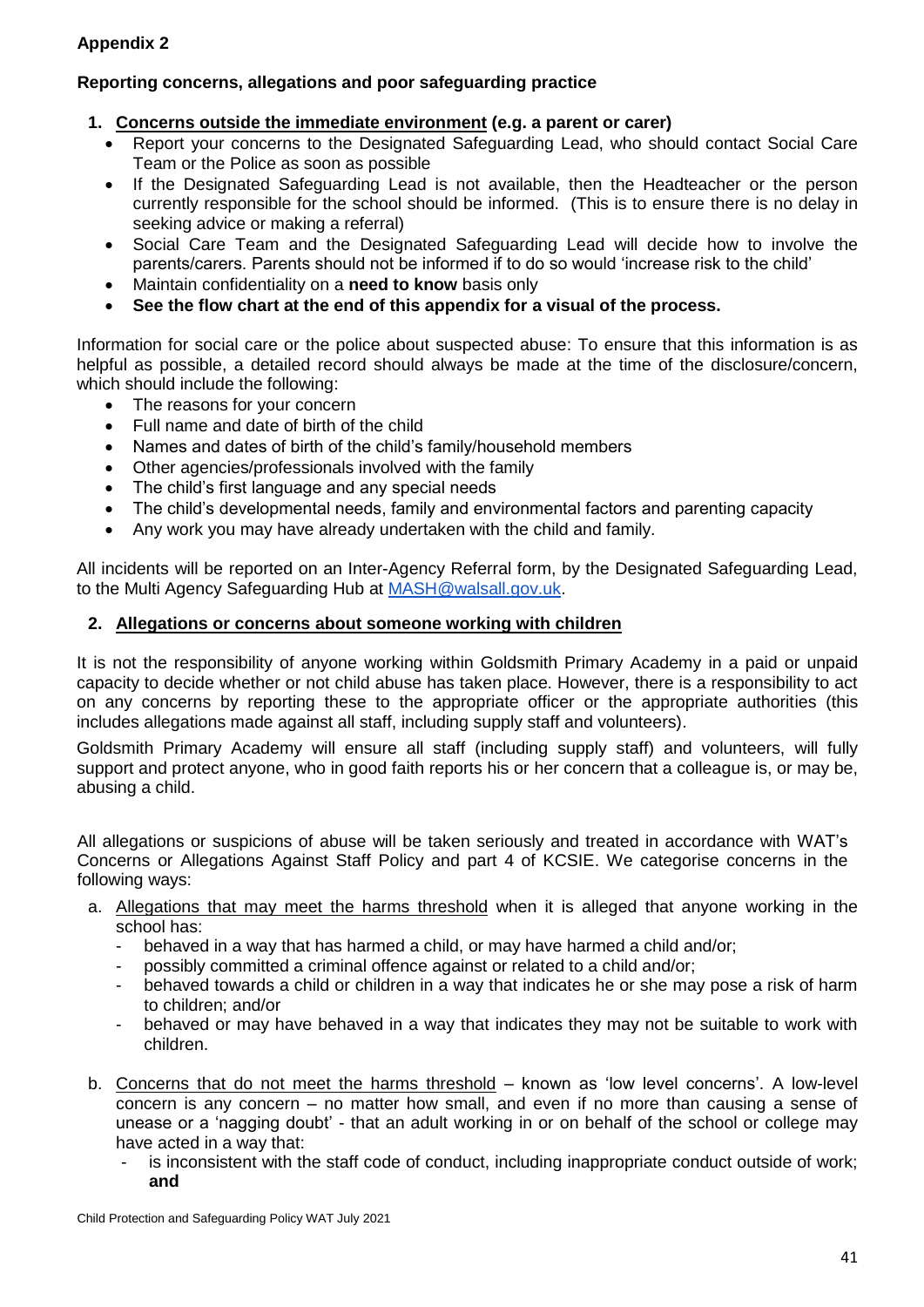- does not meet the allegations threshold or is otherwise not considered serious enough to consider a referral to the LADO.

#### **Further information, including the process for reporting and following up concerns, can be found in WAT's Concerns and Allegations Against Staff Policy.**

## 3. **Responding to concerns about poor safeguarding practice**:

- If there are any issues or concerns about poor safeguarding practice (rather than abuse), it should be reported to the Headteacher who will manage it in line with the disciplinary policy.
- If the allegation of poor practice is about the Headteacher or a member of WAT's executive team (including where the Headteacher is the DSL), it should be reported to the CEO who will decide on whether disciplinary action should be taken and the next steps to take.
- If the allegation of poor safeguarding practice is about the CEO, then it should be reported to the Chair of Windsor Academy Trust's Board.
- The NSPCC's 'what you can do to report abuse dedicated helpline' is available as an alternative route for staff who do not feel able to raise concerns regarding child protection failures internally, or have concerns about the way a concern is being handled by their school or college. Staff can call 0800 028 0285.
- Examples of poor safeguarding practice might include (but are not limited to), a leader not following up a disclosure from a child robustly or concerns that are raised being dismissed inappropriately.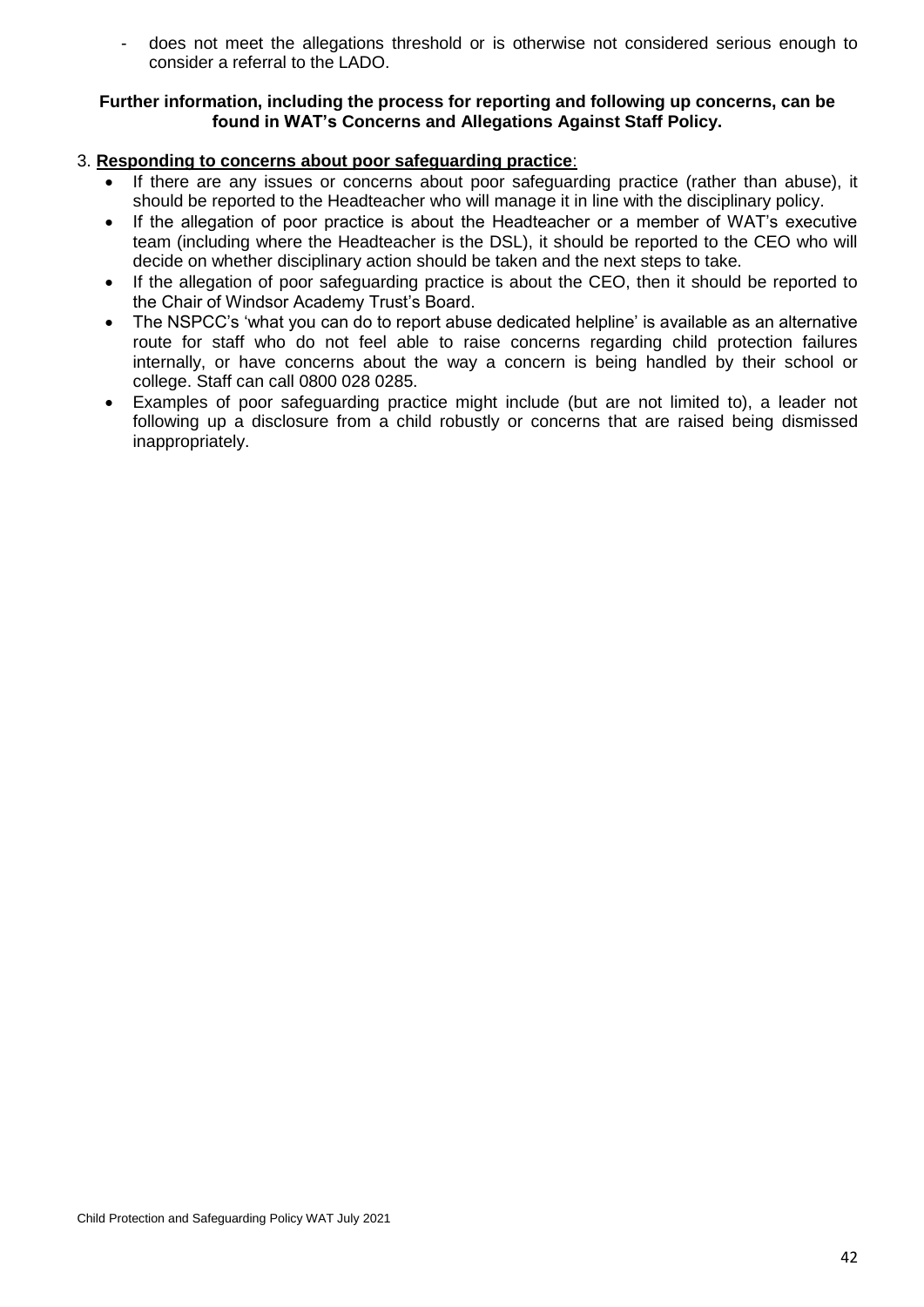## **Raising Concerns at:** Goldsmith Primary Academy

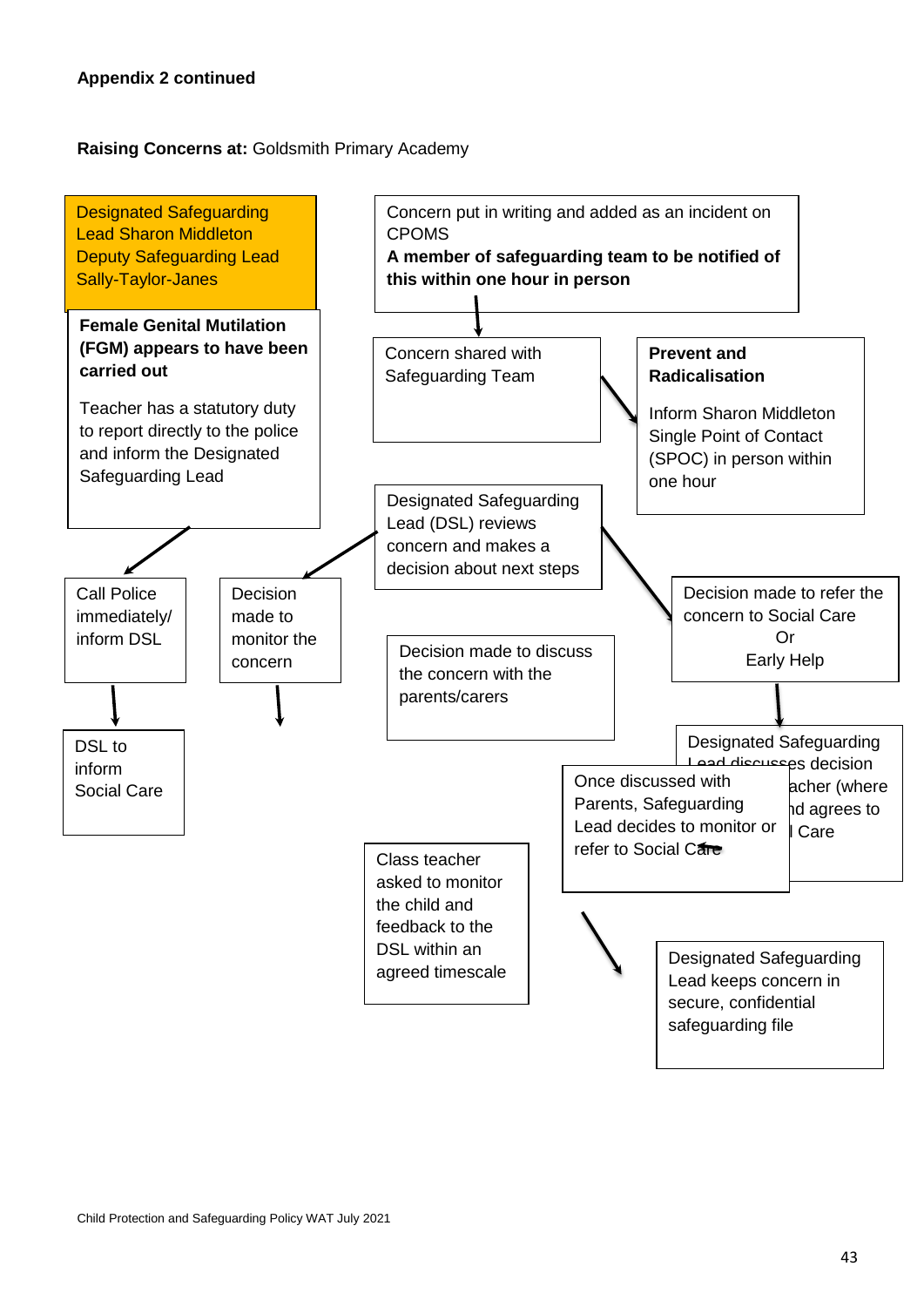## **Appendix 3**

## **Form for recording and reporting concerns about a child only if cpoms is not available and once you have advised the DSL in person within one hour of knowing.(double sided with body map)**

| Form for recording and reporting concerns about a child |        |                                                                                                                                                                                                                   |
|---------------------------------------------------------|--------|-------------------------------------------------------------------------------------------------------------------------------------------------------------------------------------------------------------------|
| <b>Full name of child:</b>                              | Class: | Year:                                                                                                                                                                                                             |
| Date of birth (if known):                               |        |                                                                                                                                                                                                                   |
| Your name:                                              |        | Position:                                                                                                                                                                                                         |
| Date and time of incident/disclosure/concern:           |        |                                                                                                                                                                                                                   |
| additional numbered pages if needed):                   |        | Please provide details of the incident/disclosure/concern, including times, dates, description of injuries<br>(body map included yes/no), and, if applicable, exact words spoken by the child (please continue on |
| Signed:                                                 |        | Time and date of reporting:                                                                                                                                                                                       |
| Name of staff member reported to:                       |        | Further action taken by staff member:                                                                                                                                                                             |
| Signed:                                                 |        | Date:                                                                                                                                                                                                             |
| peer relationships and parental knowledge:              |        | Any other information helpful for referral (to be completed and discussed with pastoral team/<br>Designated Safeguarding Lead). Include academic progress, attendance, behaviour, presentation,                   |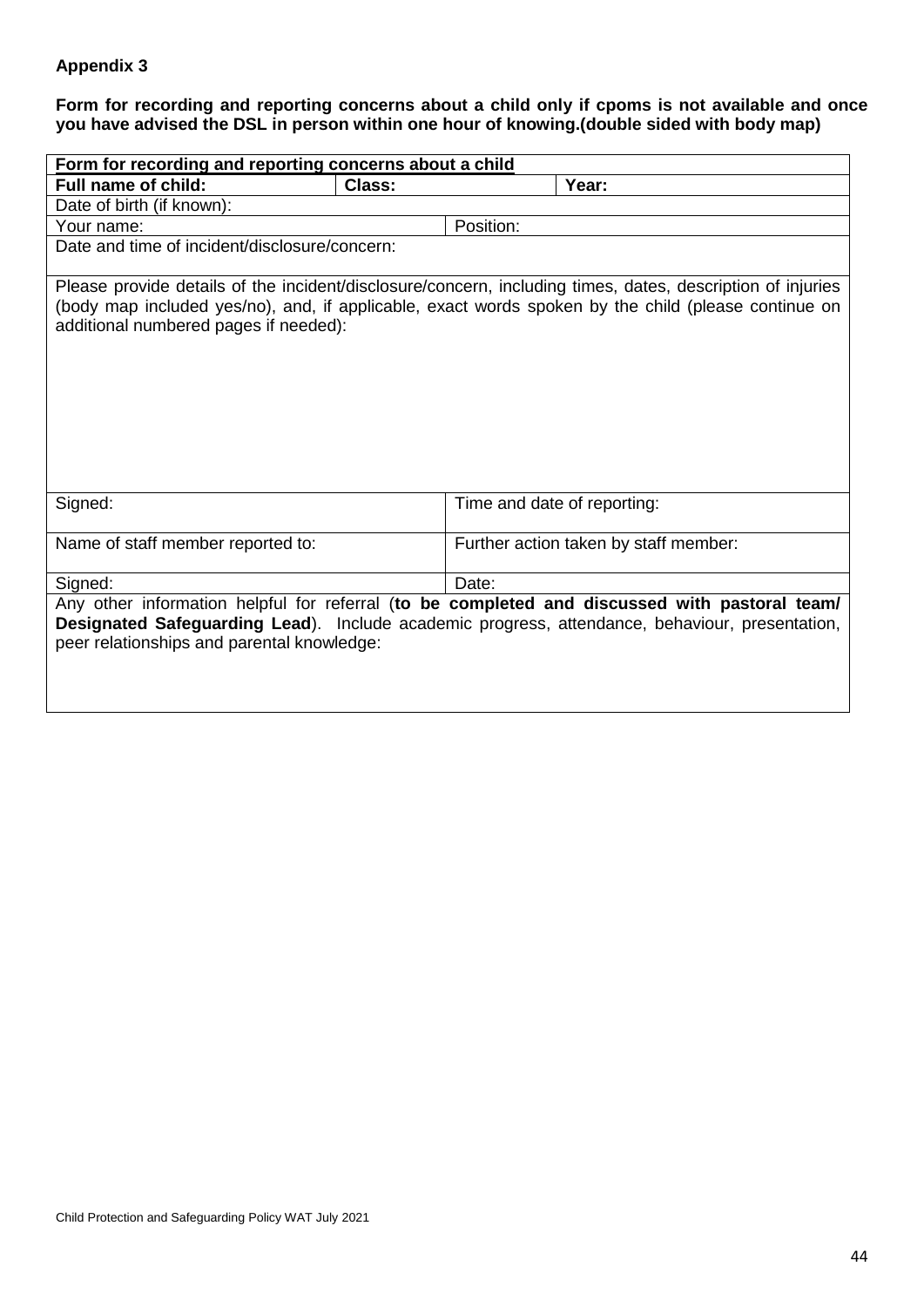

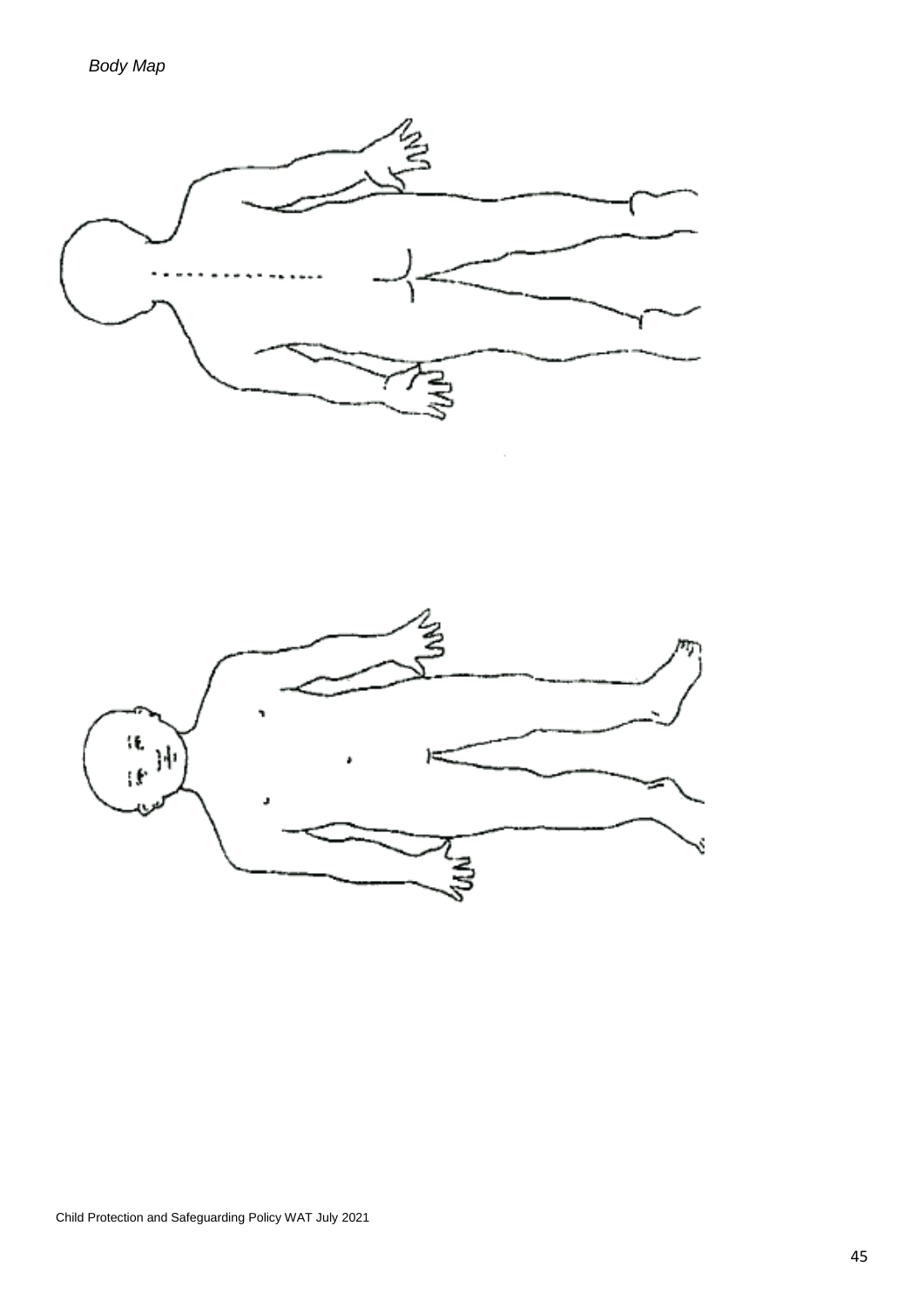## **Appendix 4**

**Safeguarding Threshold/Continuum of Need**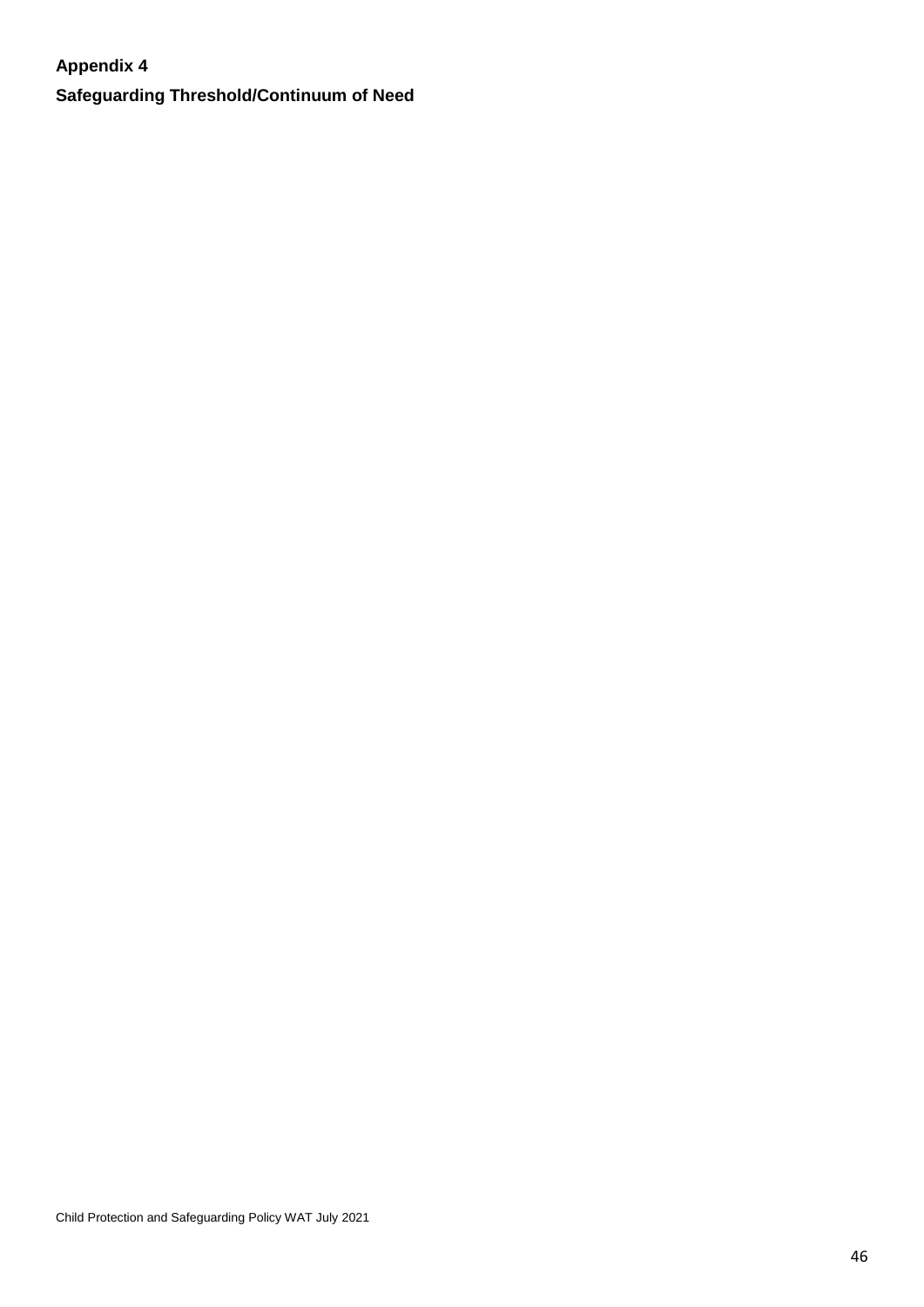# **Summary of changes made to the Trust-wide safeguarding policy (from July 2019)**

|                | <b>Changes made July 2019</b>                                                                                                                                                                       |  |
|----------------|-----------------------------------------------------------------------------------------------------------------------------------------------------------------------------------------------------|--|
| No.            | Change/s                                                                                                                                                                                            |  |
| 1              | Details added regarding the arrangements for the new Trust-wide strategy for<br>safeguarding                                                                                                        |  |
| 2              | Trust members of staff/directors with responsibility for safeguarding named                                                                                                                         |  |
| 3              | Section added on serious violence as per changes to KCSIE 2019                                                                                                                                      |  |
| $\overline{4}$ | Additional wording added to up skirting being a criminal offence as per changes to KCSIE<br>2019                                                                                                    |  |
| 5              | Additional wording added on the use of the technology in the teaching safeguarding<br>section. Terms content/contact/conduct also added as per changes to KCSIE 2019                                |  |
| 6              | Additional wording added to the teaching safeguarding section regarding the<br>implementation of the Relationships and Sex Education guidance in September 2020 as<br>per new wording in KCSIE 2019 |  |
| 7              | Section added on multi-agency working and the safeguarding partners as per changes for<br><b>KCSIE 2019</b>                                                                                         |  |

|                 | <b>Changes made July 2020</b>                                                                                                                                                                         |  |  |
|-----------------|-------------------------------------------------------------------------------------------------------------------------------------------------------------------------------------------------------|--|--|
| No.             | Change/s                                                                                                                                                                                              |  |  |
| $\mathbf{1}$    | Peer review wording changed to take into account 'other DSLs' who may be involved in<br>leading peer reviews in the future                                                                            |  |  |
| $\sqrt{2}$      | More detailed guidance in relation to supply staff (KCSIE 2020 page 57)                                                                                                                               |  |  |
| $\overline{3}$  | Wording 'honour based violence and abuse' changed to 'honour based abuse' (KCSIE<br>2020)                                                                                                             |  |  |
| $\overline{4}$  | Definition of safeguarding changed to include educational outcomes and mental health<br>(KCSIE 2020 page 5)                                                                                           |  |  |
| $\overline{5}$  | The phrase 'and withhold' added to reflect changed wording in KCSIE regarding GDPR<br>(KCSIE 2020 page 22/23)                                                                                         |  |  |
| $6\phantom{1}6$ | 'Including supply teachers' added for managing allegations                                                                                                                                            |  |  |
| $\overline{7}$  | Name changed to 'RSE and Health Education' to reflect new statutory arrangements for<br>2021                                                                                                          |  |  |
| 8               | Additional information added regarding domestic abuse: encompass process and helpline<br>(KCSIE 2020 page 86)                                                                                         |  |  |
| $9\,$           | Mental Health additional wording to meet KCSIE changes (KCSIE page 11)                                                                                                                                |  |  |
| 10              | Link added to the 'When to call the Police' document to support DSL decision making<br>(KCSIE page 20)                                                                                                |  |  |
| 11              | Reporting guidance slightly adjusted to factor in use of CPOMS                                                                                                                                        |  |  |
| 12              | Process for responding to allegations and suspicions 4 <sup>th</sup> bullet added 'behaved or may<br>have behaved they made not be suitable' to demonstrate transferable risk (KCSIE 2020<br>page 56) |  |  |
| 13              | Supply reference added to reflect the importance of direct school involvement for supply<br>staff allegations (Page 57 KCSIE 2020)                                                                    |  |  |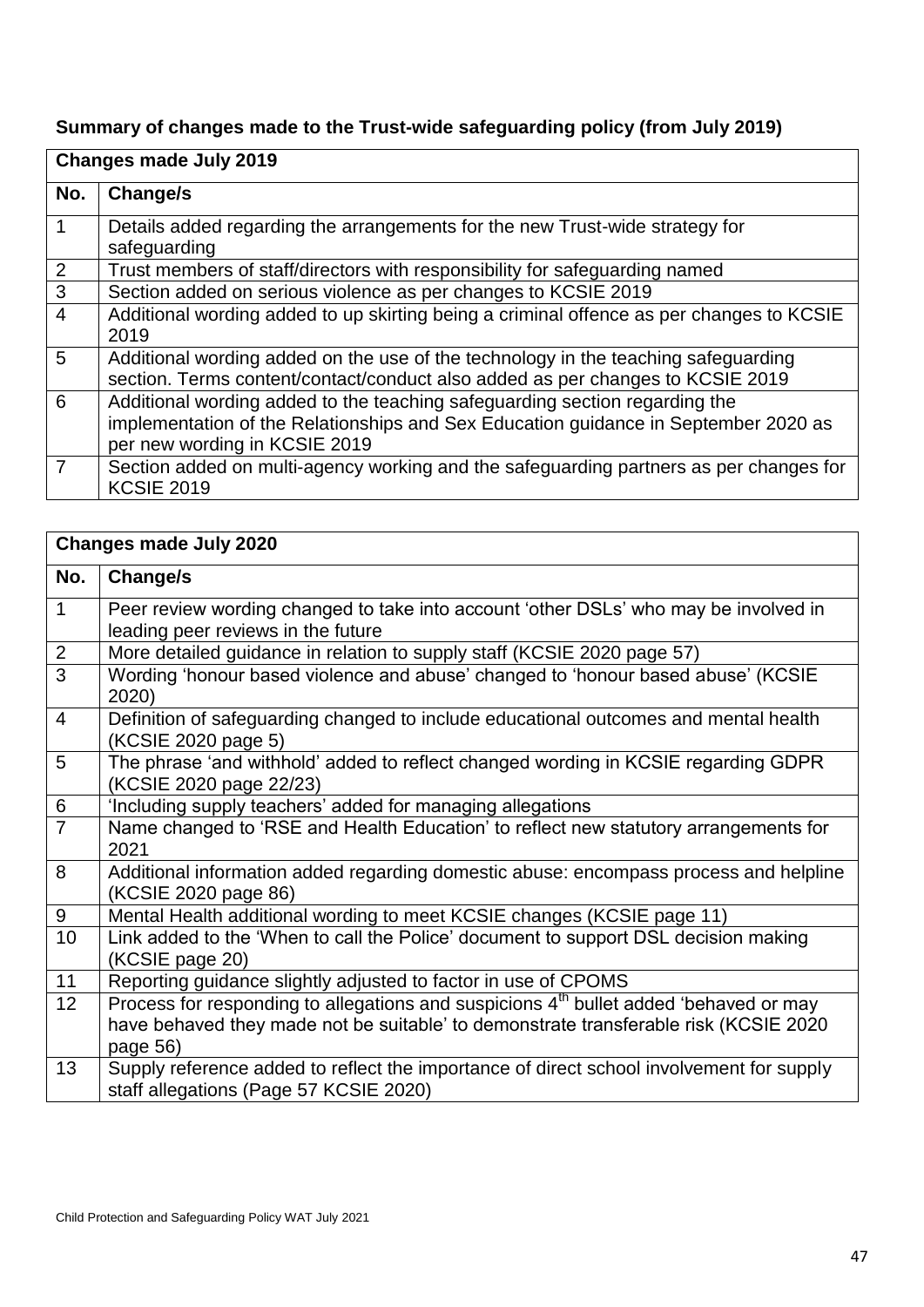|                | <b>Updates made January 2021</b>                                                                                                                                                                                                                                                                                                                                              |
|----------------|-------------------------------------------------------------------------------------------------------------------------------------------------------------------------------------------------------------------------------------------------------------------------------------------------------------------------------------------------------------------------------|
| No.            | Change/s                                                                                                                                                                                                                                                                                                                                                                      |
| $\mathbf{1}$   | KCSIE (updated December 2020) and Working Together to Safeguard Children (Updated<br>January 2021). Brackets added to show that the updates have been considered in our<br>policy and practices.                                                                                                                                                                              |
|                | Please note – the changes to recruitment checks as a result of leaving the EU are not<br>documented in this policy but have been enacted by HR leads.                                                                                                                                                                                                                         |
| 2              | Julie Houlder added as the new Designated Director for Safeguarding                                                                                                                                                                                                                                                                                                           |
| 3              | Stronger statement added in section 4.21 to take into account revised Working Together<br>to Safeguard Children and emphasis on information sharing:                                                                                                                                                                                                                          |
|                | 'The GDPR and Data Protection Act 2018 do not prevent, or limit, the sharing of<br>information for the purposes of keeping children and young people safe. Information can<br>be shared legally without consent, if a practitioner is unable to, cannot be reasonably<br>expected to gain consent from the individual, or if to gain consent could place a child at<br>risk.' |
| $\overline{4}$ | Homelessness section 16.21 updated to take into account the Working Together to<br>Safeguard Children update (January 2021)                                                                                                                                                                                                                                                   |

| <b>Updates made April 2021</b> |                                                                                                                                                                                                                                                                  |
|--------------------------------|------------------------------------------------------------------------------------------------------------------------------------------------------------------------------------------------------------------------------------------------------------------|
| No.                            | Change/s                                                                                                                                                                                                                                                         |
|                                | Additional wording to clarify definitions of sexual harassment and sexual violence. Some<br>additional information about how DSLs can manage a process (taking from the 2018 DfE<br>guidance). NSPCC number added and information about how we educate students. |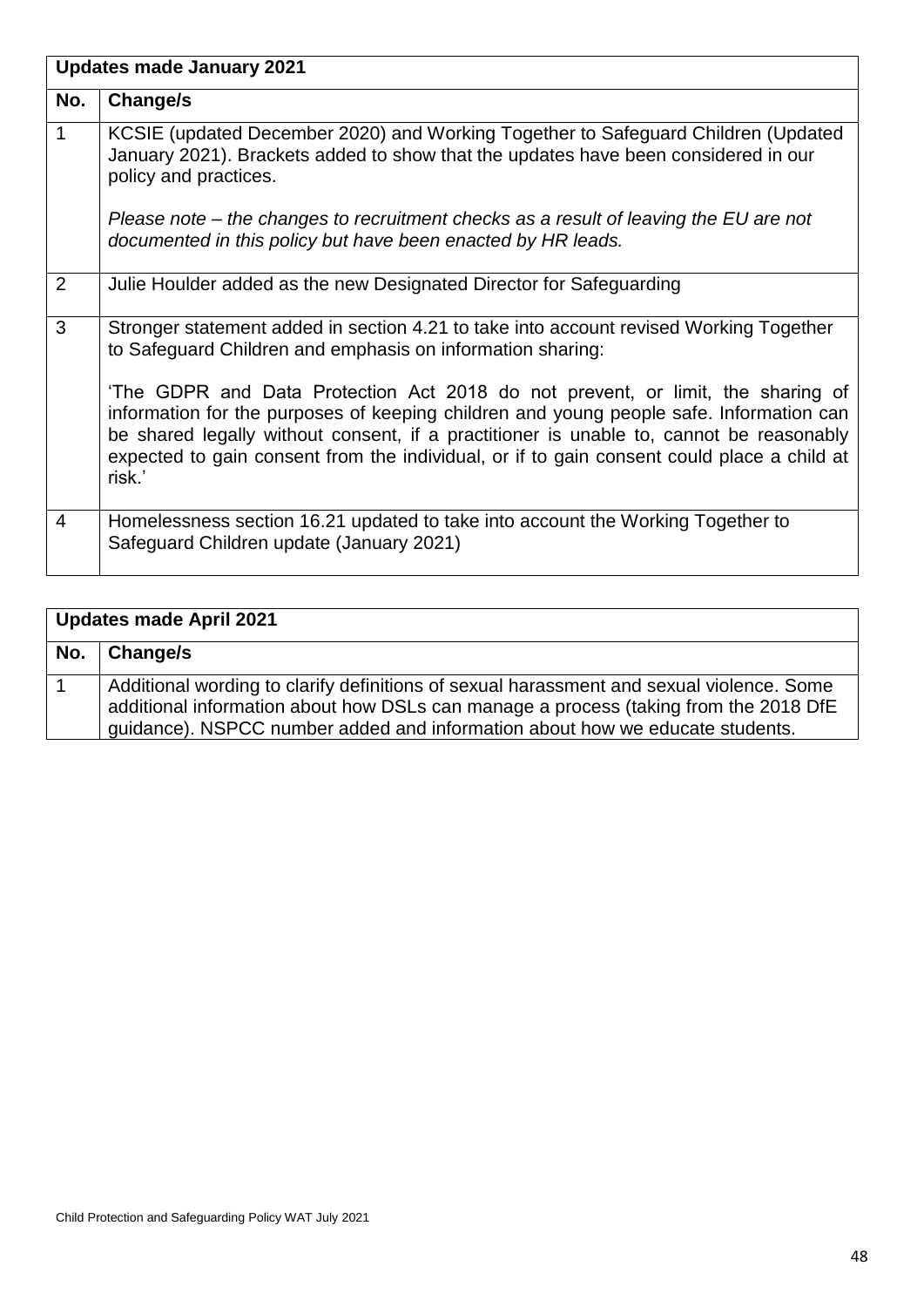|                | Updates made July 2021                                                                                                                                                                                                                                                                        |         |  |  |
|----------------|-----------------------------------------------------------------------------------------------------------------------------------------------------------------------------------------------------------------------------------------------------------------------------------------------|---------|--|--|
| No.            | Change/s                                                                                                                                                                                                                                                                                      | page no |  |  |
| $\mathbf{1}$   | Wording added in principles to show the importance of considering a child's<br>wishes and feelings, children will know how to report abuse and feel that it will<br>be taken seriously, as well as our whole school approach to safeguarding.                                                 | 2       |  |  |
| 2              | Record keeping – added for records to be 'comprehensive, followed up upon,<br>action taken, decisions reached and the outcome'                                                                                                                                                                | 10      |  |  |
| 3              | DSL 'Working with others' list updated in KCSIE and included in the list of<br>responsibilities at the start of this policy.                                                                                                                                                                  | 12      |  |  |
| $\overline{4}$ | Online safety referenced in regards to it being part of staff's ongoing<br>safeguarding training.                                                                                                                                                                                             | 16      |  |  |
| 5              | Curriculum – reference added to the implementation of the new RSE and<br>Health Education statutory requirements.                                                                                                                                                                             | 16      |  |  |
| 6              | Serious Violence – Risk factor examples added as per KCSIE                                                                                                                                                                                                                                    | 21      |  |  |
| $\overline{7}$ | Peer on Peer Abuse - Relevant wording added regarding sexual violence and<br>harassment, online abuse and greater clarity regarding reporting.                                                                                                                                                | 22      |  |  |
| 8              | Sexual Violence and Sexual Harassment - Revised section in line with KCSIE<br>2021 part 5 and the new DfE guidance 'Sexual violence and sexual<br>harassment between children in schools'. Clear definitions, 0 tolerance<br>approach and culture, reporting, recording, actions and support. | 23-26   |  |  |
| 9              | Child Sexual Exploitation (CSE) and Child Criminal Exploitation (CCE) - New<br>information added about CCE and information regarding CSE refined to be<br>aligned with KCSIE 2021                                                                                                             | 26-27   |  |  |
| 10             | Modern Slavery – new section added to show what it includes and the<br>national referral mechanism.                                                                                                                                                                                           | 29      |  |  |
| 11             | Elective Home Education (EHE) – new section added. Information about<br>vulnerable children and need for multi-agency approach plus record keeping.                                                                                                                                           | 30      |  |  |
| 12             | SEND - additional information in KCSIE about the vulnerability of SEND and<br>additional barriers. Additional support and increased awareness.                                                                                                                                                | 30      |  |  |
| 13             | Prevent – updated definitions from KCSIE added and link to Channel<br>guidance added.                                                                                                                                                                                                         | 32-34   |  |  |
| 14             | Online Safety – Commerce added as a fourth area of risk regarding online<br>safety. Please also note that KCSIE now advises that schools should do an<br>annual online safety review/audit.                                                                                                   | 36      |  |  |
| 15             | County Lines - updated information added from KCSIE - specific indicators<br>added and updated definition.                                                                                                                                                                                    | 37      |  |  |